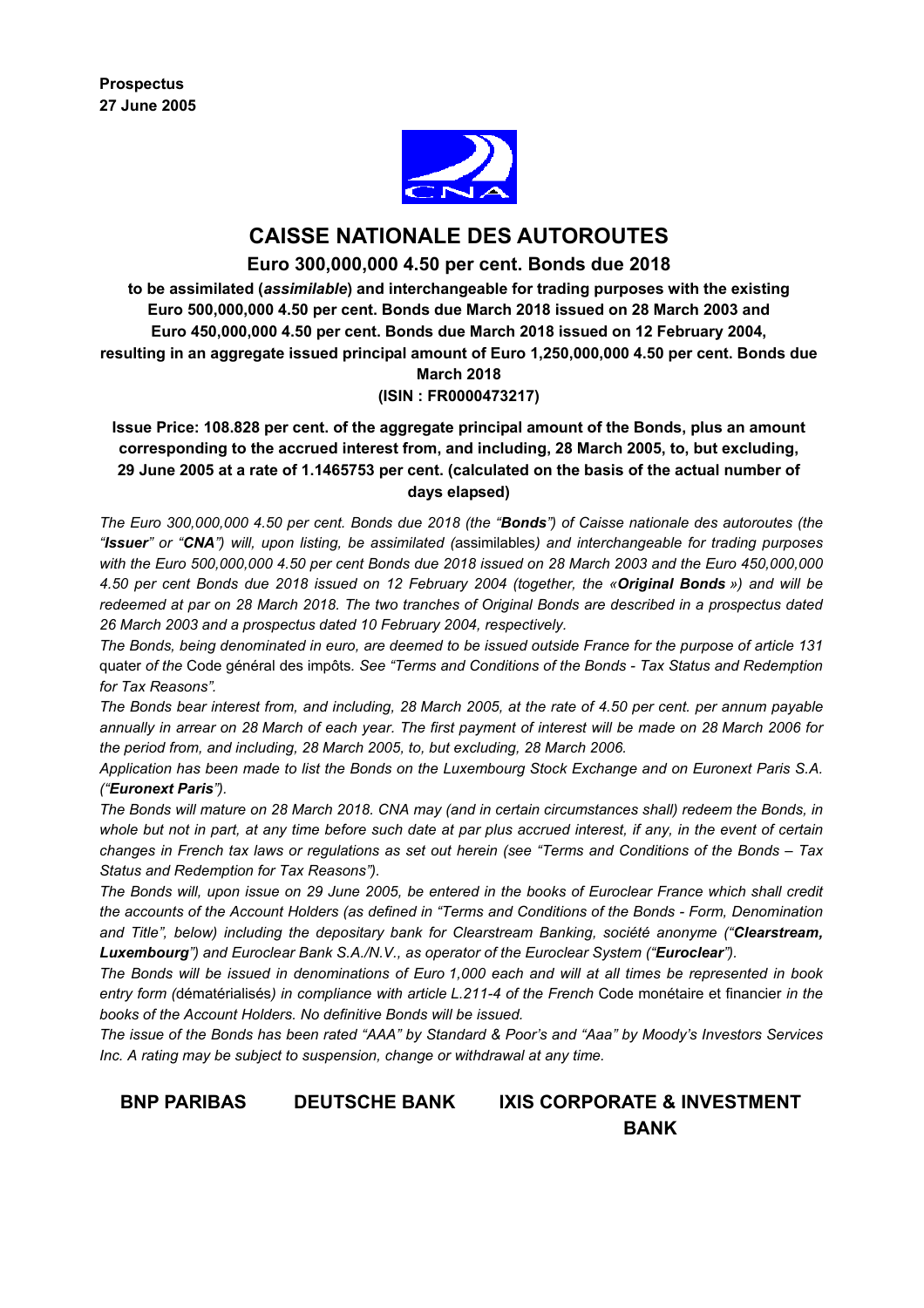*The Issuer represents that this Prospectus contains all information with regard to the Issuer and the Bonds which is material in the context of the issue of the Bonds, that all such information is in every material respect true and accurate and not misleading, that to the best of its knowledge and belief and after having made all inquiries as it has considered necessary there are no other facts the omission of which would in the context of the issue and sale of the Bonds make any statement in this Prospectus misleading in any material respect and that all reasonable enquiries have been made to ascertain such facts and to ensure the accuracy of all such statements. The Issuer accepts responsibility accordingly.* 

*In connection with the issue and offering of the Bonds, no person has been authorised to give any information or to make any representation other than those contained in this Prospectus and, if given or made, such information or representation must not be relied upon in any way as having been authorised by the Issuer or the Joint Lead Managers (as defined in "Subscription and Sale" below). Neither the delivery of this Prospectus, nor any sale made in connection therewith shall, under any circumstances, create any implication that there has been no change in the affairs of the Issuer subsequent to its date.* 

*The Joint Lead Managers, except for IXIS Corporate & Investment Bank, as Paris listing agent to the extent of the responsibility statement included in this Prospectus, have not separately verified the information contained in this Prospectus. The Joint Lead Managers make no representations or warranties, express or implied, and assume no responsibility for the accuracy or completeness of the information contained herein.* 

*The distribution of this Prospectus and the offering of the Bonds in certain jurisdictions may be restricted by law. Persons into whose possession this Prospectus comes are required by the Issuer and the Joint Lead Managers to inform themselves about and to observe any such restrictions. For a description of certain restrictions on offers and sales of Bonds and on distribution of this Prospectus, see "Subscription and Sale" below.* 

*The Bonds have not been and will not be registered under the U.S. Securities Act of 1933, as amended (the "Securities Act") and, subject to certain exceptions may not be offered or sold within the United States of America or to, or for the account or benefit of, U.S. persons (as defined in Regulation S under the Securities Act ("Regulation S")).* 

*This Prospectus does not constitute, and may not be used for the purposes of, an offer or an invitation, to subscribe for or purchase any Bonds for or on behalf of any person in any jurisdiction or in any circumstances in which such offer or invitation is not authorised or to any person to whom it is unlawful to make such offer or invitation and no action is being taken to permit an offering of the Bonds or the distribution of this Prospectus in any jurisdiction where such action is required.* 

*In this Prospectus, unless otherwise specified or the context otherwise requires, references to "€", "EURO", "EUR" or "euro" are to the single currency which was introduced in the participating member states of the European Union on 1st January 1999.* 

*Potential Bondholders are strongly advised to consult their own tax advisers concerning the consequences of acquisition, disposal, early repayment or redemption of the Bonds.* 

*In connection with this issue, IXIS Corporate & Investment Bank (the "Stabilising Agent"), or any person acting for it, may over-allot or effect transactions with a view to supporting the market price of the Bonds at a level higher than that which might otherwise prevail for a limited period after the issue date. However, there may be no obligation on the Stabilising Agent or any agent of its to do this. Such stabilising, if commenced, may be discontinued at any time, and must be brought to an end after a limited period. Any such transaction will be carried out in accordance with applicable laws and regulations.*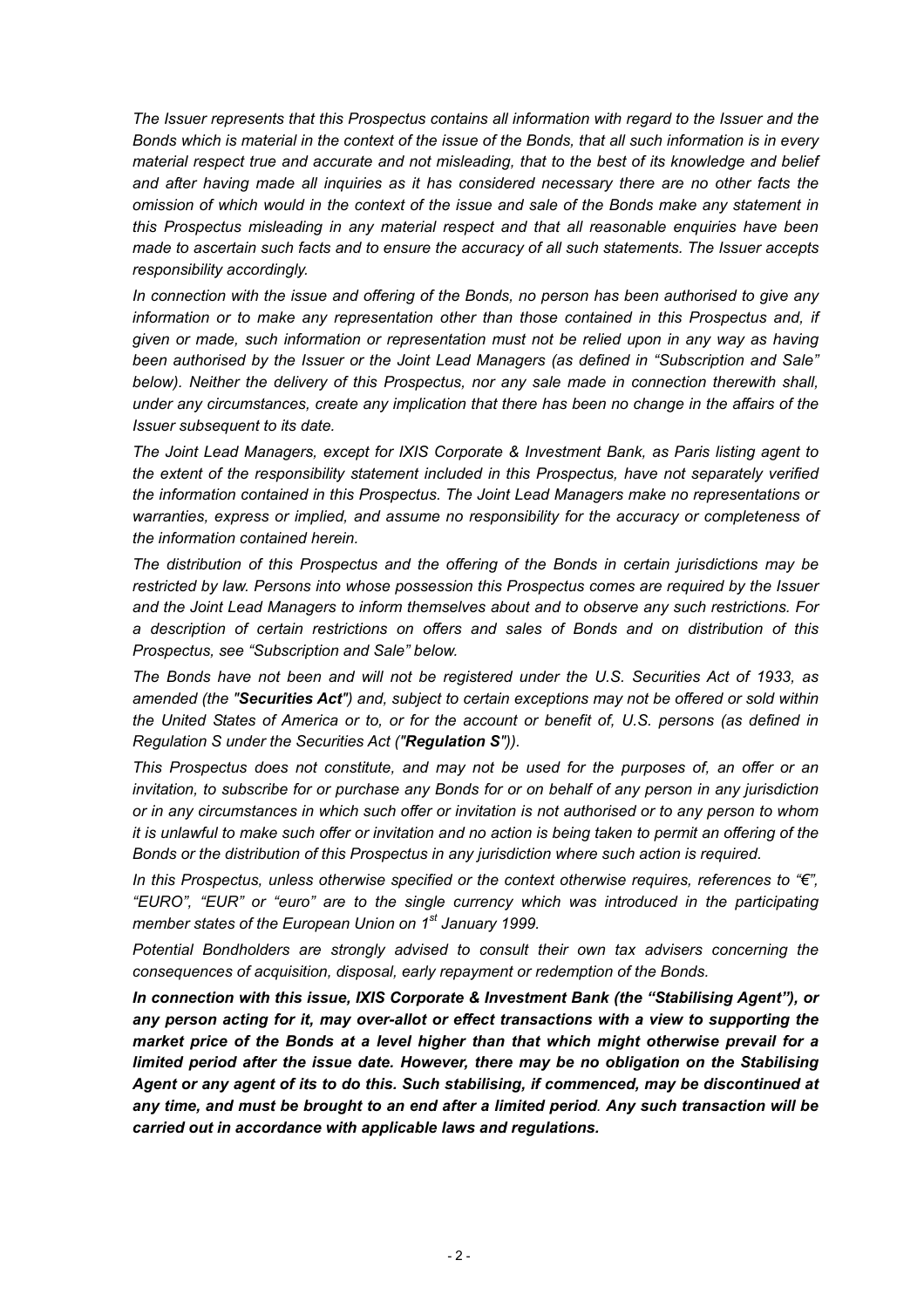# **TABLE OF CONTENTS**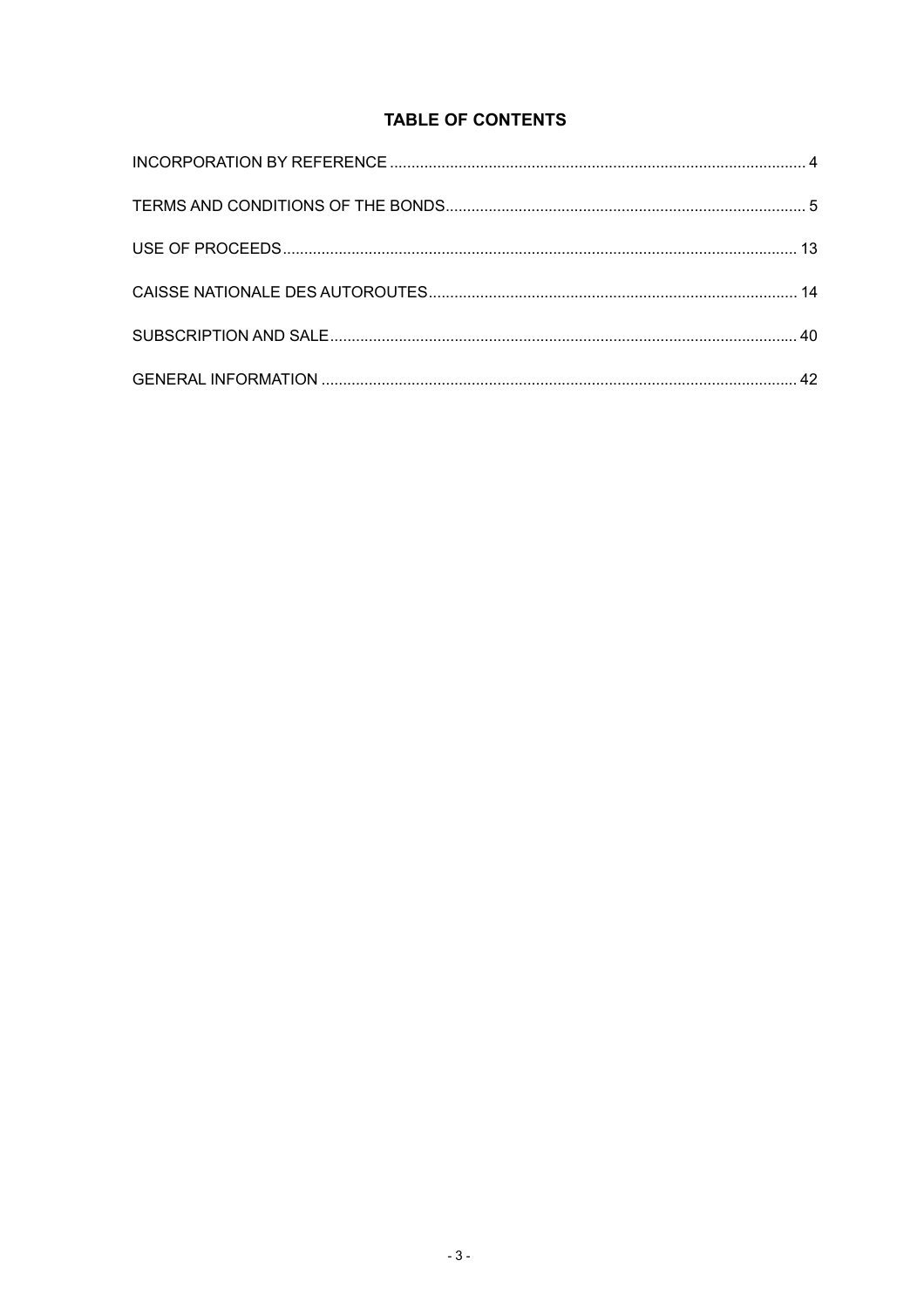# **INCORPORATION BY REFERENCE**

For the purpose of the listing of the Bonds on the Luxembourg Stock Exchange, (i) the *statuts* of CNA and (ii) the annual reports containing the financial statements of CNA for each of the years ended 31 December 2002 and 2003 are incorporated herein by reference. Copies of such documents are available without charge at the specified office of the Fiscal Agent in Luxembourg and at the specified offices of the Paying Agents, as described in "General Information" below.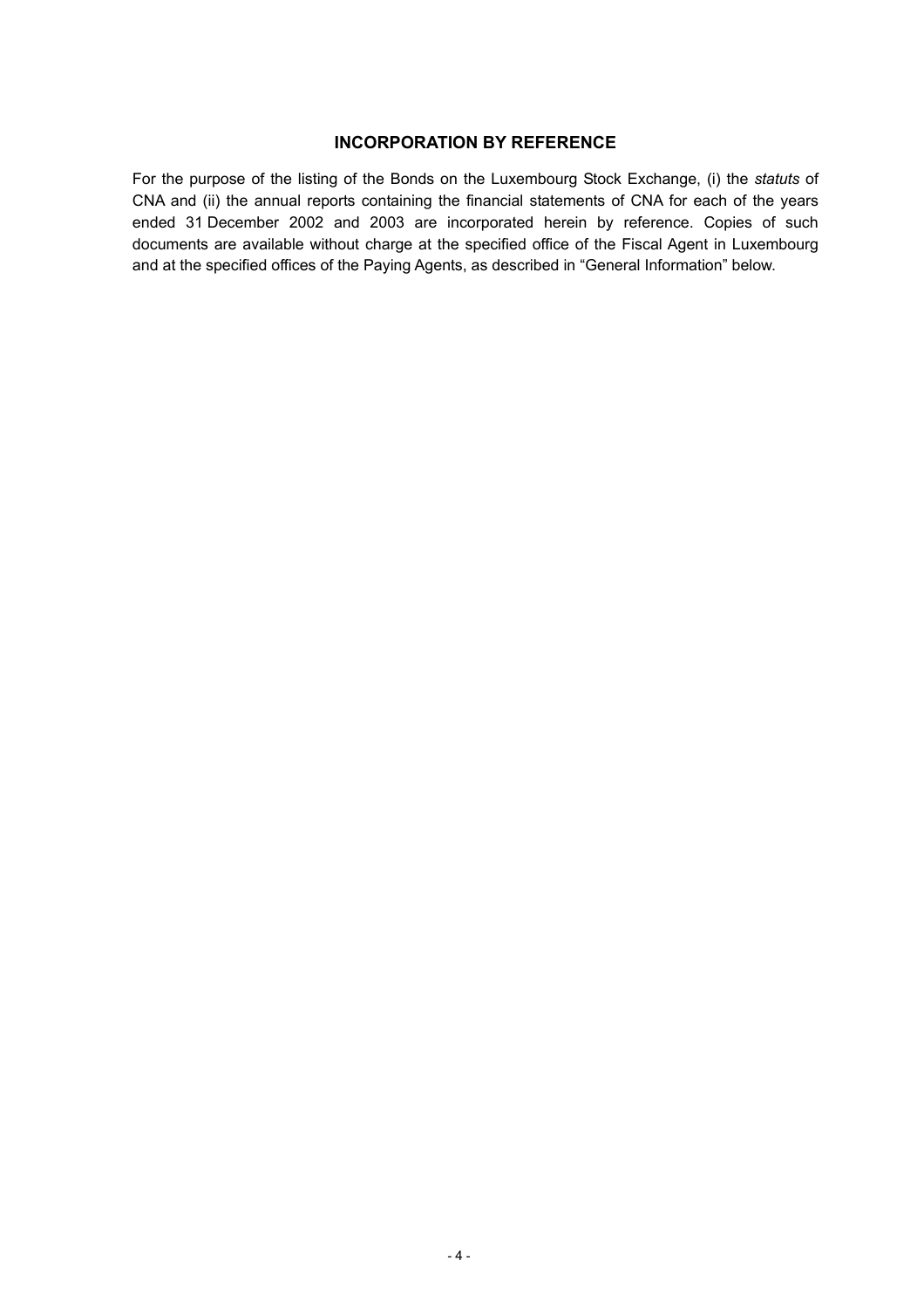### **TERMS AND CONDITIONS OF THE BONDS**

The Euro 300,000,000 4.50 per cent. Bonds due 2018 (the "**Bonds**") of *Caisse nationale des autoroutes* (the "**Issuer**") are issued outside the Republic of France pursuant to a resolution of the *Conseil d'administration* of the Issuer dated 3 June 2005 and the approval of the Minister of the Economy, Finance and Industry dated 17 June 2005. A fiscal agency agreement dated 28 March 2003, a supplemental agency agreement dated 12 February 2004 and a second supplemental agency agreement to be dated 29 June 2005 (together, the "**Fiscal Agency Agreement**") in respect of the Bonds have been entered into between the Issuer, Crédit Agricole Investor Services Bank Luxembourg as fiscal agent and principal paying agent (the "**Fiscal Agent**") and Crédit Agricole Investor Services - Corporate Trust as paying agent in France (together with the Fiscal Agent, the "**Paying Agent(s)**"). The expressions "Fiscal Agent" and "Paying Agent(s)", shall include, as the case may be, any substitute fiscal agent or substitute or additional paying agent(s) appointed pursuant to the Fiscal Agency Agreement. References to the Paying Agents shall, where the context admits, include the Fiscal Agent. The Bonds will be assimilated (*assimilables*) and interchangeable for trading purposes upon their listing date with the existing Euro 500,000,000 4.50 per cent. Bonds due 2018 issued on 28 March 2003 and Euro 450,000,000 4.50 per cent. Bonds due 2018 issued on 12 February 2004 (together, the « **Original Bonds** »)

References below to the "**Conditions**" shall, unless the context otherwise requires, be to the numbered paragraphs below.

#### **1 FORM, DENOMINATION AND TITLE**

The Bonds will be issued in bearer dematerialised form in the denomination of Euro 1,000 300,000 Bonds will be issued. No physical document of title including *certificats représentatifs* pursuant to article 7 of Decree No. 83-359 of 2 May 1983 will be issued in respect of the Bonds. Title to the Bonds will be evidenced in accordance with article L.211-4 of the French *Code monétaire et financier* by book entry.

The Bonds will, upon issue, be entered in the books of Euroclear France which shall credit the accounts of the Account Holders. For the purpose of these Terms and Conditions, "**Account Holder**" shall mean any authorised financial intermediary institution entitled to hold, directly or indirectly, accounts, on behalf of its customers with Euroclear France and include the depositary bank for Clearstream Banking, société anonyme, ("**Clearstream Luxembourg**") and Euroclear Bank S.A./N.V., as operator of the Euroclear System ("**Euroclear**").

# **2 INTEREST**

The Bonds shall bear interest from, and including, 28 March 2005, to, and excluding, 28 March 2018, subject to earlier redemption, at the rate of 4.50 per cent. per annum calculated on the principal amount of the Bonds, payable annually in arrear on 28 March of each year. The first payment of interest will be made on 28 March 2006 for the period from, and including, 28 March 2005, to, but excluding, 28 March 2006.

Bonds will cease to bear interest as from the earlier of the date of their redemption or 28 March 2018, unless payment of principal is improperly withheld or refused. In such event, the Bonds shall continue to bear interest at the rate of 4.50 per cent. per annum until whichever is the earlier of (a) the day on which all sums due in respect of such Bonds up to that day are received by or on behalf of the relevant holders of the Bonds ("**Bondholders**") and (b) the day after the Fiscal Agent has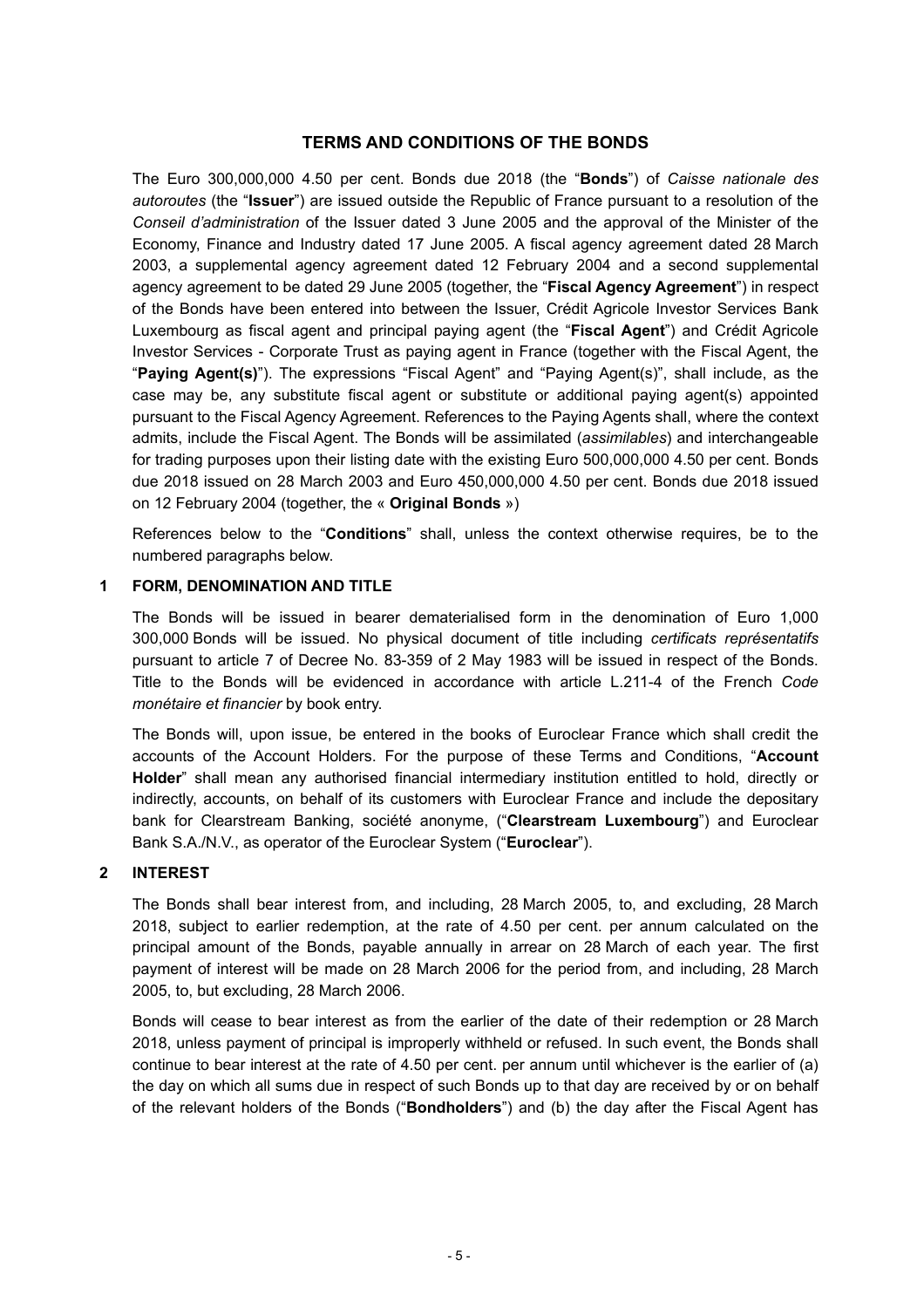notified Bondholders of receipt of all sums due in respect of the Bonds up to that day (except to the extent that there is any subsequent default of payment to the relevant Bondholders).

Interest shall be calculated on an Actual/Actual - ISMA basis, as follows:

- (i) if the Accrual Period is equal to or shorter than the Determination Period during which it falls, the Actual/Actual-ISMA basis will be the number of days in the Accrual Period divided by the product of (x) the number of days in such Determination Period and (y) the number of Determination Periods normally ending in any year; and
- (ii) if the Accrual Period is longer than one Determination Period, the Actual/Actual-ISMA basis will be the sum of:
	- (a) the number of days in such Accrual Period falling in the Determination Period in which it begins divided by the product of (1) the number of days in such Determination Period and (2) the number of Determination Periods normally ending in any year; and
	- (b) the number of days in such Accrual Period falling in the next Determination Period divided by the product of (1) the number of days in such Determination Period and (2) the number of Determination Periods normally ending in any year

#### where

"**Accrual Period**" means the relevant period for which interest is to be calculated (from and including the first such day to but excluding the last); and

"**Determination Period**" means the period from, and including, 28 March in any year, to, but excluding the next 28 March.

# **3 PAYMENTS**

- **3.1** Payments of principal and interest in respect of the Bonds will be made in Euro to the Bondholders registered in the books of the Account Holders and by transfer to the accounts of such Account Holders, subject in all cases to any fiscal or other laws and regulations applicable thereto, but without prejudice to the provisions of Condition 7 (Tax Status and Redemption for Tax Reasons) below.
- **3.2** If the due date for payment of any amount in respect of any Bond is not a Business Day (as defined below), then such payment will be postponed to the next following Business Day (and the Bondholder will not be entitled to further interest or other payment in respect of such postponement). For the purposes of this Condition, "**Business Day**" means a day on which commercial banks and foreign exchange markets are open for business and carrying out transactions in Euro in the country in which the Euro account specified by the payee is located, where payment versus delivery may be made in Paris, and on which the Trans-European Automated Gross Settlement Express Transfer System (TARGET) is operating.
- **3.3** The initial Paying Agents and their initial specified offices are listed at the end of this Prospectus. The Issuer reserves the right at any time to vary or terminate the appointment of the Fiscal Agent and/or of any Paying Agent and/or to appoint additional paying agents, provided that notice thereof is published, as soon as possible, by the Fiscal Agent in accordance with the provisions of Condition 9 (Notices) below. The Issuer shall maintain (i) at any time, a Fiscal Agent, and (ii) so long as the Bonds are listed on the Luxembourg Stock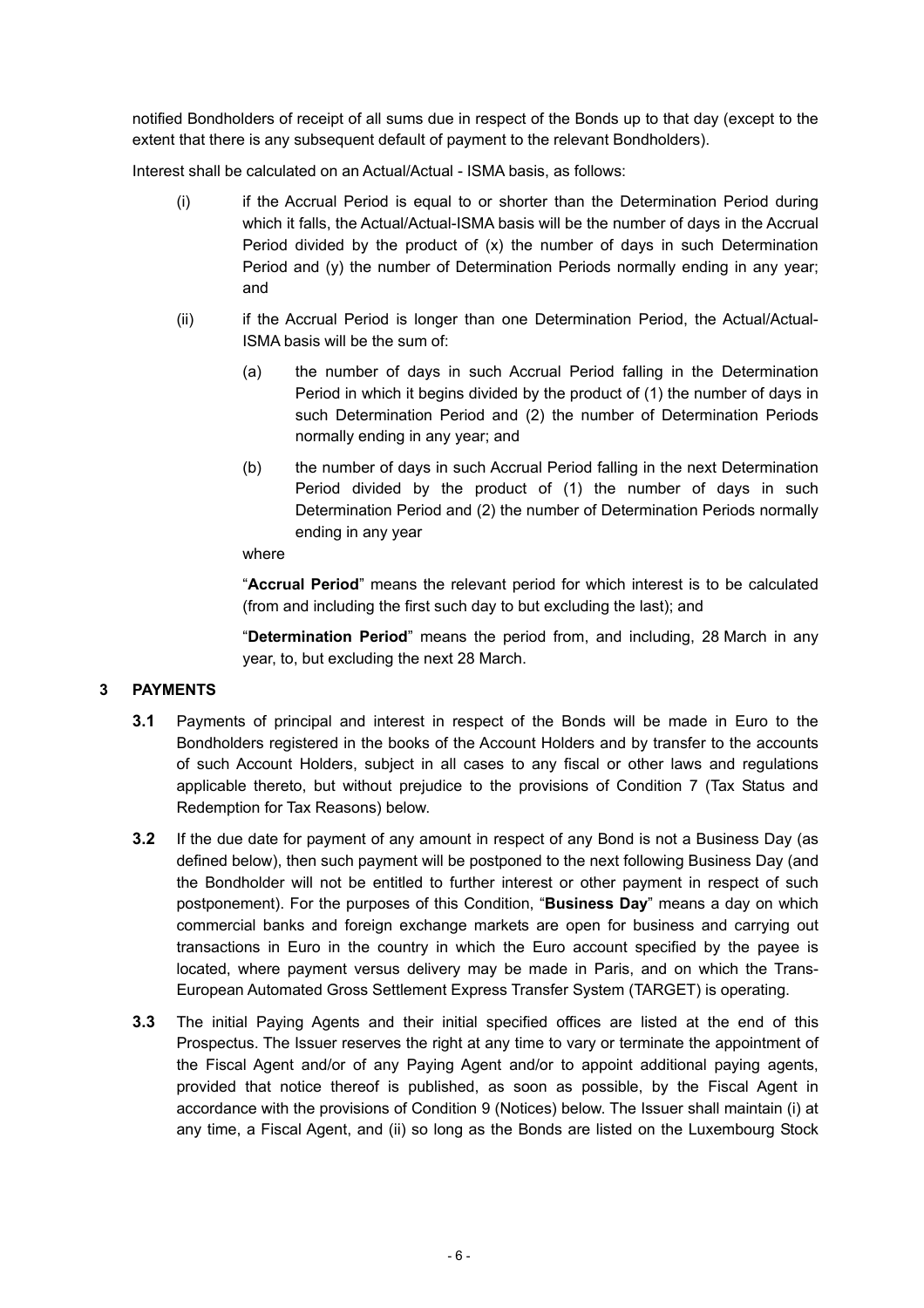Exchange, a Paying Agent (which may be a Fiscal Agent) in Luxembourg, and (iii) so long as the Bonds are listed on Euronext Paris, a Paying Agent in Paris.

# **4 REDEMPTION**

### **4.1 Final Redemption**

Unless previously redeemed or purchased and cancelled by the Issuer, the Bonds will be redeemed by the Issuer at their principal amount on 28 March 2018.

### **4.2 Redemption for Tax Reasons**

### **4.2.1 Optional Redemption for tax reasons**

The Issuer may redeem the Bonds for tax reasons as provided in paragraph 7.3 of Condition 7 (Tax Status and Redemption for Tax Reasons).

# **4.2.2 Mandatory Redemption for tax reasons**

The Issuer shall redeem the Bonds for tax reasons as provided in paragraph 7.4 of Condition 7 (Tax Status and Redemption for Tax Reasons).

# **4.3 Purchases**

The Issuer may at any time purchase Bonds at any price in the open market, by tender or otherwise in accordance with applicable laws and regulations.

# **4.4 Cancellation**

All Bonds redeemed or purchased by the Issuer will forthwith be cancelled and accordingly may not be reissued or resold.

### **5 STATUS OF THE BONDS**

The Bonds constitute (subject to Condition 6 below) direct, unconditional, unsecured and unsubordinated obligations of the Issuer and rank and will rank *pari passu* and without any preference among themselves and (except for those preferred by mandatory provisions under French law) equally and rateably with all other present or future unsecured and unsubordinated indebtedness of the Issuer, without preference or priority by reason of date of issue, currency of payment or otherwise.

#### **6 NEGATIVE PLEDGE**

As long as any of the Bonds remains outstanding, the Issuer will not create or permit to subsist any mortgage, charge, pledge or other security interest upon any of its assets or revenues, present or future, to secure any external indebtedness (as defined below) incurred or guaranteed by it (whether before or after the issue of the Bonds) unless the Bonds are equally and rateably secured so as to rank *pari passu* with such external indebtedness or the guarantee thereof. For the purposes of this Condition, "external indebtedness" means any indebtedness for borrowed money, represented by bonds, notes or other securities denominated in any currency and which are, for the time being, or are capable of being, quoted, listed, or ordinarily dealt in on any stock exchange, over-the-counter market or other securities market.

# **7 TAX STATUS AND REDEMPTION FOR TAX REASONS**

#### **7.1 Tax Status**

The Bonds, being denominated in euro, are deemed to be issued outside France, and accordingly payments of interest on, and other revenues with respect to the Bonds, are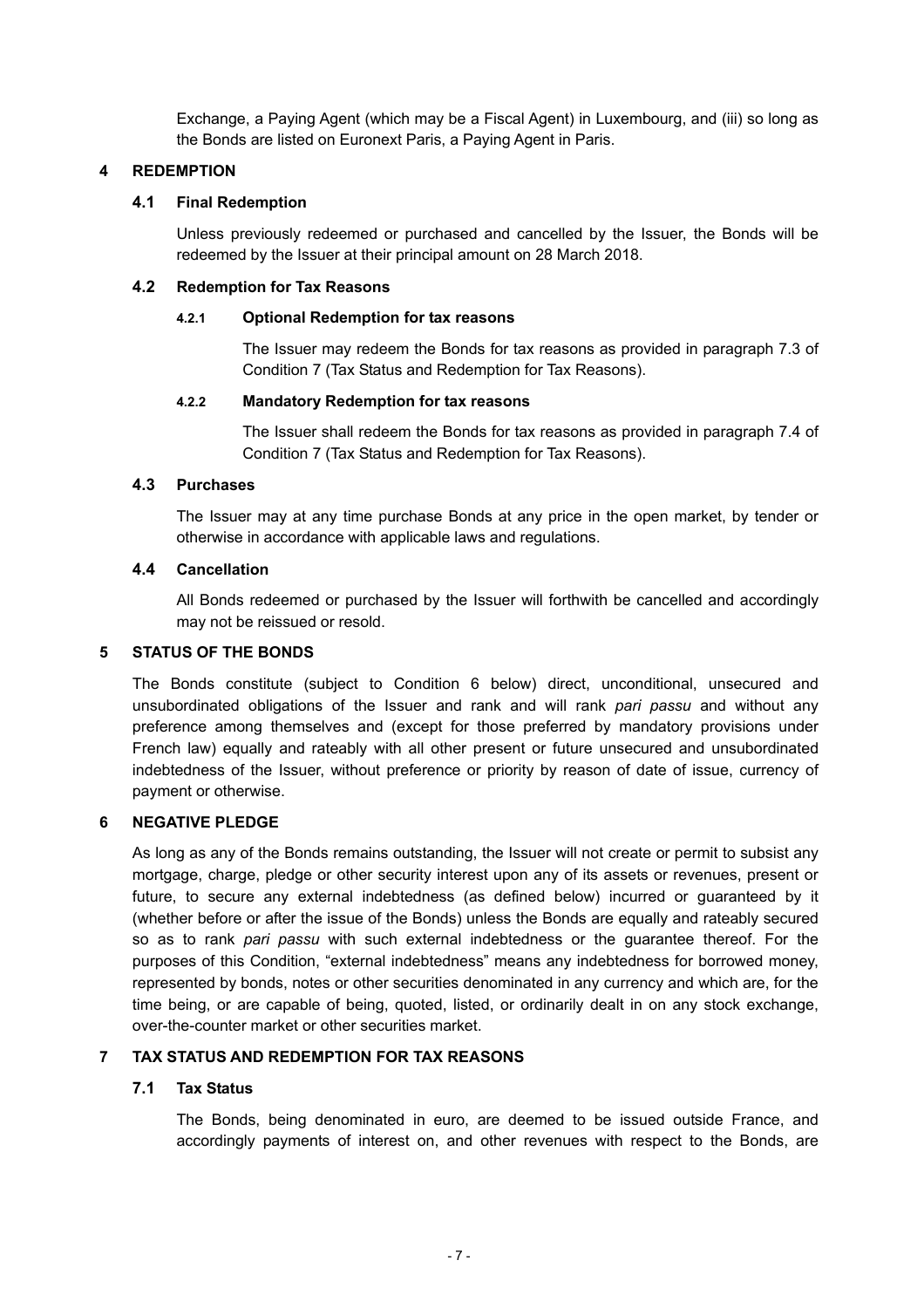entitled to the exemption from deduction at source provided by article 131 *quater* of the French *Code général des impôts* (general tax code). Accordingly such payments do not give the right to any tax credit from any French source.

# **7.2 Grossing up obligations of the Issuer**

If any payment of interest or principal with respect to the Bonds is made subject to the withholding or deduction of any French taxes whatsoever, the Issuer will, to the extent then permitted by law, pay such additional amounts as may be necessary in order that each Bondholder, after deduction for such withholding, receives the full amount provided in such Bonds to be then due and payable, provided however that the Issuer shall not be liable to pay such additional amounts in respect of any Bond presented for payment:

- (a) *Other connection*: by or on behalf of a holder who is liable for such taxes or duties, in respect of such Bond by reason of his having some connection with the Republic of France other than the mere holding of such Bond; or
- (b) *Payment to individuals*: where such withholding or deduction is imposed on a payment to an individual and is required to be made pursuant to any European Union Directive on the taxation of savings implementing the conclusions of the ECOFIN Council meeting of 26-27 November 2000 or any law implementing or complying with, or introduced in order to conform to, such Directive.

References herein to payments of principal and/or interest with respect to the Bonds shall be deemed also to refer to any additional amounts which may be payable under this Condition 7.

# **7.3 Optional Redemption for tax reasons**

If the obligation to pay such additional amounts as are mentioned in Condition 7.2 of this Condition 7 arises as a result of a change in French law, or in its official interpretation or in its application, the Issuer may, subject to having given not less than 30 days, nor more than 60 days' notice to the Bondholders (in accordance with Condition 9 (Notices)) which notice shall be irrevocable, redeem all, but not some only, of the Bonds at their principal amount plus accrued interest, if any, provided that the due date for redemption of which notice hereunder shall be given shall be no earlier than the latest practicable date on which the Issuer could make payment of the full amount of interest payable in respect of the Bonds without withholding for French taxes.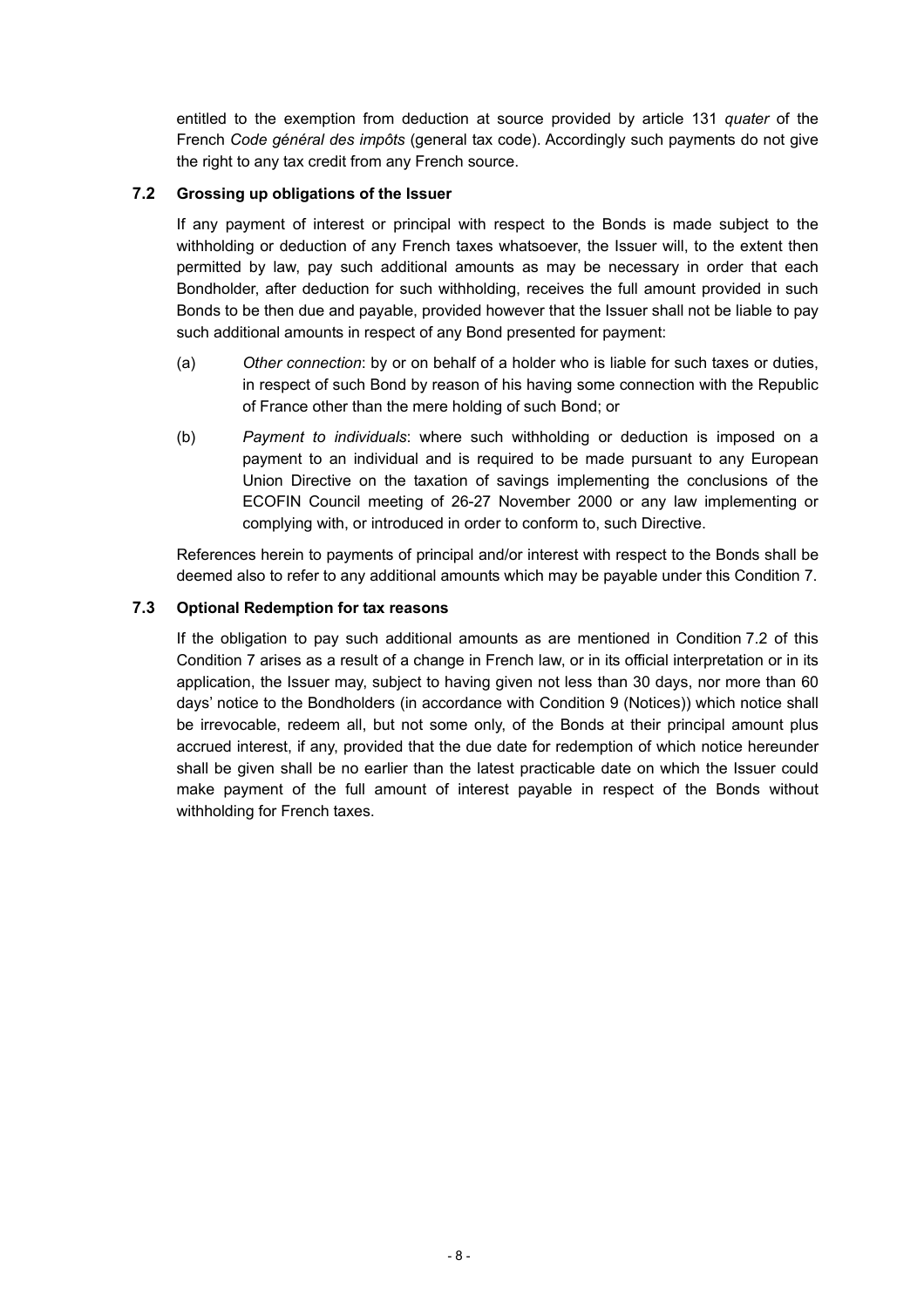# **7.4 Mandatory Redemption for tax reasons**

If the Issuer would be required to pay such additional amounts referred to in Condition 7.2 of this Condition 7 and any French law or regulation would prohibit such additional payments to the Bondholders, then the Issuer shall forthwith give notice of such fact to the Paying Agent and upon giving not less that 7 days nor more than 20 days' prior notice to the Bondholders (in accordance with Condition 9 (Notices)) be required to redeem all, but not some only, of the Bonds at their principal amount, plus accrued interest, if any, provided that the due date for redemption of which notice hereunder shall be given shall be no earlier than the latest practicable date on which the Issuer could make payment of the full amount of interest payable in respect of the Bonds or, if such date is already passed, as soon as practicable thereafter.

# **8 EVENTS OF DEFAULT**

The Representative (as defined in Condition 12 (Representation of the Bondholders)) of the *Masse* (as defined in Condition 12 (Representation of the Bondholders)) may, upon written notice to the Fiscal Agent given before all defaults shall have been remedied, cause the Bonds to become due and payable whereupon they shall become immediately due and payable at their principal amount, plus accrued interest, if any upon the occurrence of any of the following events:

- (a) default in any payment when due of the principal of, or interest on, any of the Bonds, and the continuance of any such default for a period of 15 days thereafter; or
- (b) default in the performance or observance of any other undertaking or agreement contained in the Bonds, if such default shall not have been cured within 30 days after receipt by the Fiscal Agent of written notice of such default given by the holder of such Bonds; or
- (c) any other indebtedness of the Issuer for borrowed money shall become due and payable prior to the stated maturity thereof as a result of a default thereunder, or any such indebtedness shall not be paid at the maturity thereof after the expiry of any applicable grace period therefor or any guarantee given by the Issuer for borrowed money of others shall not be honoured when due and called upon, unless, in any such event, the Issuer has disputed in good faith that such debt is due or that such guarantee is callable and such dispute has been submitted to a competent court, in which case default in payment shall not constitute an event of default hereunder so long as the dispute shall not have been finally adjudicated; or
- (d) the Issuer is dissolved prior to the repayment in full of the Bonds unless its activities and debts are transferred to another public entity owned or controlled by the Republic of France and French law no. 80-539 of 16 July 1980 (as such law is substantially in effect as of the issue date of the Bonds) or any successor law or regulation of substantially the same character is applicable to such public entity; or
- (e) French law n° 80-539 of 16 July 1980 (as such law is substantially in effect as of the issue date of the Bonds) or any successor law or regulation of substantially the same character ceases to be applicable to the Issuer.

# **9 NOTICES**

Any notice to holders of Bonds shall be validly given if published once (i) so long as the Bonds are listed on the Luxembourg Stock Exchange and the rules of that exchange so require, in a leading daily newspaper having general circulation in Luxembourg (which is expected to be the *D'Wort*) and, (ii) so long as the Bonds are listed on Euronext Paris and the rules of that exchange so require, in a leading daily newspaper having general circulation in France (which is expected to be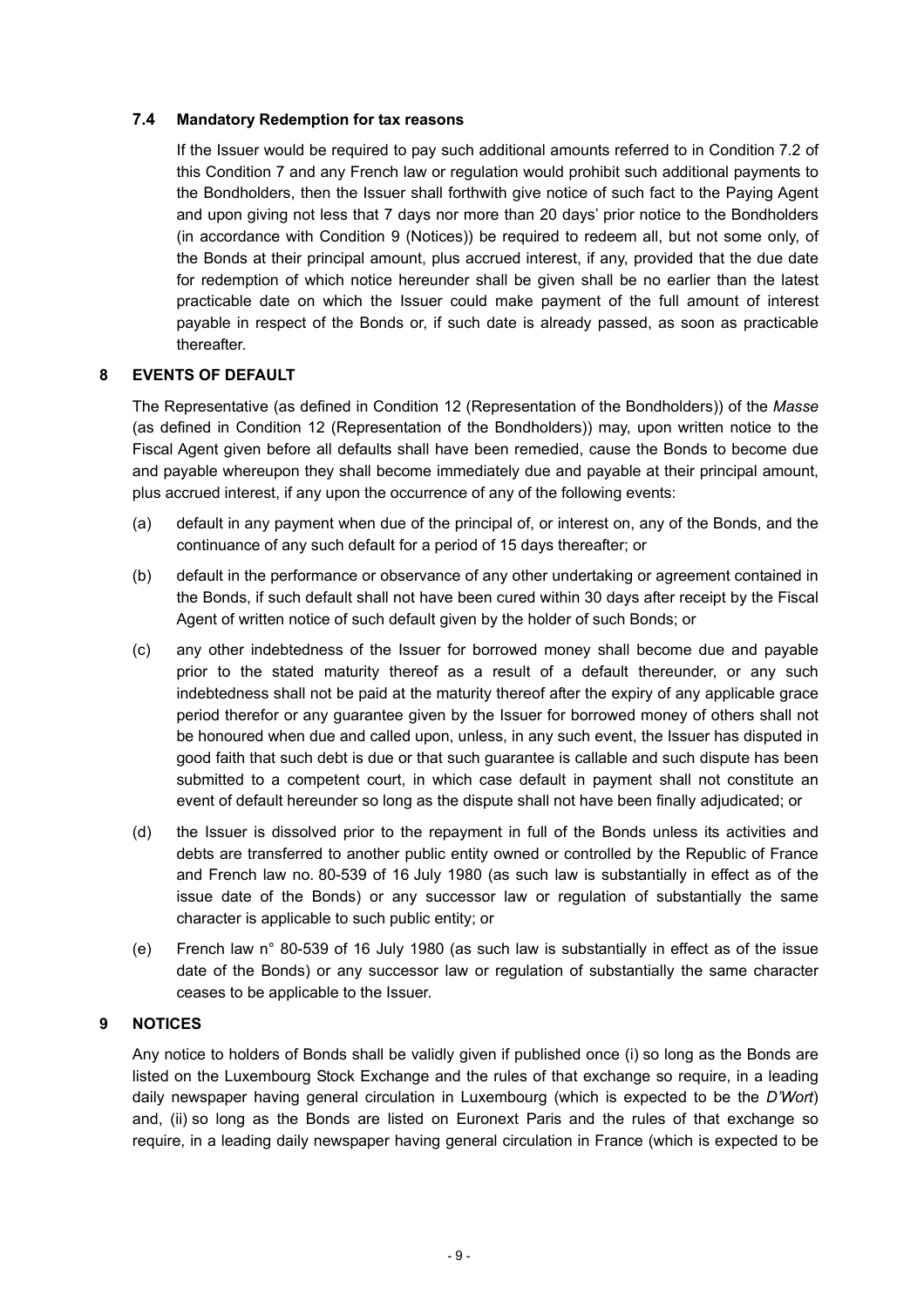*La Tribune*) or, (iii) if this is not practicable, in such other newspaper as the Fiscal Agent shall deem necessary to give fair and reasonable notice to the Bondholders. Any such notice shall be deemed to have been given on the date of such publication or, if published more than once or on different dates, on the first date on which publication is made.

### **10 PRESCRIPTION**

Claims against the Issuer for the payment of principal of, or interest on, the Bonds shall be prescribed upon the expiry of a period of four years from the first day of January next following the date on which such principal or interest became due.

### **11 FURTHER ISSUES**

In the event that the Issuer issues further bonds ranking *pari passu* in all respects and on similar terms and conditions with the Bonds, in particular as regards their financial service, such further bonds will be assimilated (*assimilables*) with the outstanding Bonds, provided that the terms of such further bonds should provide for such assimilation; accordingly, the Bondholders of the outstanding Bonds and of such subsequently issued bonds may be grouped in a single Masse as referred to in Condition 12 (Representation of the Bondholders).

# **12 REPRESENTATION OF THE BONDHOLDERS**

The Bondholders will be grouped for the defence of their common interest in a masse (the "*Masse*") which shall have legal capacity.

The Masse will be governed by the provisions of the French *Code de commerce* (the "**Code**") and of French decree n° 67-236 of 23 March 1967 (the "**Decree**"), relating to the common representation of the holders of debt securities with the exception of the provisions of articles L.228- 48, L.228-59 and L.228-65-II of the Code and articles 218, 222, 224 and 226 of the Decree, provided however that:

- notwithstanding the provisions contained in article L.228-71 of the Code, all normal operating expenses, including those decided upon by the General Meeting, will be borne by the Issuer;
- notwithstanding the provisions contained in article L.228-65-I-1 and L.228-65-I-3 of the Code, the Issuer shall not be required to obtain the approval of a general meeting of the Bondholders to modify the corporate purpose of the Issuer;
- the notices calling a general meeting of Bondholders, the resolutions passed at a general meeting of Bondholders and any other decisions to be published pursuant to the above legal and regulatory provisions will be published only as provided in Condition 9 (Notices) above.
- The notice calling a general meeting shall be published not less than 15 days prior to the date of the meeting on first convocation and not less than 6 days prior thereto on second convocation. The notice concerning the above mentioned resolutions and decisions shall be published not more than 60 days from the date thereof.

#### **The Representative**

The *Masse* will act through the Representative.

The Representative will have the power, in the name of the *Masse*, to take all steps to defend the common interests of the Bondholders, unless otherwise restricted by the General Meeting.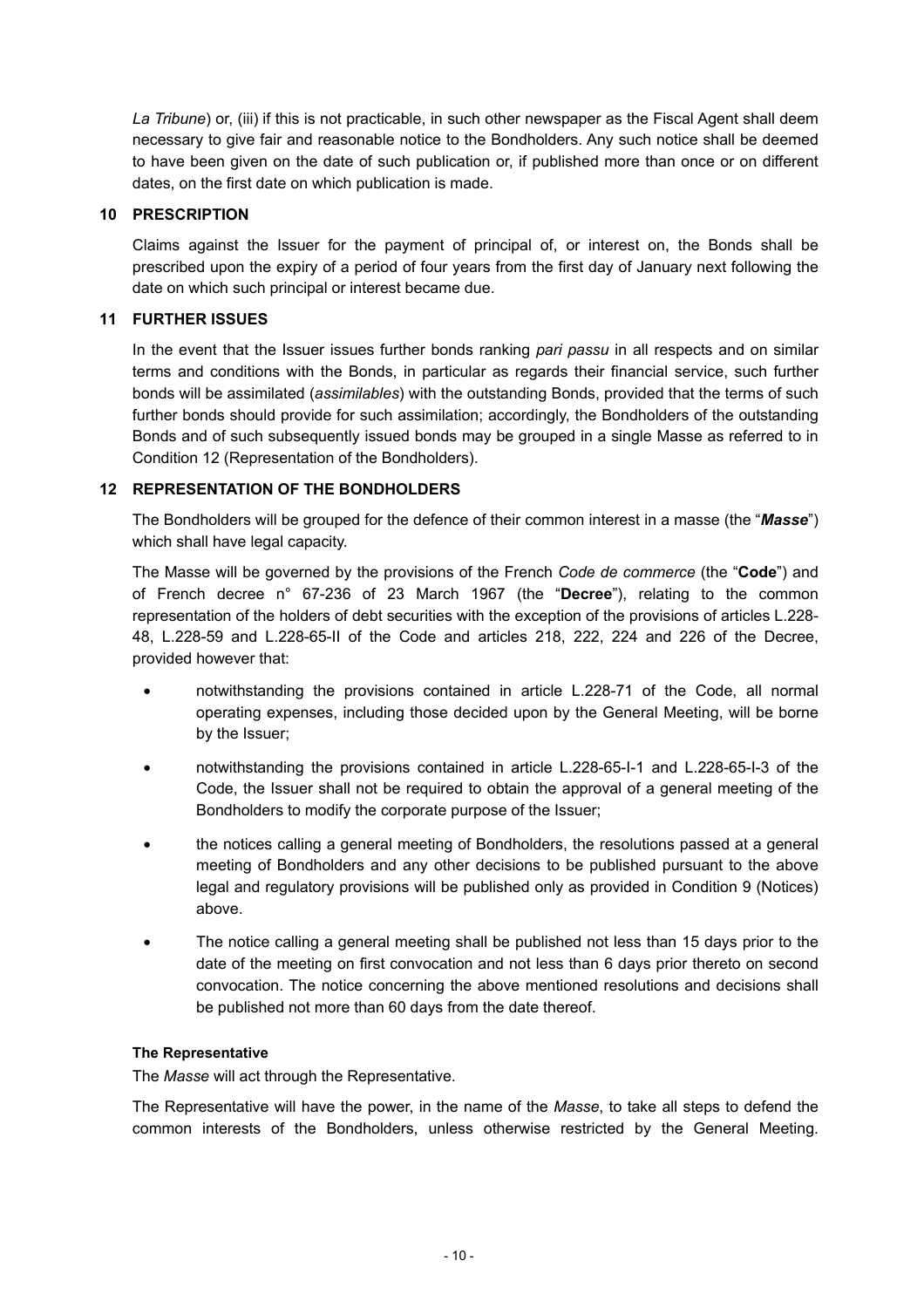However, the Representative may not institute proceedings in a court of law without due authorisation from the General Meeting. All proceedings against the *Masse*, or by the *Masse*, in order to be justiciable, must be brought against or by the Representative.

The Representative will hold office until his death, resignation, removal by the General Meeting, or his becoming incapable of acting for any reason. His office will cease on the day all the Bonds shall have been redeemed, provided, however, that this term will be extended automatically until any outstanding proceedings in which the Representative is involved are completed, or any pending decisions or transactions have been carried out.

No remuneration will be granted to the Representative.

The following person is designated as Representative:

Emmanuel Remenant, 10 rue Saint-Ferdinand, 75017 Paris

A substitute representative can be designated by the General Meeting.

All interested parties will at all times have the right to obtain the name and address of the Representative from the Issuer or from any of the Paying Agents.

# **The General Meeting**

The General Meeting shall be held whenever necessary and may be called by the Issuer or the Representative. One or more holders of at least 1/30th of the Bonds then outstanding may require the Issuer or the Representative to call such a meeting. If a meeting has not been called within two months from the date of the request, such Bondholders may commission one of themselves to petition a court to appoint an agent to call the meeting. Notice of the date, hour, place, agenda and quorum requirements of any meeting of the General Meeting will be published as provided under Condition 9 (Notices). All Bondholders have the right to attend all meetings of the General Meeting or to be represented by a proxy. Each Bond carries the right to one vote.

The General Meeting is empowered (i) to take whatever steps are necessary to defend the interests and to enforce the rights of the Bondholders, (ii) to approve changes (except such changes, as referred to above, which may be effected only with the consent of all the Bondholders) in the rights of the Bondholders. However, the General Meeting may not increase the obligations of the Bondholders or grant certain Bondholders preferential rights. No action may validly be taken by the General Meeting on first convocation unless the holders of at least one-quarter of the aggregate principal amount of the Bonds then outstanding are present or represented. On second convocation, no quorum will be required. Decisions of the General Meeting will be taken by a majority of the votes to which the Bondholders present or represented are entitled.

Each Bondholder will have the right, during the fifteen-day period preceding the holding of each meeting of the General Meeting, personally or through his representative, to consult and make a copy of the resolutions and reports to be presented at the meeting, which will be available for inspection at the principal office of the Issuer, at the specified office of the Fiscal Agent and any other place specified in the notice of meeting.

#### **Single** *Masse*

The Bondholders and the holders of the Original Bonds will be grouped in a single *Masse* upon listing of the Bonds.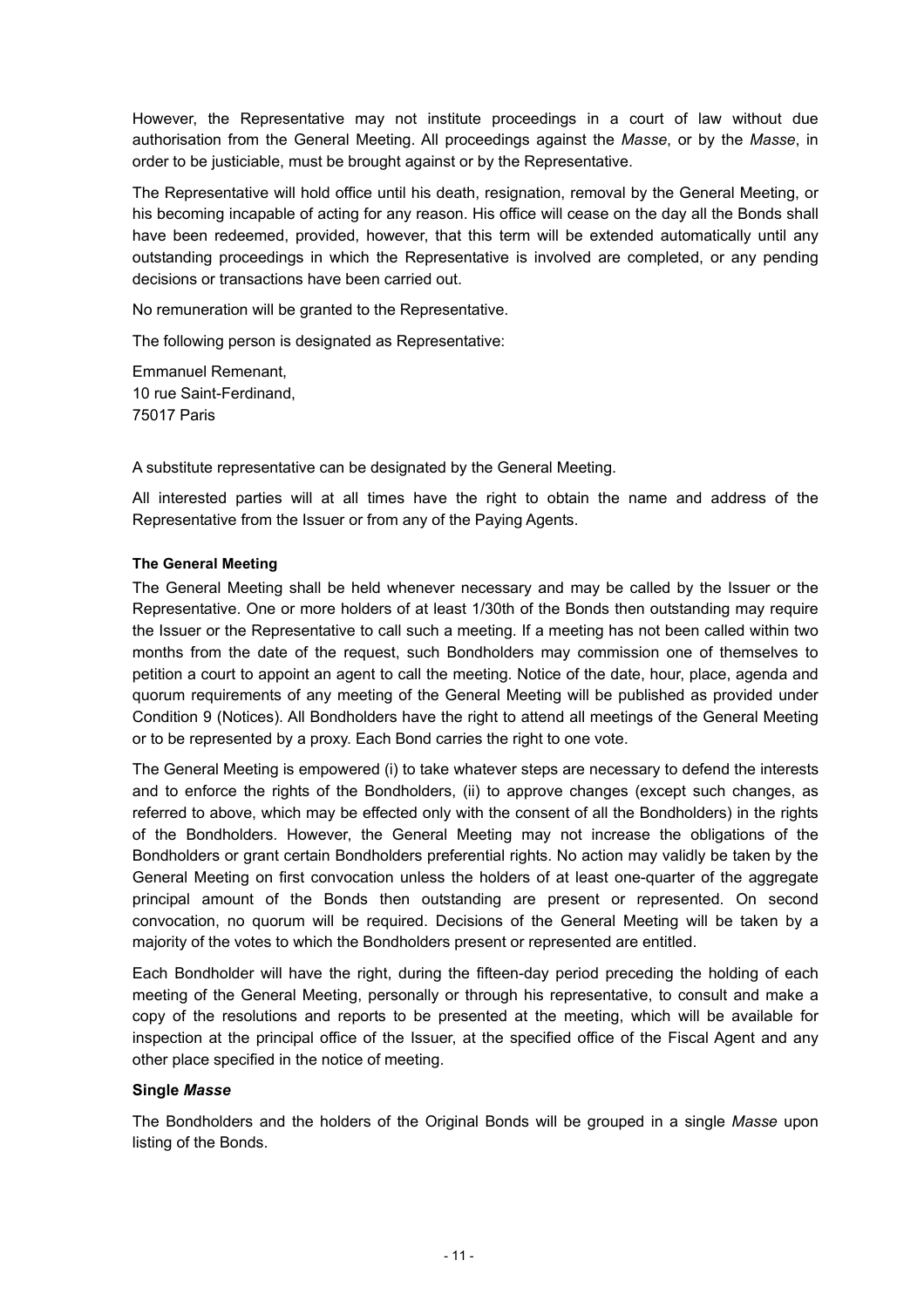# **13 GOVERNING LAW AND JURISDICTION**

The Bonds are governed by and shall be construed in accordance with the laws of France.

In relation to any legal action or proceedings arising out of or in connection with the Bonds, the Issuer shall irrevocably submit to the competent courts of Paris.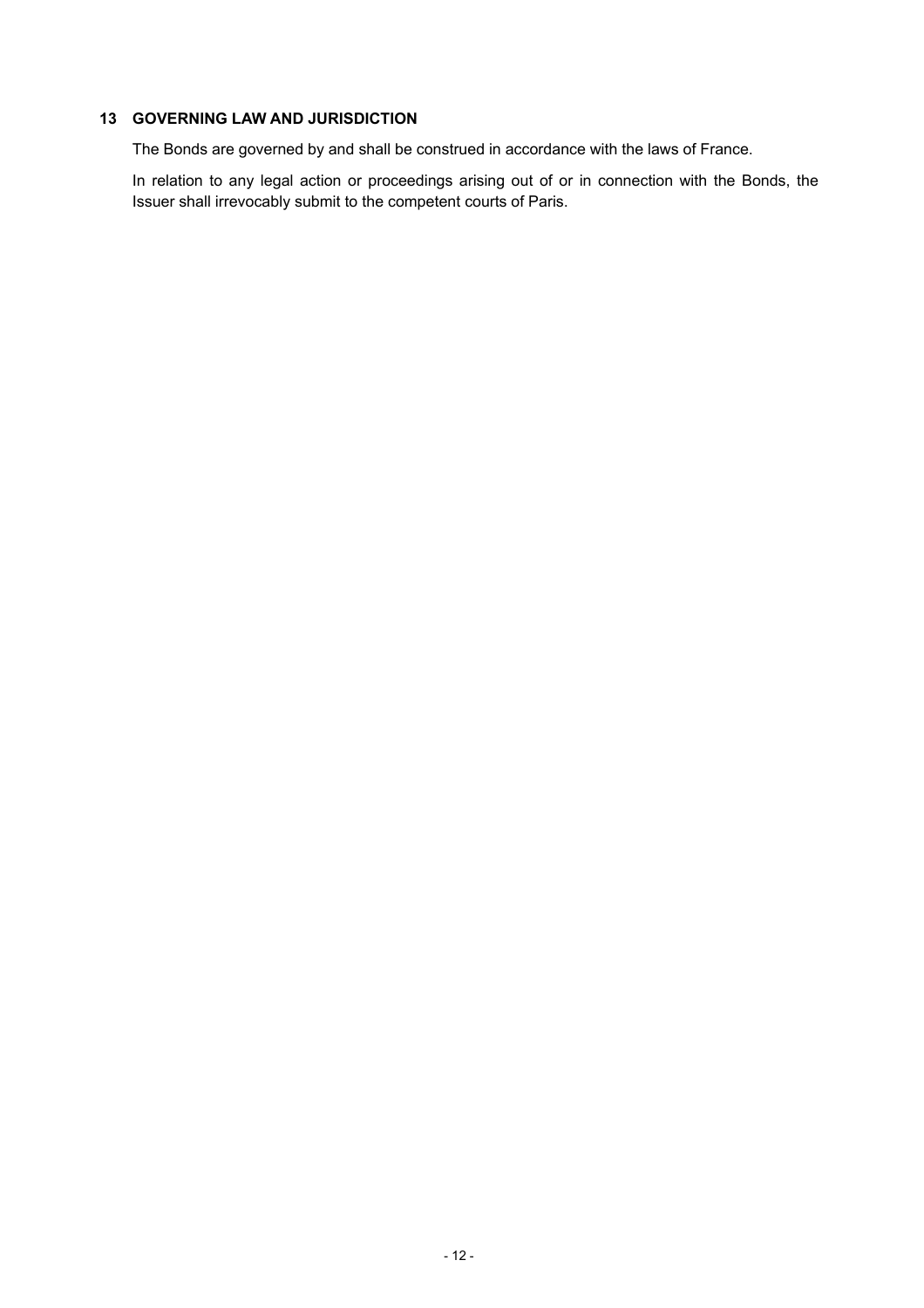# **USE OF PROCEEDS**

The net proceeds of approximately Euro 329,293,726.02 to be received by the Issuer from the subscription of the Bonds will be used by the Issuer to finance its general activities.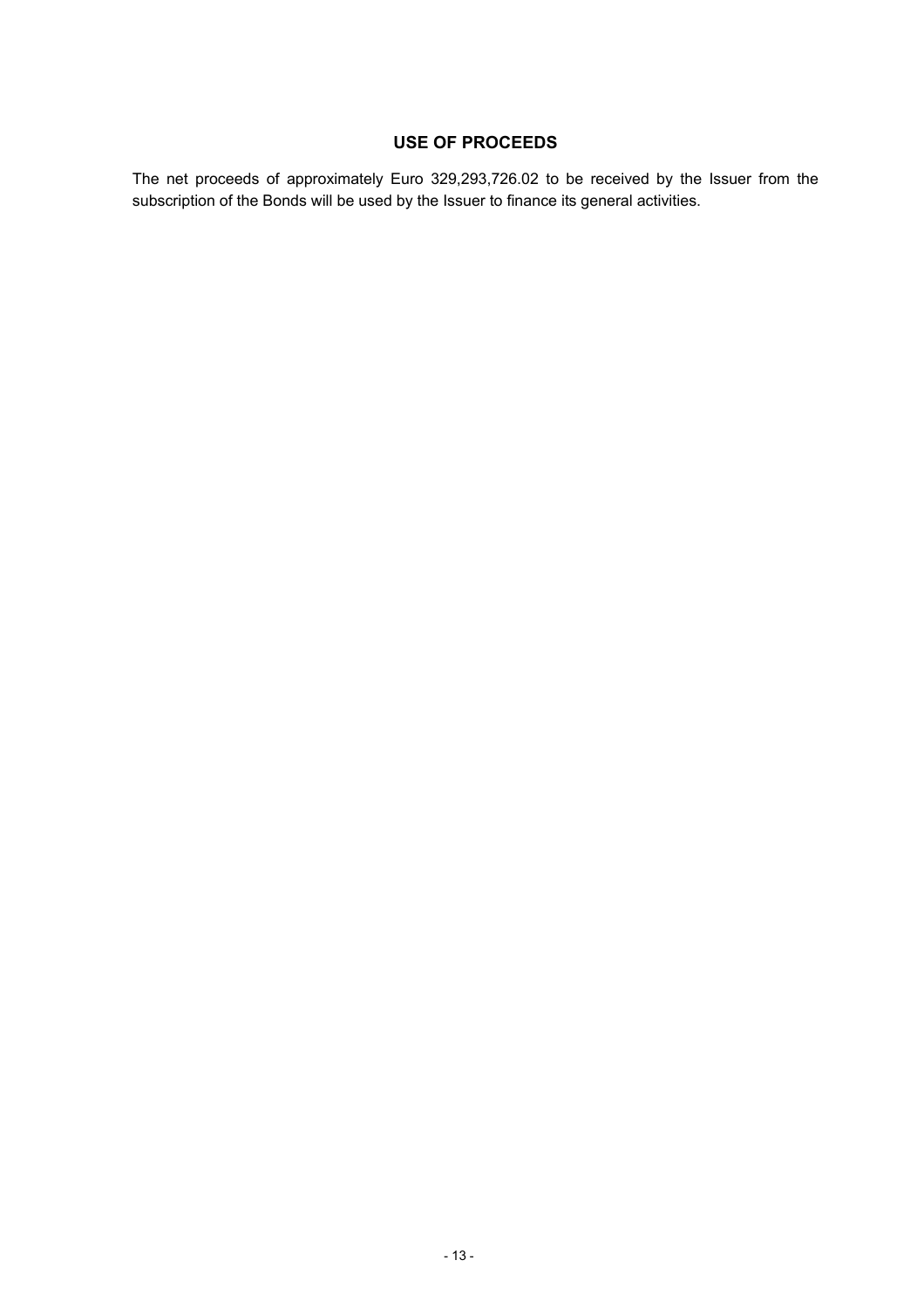# **CAISSE NATIONALE DES AUTOROUTES**

# **1 PRÉSENTATION DE L'ÉMETTEUR**

- **1.1** Renseignements de caractère général concernant l'Émetteur et son capital
	- 1.1.1 Renseignements de caractère général concernant CNA
		- (a) Dénomination, siège social et principal siège administratif **Dénomination** : CNA (« **CNA** »)

**Siège social** : 56, rue de Lille, 75007 PARIS

**Principal siège administratif** : 15, quai Anatole France, 75007 PARIS

(b) Forme juridique de l'Émetteur – Textes réglementaires - Contrôle CNA, créée en 1963 par le décret n° 63-585 du 20 juin 1963 pour une durée indéterminée, est régie par le code de la Voirie routière, titre II, chapitre 1er, section 2, sous-section 1, articles R.122-6 à 122-15 (reprenant et abrogeant les dispositions du décret n° 63-585 du 20 juin 1963 modifiées par les décrets n° 68-972 du 5 novembre 1968 et n° 86-910 du 30 juillet 1986).

Établissement public à caractère administratif doté de l'autonomie financière, CNA est administrée par un Conseil d'administration de huit membres dont la composition est la suivante :

- deux représentants du Ministre chargé de la voirie routière nationale,
- deux représentants du Ministre chargé de l'économie et des finances,
- un représentant du Ministre de l'Intérieur,
- le Commissaire général du Plan ou son représentant,
- un Président de société d'économie mixte concessionnaire d'autoroutes,
- le Directeur général de la Caisse des Dépôts ou son représentant.

Les fonctions de Président et de Vice-président du Conseil d'administration sont respectivement dévolues au Directeur général des Routes et au Directeur général du Trésor et de la politique économique.

Le Conseil d'administration se réunit au moins une fois par an ; il règle les affaires de l'établissement et délibère notamment sur :

- le budget et le compte financier,
- le montant et les caractéristiques des emprunts à émettre,
- l'affectation du produit de ces emprunts,
- l'établissement des comptes annuels.

C'est sous le contrôle du Conseil d'administration que la gestion administrative, comptable et financière de CNA est assurée par la Caisse des Dépôts dans les conditions fixées par une convention conclue en date du 28 juin 1999 entre les deux établissements.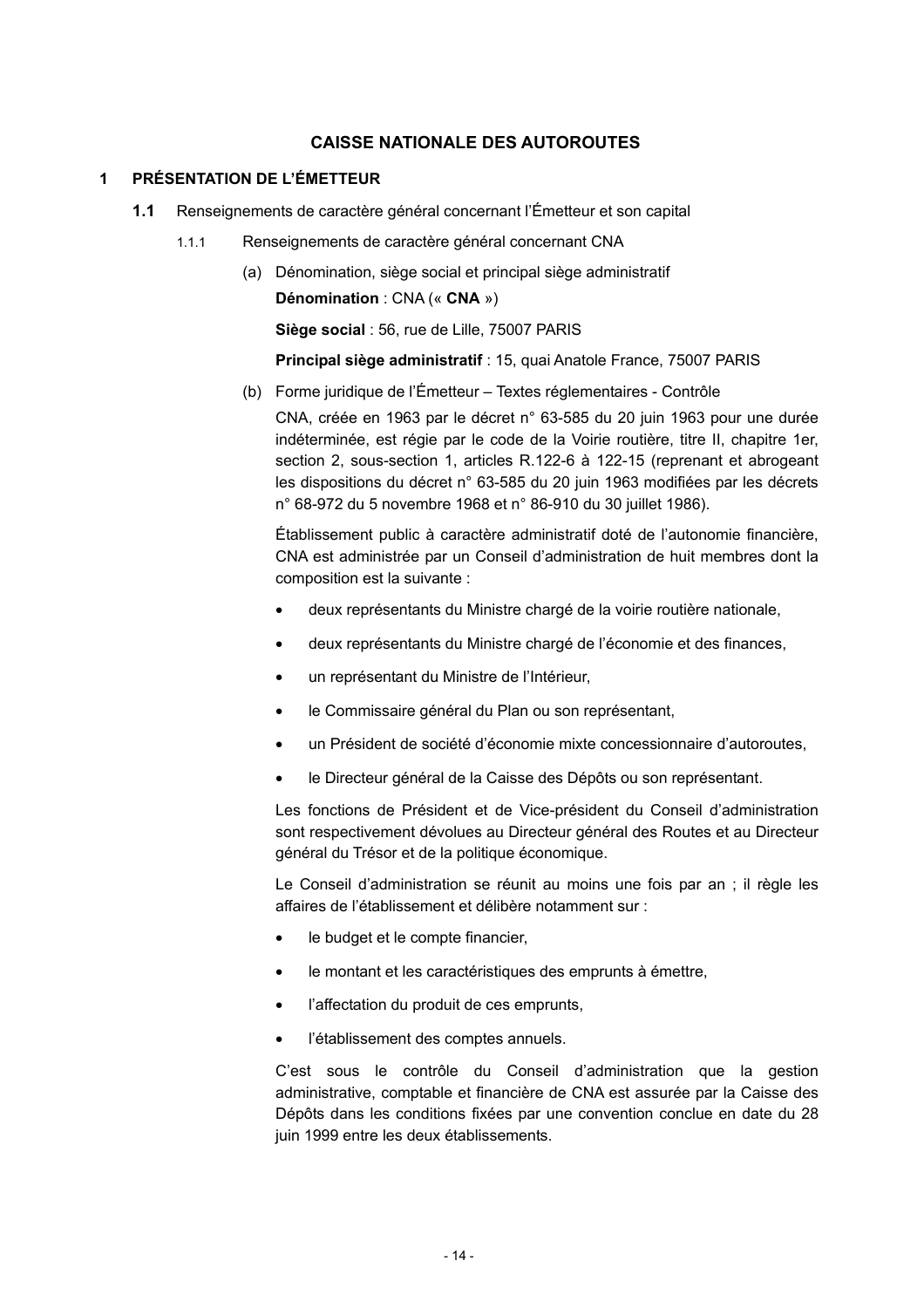Le fonctionnement comptable et financier de CNA obéit aux dispositions du décret du 29 décembre 1962 portant règlement général sur la comptabilité publique. Il s'ensuit notamment que l'établissement est doté d'un poste comptable principal à la tête duquel est placé un agent comptable, chef des services de la comptabilité, nommé par arrêté conjoint du Ministre chargé du budget et du Ministre chargé des transports. L'agent comptable assiste, avec voix consultative, aux séances du Conseil d'administration.

En sa qualité d'établissement public à caractère administratif doté de l'autonomie financière, la CNA n'a pas mis en œuvre de procédures de contrôle interne.

(c) Législation de l'Émetteur

CNA est soumise à la législation française.

(d) Date de constitution et durée

CNA a été créée par le décret n°63-585 du 20 juin 1963 pour une durée indéterminée.

(e) Objet social

Conformément à l'article R.122-7 du Code de la Voirie routière, CNA est chargée d'émettre des emprunts affectés au financement de la construction ou d'aménagement des autoroutes donnant lieu à la perception de péages et de répartir le produit de ces emprunts entre les collectivités ou sociétés ayant reçu la concession de la construction ou de l'exploitation d'autoroutes en application des dispositions de l'article L.122-4 du Code de la Voirie routière.

(f) Registre d'inscription

SIREN n° 180 020 034 – APE 8906

- (g) Consultation des documents juridiques relatifs à l'Émetteur Au siège administratif : 15, quai Anatole France 75007 PARIS
- (h) Exercice social

L'exercice social commence le 1er janvier et s'achève le 31 décembre.

(i) Répartition des bénéfices

CNA transfère l'ensemble de ses charges et de ses produits aux sociétés concessionnaires d'autoroutes et ne dégage en conséquence aucun résultat dans ses écritures comptables.

(j) Assemblées générales

De par son statut d'établissement public national à caractère administratif, CNA ne comprend pas d'assemblée générale. CNA est administrée par un Conseil d'administration.

1.1.2 Renseignements de caractère général concernant le capital

De par son statut d'établissement public national à caractère administratif, CNA n'est pas dotée de capital.

1.1.3 Répartition actuelle du capital et des droits de vote

Sans objet.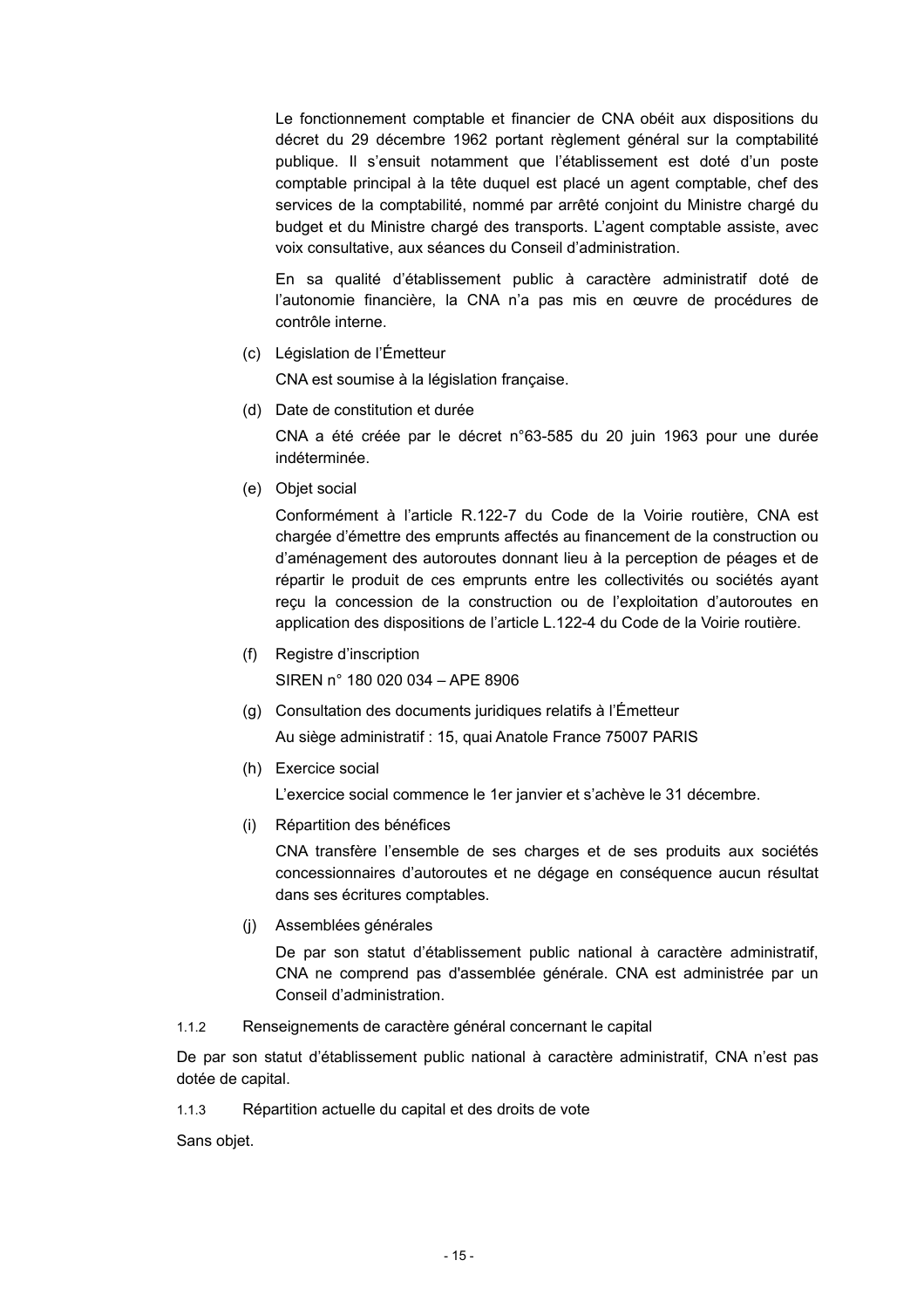#### 1.1.4 Marché des titres de l'Émetteur

Les emprunts obligataires publics de CNA sont cotés, en fonction de leur nature, sur une ou plusieurs places financières, en particulier celles de Paris et Luxembourg. (cf page 29 du présent Prospectus "Liste des emprunts au 31 décembre 2004": "I – Ressources empruntées sur le marché obligataire français" et "III – Ressources empruntées sur le marché international".)

- **1.2** Renseignements concernant l'activité de l'Émetteur
	- 1.2.1 Présentation de CNA
		- (a) Présentation générale

Créée en 1963 par le décret n° 63-585 du 20 juin 1963, CNA est un établissement public à caractère administratif doté de l'autonomie financière qui a pour mission de procurer aux sociétés concessionnaires d'autoroutes les ressources destinées au financement de la construction ou de l'aménagement des autoroutes donnant lieu à la perception de péages. Pour ce faire, elle émet des emprunts sur les marchés français et internationaux et contracte des emprunts auprès de certains établissements financiers.

CNA est régie par le code de la Voirie routière, titre II, chapitre 1er, section 2, sous-section 1, articles R.122-6 à 122-15 (reprenant et abrogeant les dispositions du décret n° 63-585 du 20 juin 1963 modifiées par les décrets n° 68-972 du 5 novembre 1968 et n° 86-910 du 30 juillet 1986).

De par son statut d'établissement public national à caractère administratif, CNA n'est pas dotée de capital. CNA, en tant qu'établissement public géré par la Caisse des Dépôts, n'a pas de personnel propre.

CNA transfère l'ensemble de ses charges et de ses produits aux sociétés concessionnaires d'autoroutes et ne dégage en conséquence aucun résultat dans ses écritures comptables.

(b) Historique du système autoroutier

**1955-1969** : démarrage du système autoroutier et constitution des premières sociétés d'économie mixte concessionnaires

**1970-1980** : libéralisation du système autoroutier et constitution de sociétés privées concessionnaires

L'État a décidé en 1970 d'attribuer des concessions à des sociétés à capitaux privés, constituées par des entrepreneurs de travaux publics et des banques. Par ailleurs, des responsabilités accrues ont été confiées aux sociétés d'économie mixte concessionnaires d'autoroutes (« **SEMCA** »), notamment en matière de construction.

**1981-1993** : restructuration et instauration d'un mécanisme de péréquation

Confronté depuis 1973 à des conditions économiques nettement moins favorables qu'auparavant, le système autoroutier a dû être restructuré par la reprise par le secteur public des sociétés privées déficitaires (APEL, ACOBA et AREA) et par la création d'un mécanisme de péréquation des ressources entre les sociétés d'économie mixte concessionnaires, assuré par un établissement public appelé Autoroutes de France (ADF) créé en 1983.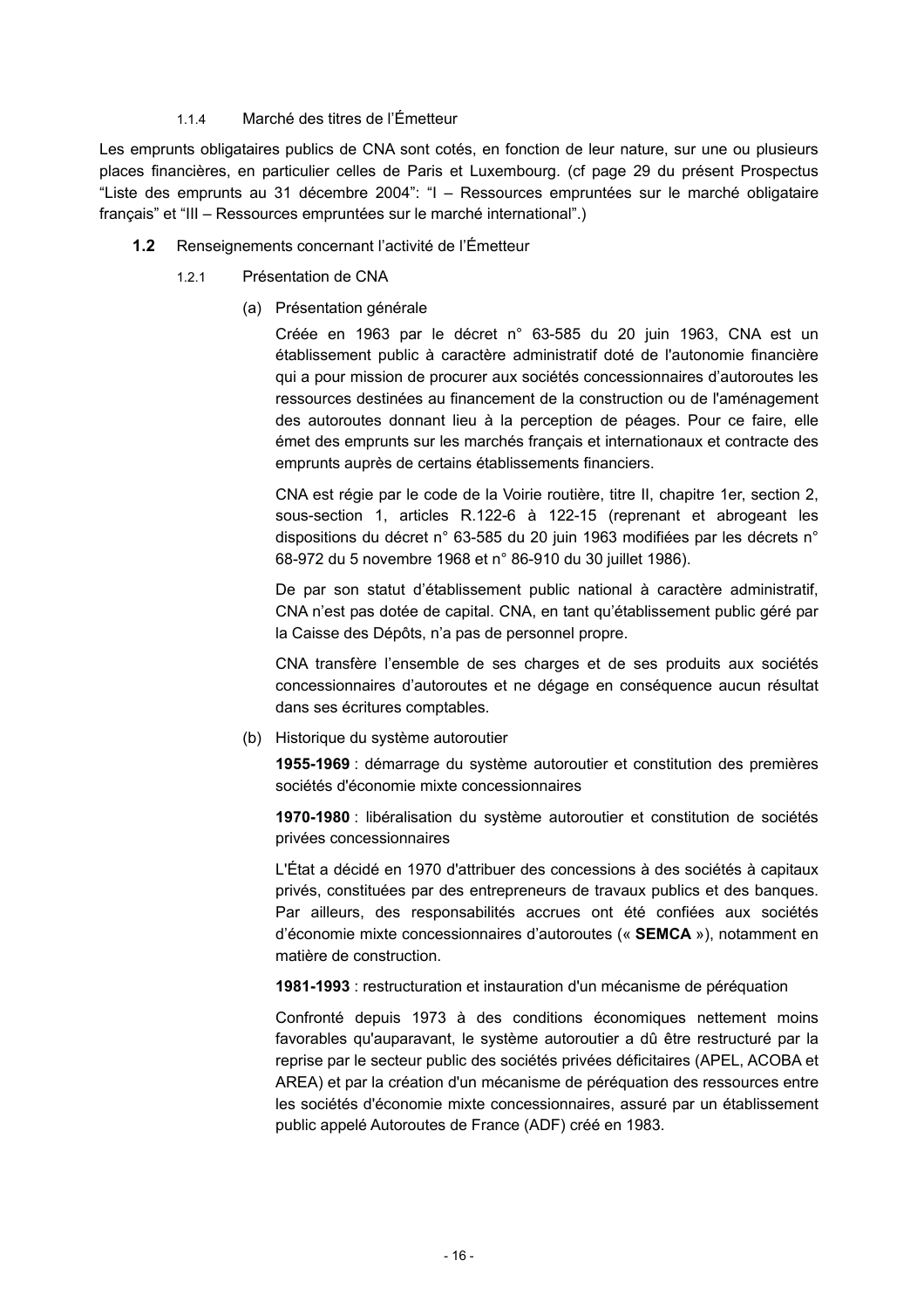A la fin 1985, la fusion des sociétés Sanef et APEL sous le sigle Sanef a ramené le nombre total des sociétés à neuf dont huit SEMCA (y compris ATMB dont le financement n'était pas jusqu'alors assuré par CNA).

En 1987, l'État a décidé de renforcer les sociétés d'économie mixte en leur apportant une dotation en fonds propres. Les avances budgétaires qui avaient été nécessaires au démarrage de la construction du réseau autoroutier ont été parallèlement supprimées.

Le 1er janvier 1991, la société de l'autoroute de la Côte Basque (ACOBA) a été fusionnée avec la société des Autoroutes du Sud de la France (ASF), sous le sigle ASF.

En 1992, ADF est entré à hauteur de 49 % au capital de la SFTRF.

A la fin de cette période, certaines sociétés ont remboursé la totalité des avances qui leur avaient été consenties par l'État, l'évolution des recettes de péage leur ayant permis de dégager des résultats de trésorerie excédentaires.

Cette situation ayant fait apparaître la disparité des situations financières des sociétés, une réforme du système autoroutier s'est alors avérée nécessaire compte tenu de la volonté du Gouvernement d'accélérer la réalisation du programme autoroutier français à partir de 1994.

#### **La réforme de 1994**

La décision du Gouvernement d'accélérer la réalisation du schéma directeur autoroutier a rendu nécessaire l'adaptation de la structure des SEMCA, ainsi que la redéfinition des relations entre l'État et le secteur, selon deux objectifs :

a) assurer la solidité et la solidarité financière des SEMCA par leur recapitalisation et la création de trois pôles régionaux équilibrés

Les six plus grandes SEMCA (AREA, ASF, APRR, ESCOTA, SAPN, Sanef), qui disposaient d'un capital social limité (28 millions de francs), ont fait l'objet d'une recapitalisation à l'issue de laquelle elles furent dotées d'un capital de 1,03 milliard de francs, l'État détenant directement 45 % du capital social des sociétés ASF, APRR et Sanef, Autoroutes de France (ADF) 45 %, la Caisse des Dépôts 8,5 %, le solde étant détenu par des intérêts locaux.

Simultanément, trois groupes régionaux ont été créés via la filialisation de certaines sociétés auprès de celles dont l'assise financière était la plus solide : ainsi, ESCOTA est devenue filiale à 95% d'ASF, la SAPN filiale à 98% de la Sanef et AREA filiale à 97% de la APRR.

b) instaurer des relations contractuelles entre l'État et les SEMCA

Des contrats de plan, conclus pour une durée de cinq ans entre l'État et les sociétés concessionnaires, formalisent les engagements de chacune des parties en matière de travaux et d'investissements, de politique tarifaire, d'objectifs financiers, d'indicateurs de gestion, de politique sociale et d'emploi, de service à l'usager, de qualité architecturale des ouvrages et d'insertion dans l'environnement.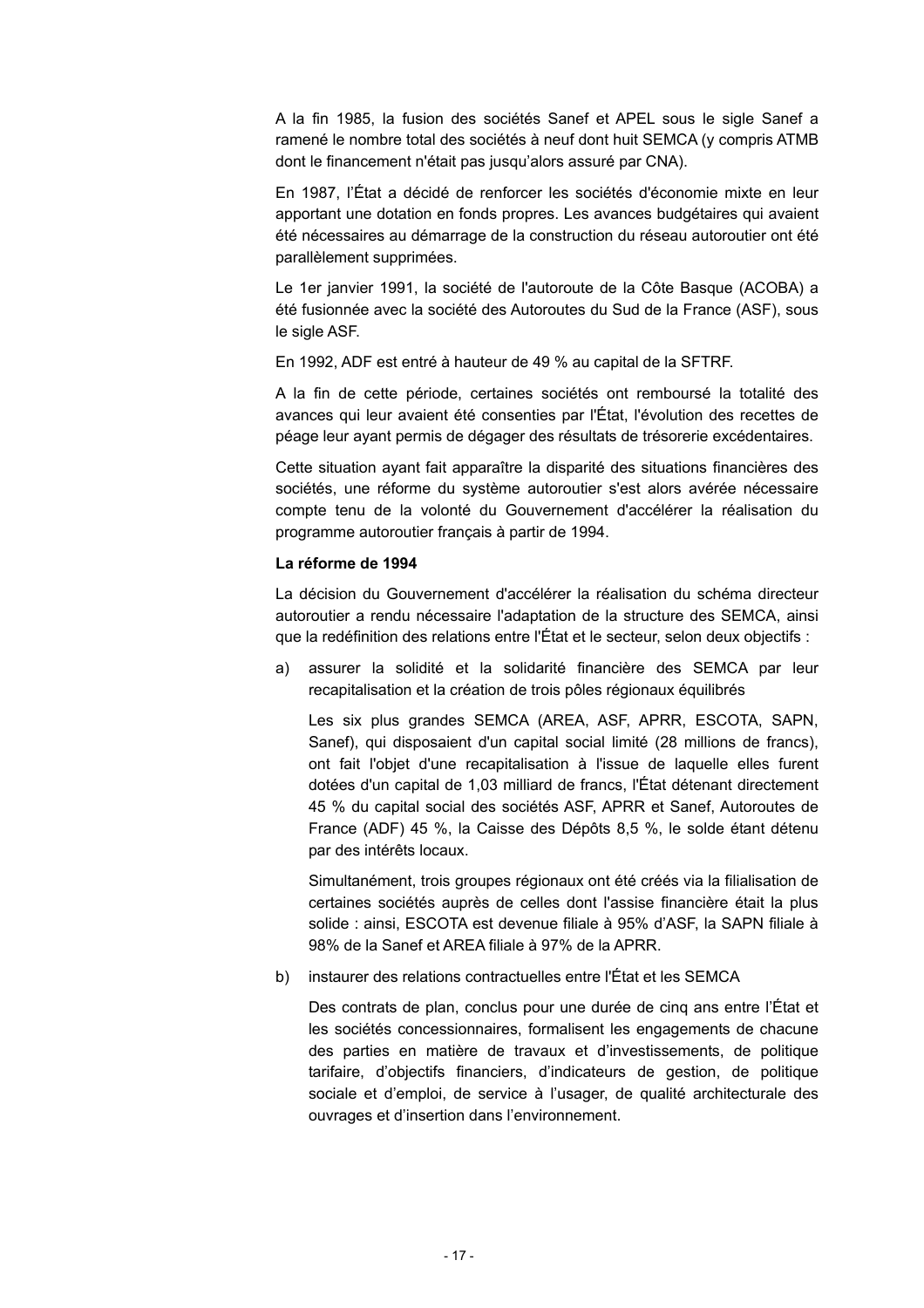Les premiers contrats de plan ont ainsi été conclus pour la période 1995- 1999. Des contrats de plan ont été signés pour la période 2002-2006 avec les sociétés ASF et ESCOTA et pour la période 2004-2008 avec les sociétés APRR, AREA, Sanef et SAPN.

#### **La réforme de 2001**

Si le système de financement des autoroutes mis en place en France avec la loi du 18 avril 1955 a permis d'assurer quasiment sans apport budgétaire la construction d'un réseau autoroutier moderne, la nécessité de s'adapter à son environnement juridique et de mieux s'inscrire dans le contexte politique et économique actuel l'ont obligé à évoluer.

C'est pourquoi la réforme engagée en 2000 a eu pour objectifs de renforcer la concurrence pour l'attribution des nouvelles concessions autoroutières, de doter le système autoroutier des moyens financiers lui permettant de mener à bien la réalisation du programme de construction et d'assurer une plus grande neutralité des choix entre types d'investissement et entre modes de transport. Cette réforme n'a pas affecté le statut de CNA.

Pour atteindre ces objectifs, deux séries de mesures ont été mises en œuvre concernant les procédures d'attribution des concessions d'autoroutes et les conditions de fonctionnement des sociétés d'économie mixte concessionnaires d'autoroutes.

1. Afin de permettre une large concurrence et l'entrée de nouveaux opérateurs, il a été mis fin au système de l'adossement. Ce système, qui consistait à financer partiellement de nouvelles sections d'autoroutes grâce au péage perçu sur les sections en service d'un même concessionnaire auquel on accordait un prolongement de son contrat, n'était en effet pas formellement compatible avec une concurrence équitable entre candidats pour l'attribution d'une nouvelle concession, car il était susceptible d'avantager les sociétés disposant déjà d'un réseau concédé au détriment de nouveaux opérateurs.

Désormais, les apports publics éventuellement nécessaires à l'équilibre financier des futures concessions d'autoroutes sont effectués sous forme de subventions, et les nouvelles sections, attribuées conformément aux dispositions de la directive Travaux<sup>\*1</sup> et aux dispositions de la loi Sapin, font l'objet d'un contrat spécifique. Cette façon de procéder permet de mieux comparer les offres des différents candidats.

2. En second lieu, les conditions de gestion des SEMCA ont été rapprochées de celles des sociétés privées afin de les mettre en mesure de présenter, le cas échéant, des offres comparables pour les nouveaux projets autoroutiers.

Ceci implique en particulier de supprimer les avantages dont elles bénéficiaient (garantie de reprise de passif par l'État en fin de concession, pratiques comptables spécifiques en matière d'amortissement et de report de passif, absence de rémunération des capitaux investis). En contrepartie, les SEMCA, dont les durées de concession étaient plus courtes que celles de

l

<sup>1</sup> Directive 93/37/CEE du Conseil du 14 juin 1993 portant coordination des procédures de passation des marchés publics de travaux.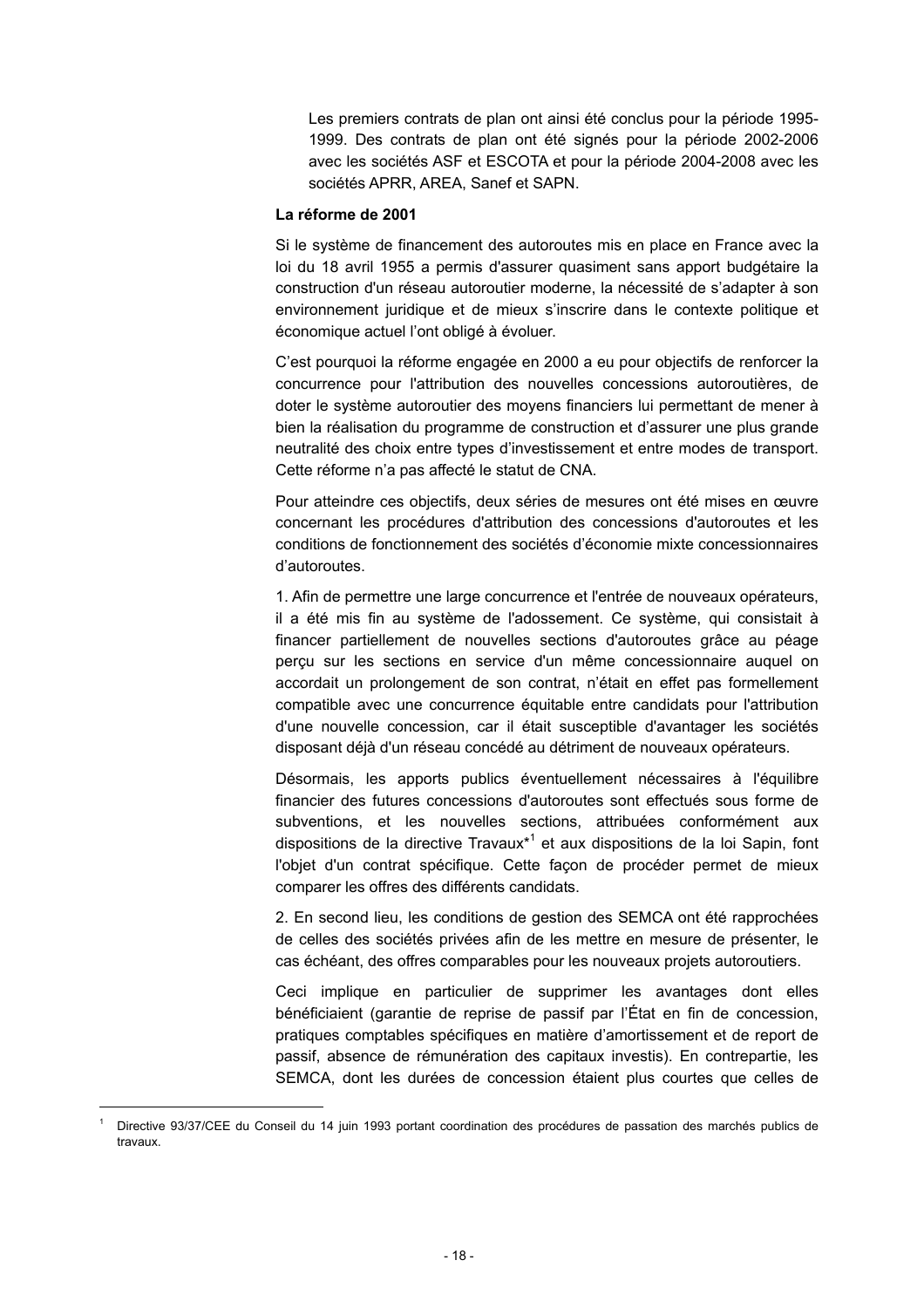concessionnaires privés, ont bénéficié d'un allongement de la durée de leur concession.

Cette réforme est intervenue par voie d'ordonnance, publiée au journal officiel du 31 mars 2001, s'agissant des sociétés ASF, ESCOTA, Sanef, SAPN, APRR et AREA, après que les autorités françaises se furent assurées, par un avis de la Commission européenne du 24 octobre 2000, que celle-ci ne soulevait pas d'objection quant aux modalités de la réforme, et en particulier sur le principe de l'allongement des concessions des SEMCA. La loi du 5 novembre 2001 ratifiant cette ordonnance a adjoint la SFTRF au dispositif.

Le régime juridique et financier des SEMCA ayant été adapté au droit commun des sociétés, le gouvernement a pu annoncer, le 16 octobre 2001, l'ouverture minoritaire du capital d'ASF, accompagnée de son introduction en Bourse. Il s'agissait de la première opération de ce type, suivie en novembre 2004 puis en mars 2005 par celles des groupes APRR et Sanef. Ces opérations ont permis aux principales SEMCA de renforcer leur structure financière et d'accroître leur capacité de distribution de dividendes.

CNA est un établissement financièrement autonome, dont les recettes ne proviennent pas du budget de l'État. Elle est dotée d'un Conseil d'administration qui délibère sur le budget, les comptes et le programme d'emprunts ; sa gestion administrative, comptable et financière est assurée, sous le contrôle du Conseil d'administration, par la Caisse des Dépôts, dans les conditions fixées par une convention conclue entre les deux établissements.

Chaque année, CNA met en œuvre le programme d'emprunts élaboré en étroite concertation avec les tutelles et les sociétés d'économie mixte concessionnaires d'autoroutes. Les contrats de prêts conclus entre l'établissement et les SEMCA définissent les obligations réciproques des deux parties et notamment l'obligation des SEMCA de reverser à CNA les sommes relatives aux échéances de prêts. Par ailleurs, CNA verse aux sociétés la totalité des sommes recueillies, aux mêmes conditions de taux et de maturité. De ce fait, l'établissement ne dégage pas de résultat comptable.

CNA joue un rôle spécifique en tant qu'émetteur. Du fait de son ancienneté, de son statut, du volume et de la régularité de ses émissions, elle représente une signature bénéficiant de la meilleure appréciation tant à l'étranger que sur le marché domestique. Les emprunts, émis sans la garantie de l'État depuis 1991, sont notés AAA (Standard and Poor's Rating Services ) et Aaa (Moody's France S.A.).

#### **Modalités de financement**

Une fois les besoins de financement des huit sociétés arrêtés, un programme d'emprunts est élaboré dans le cadre d'une concertation entre les SEMCA et CNA afin notamment de déterminer des maturités prenant en compte les capacités de remboursement futures de chaque société.

L'essentiel du programme est réalisé via des émissions obligataires, une opération obligataire concernant en général plusieurs sociétés.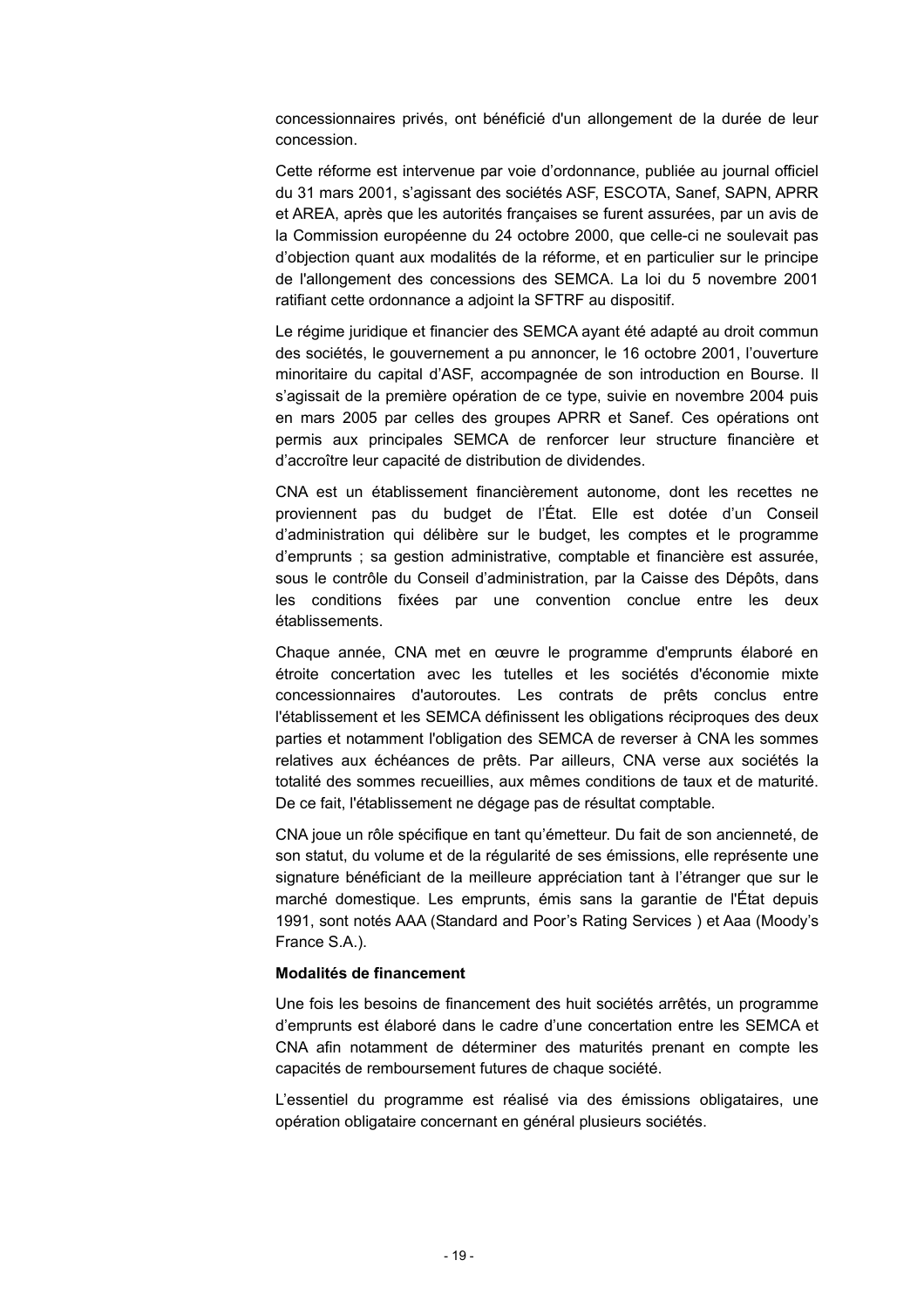Par ailleurs, CNA et la Banque européenne d'investissement (BEI) sont liées par des accords de financement pluriannuels affectés à des opérations de construction de sections d'autoroutes présentant un intérêt communautaire et à des programmes de travaux d'amélioration de sections d'autoroutes en service.

En fonction de l'avancement des ouvrages ayant bénéficié de ces accords de financement, CNA procède à des tirages de fonds auprès de la BEI sous forme de contrats d'emprunts dont les conditions de durée et de taux sont négociées ponctuellement.

CNA bénéficie également de prêts de la Caisse des Dépôts dans le cadre des nouveaux emplois des fonds d'épargne ; une enveloppe de 3,5 milliards d'euros destinée au financement des grands travaux d'infrastructures de transports a été mise en place en 2004.

Compte tenu de la nature des investissements des SEMCA, les emprunts que recherche CNA sont situés sur des durées supérieures à 10 ans, et libellés en euros, pour éviter aux SEMCA tout risque de change.

Les ressources financières collectées sont réparties sous forme de prêts entre les huit SEMCA ci-après (dans le cadre de l'article 4 de la loi du 18 avril 1955 portant statut des autoroutes) :

| $\bullet$ | Société des Autoroutes Rhône-Alpes                     | (AREA)   |
|-----------|--------------------------------------------------------|----------|
| $\bullet$ | Autoroutes du Sud de la France                         | (ASF)    |
| $\bullet$ | Société des Autoroutes Estérel, Côte d'Azur, Provence, | (ESCOTA) |
|           | Alpes                                                  |          |
| $\bullet$ | Sanef                                                  | (Sanef)  |
| $\bullet$ | Société des Autoroutes Paris-Normandie                 | (SAPN)   |
| $\bullet$ | Autoroutes Paris-Rhin-Rhône                            | (APRR)   |
| $\bullet$ | Autoroutes et Tunnel du Mont-Blanc                     | (ATMB)   |
| $\bullet$ | Société Française du Tunnel Routier du Fréjus          | (SFTRF)  |

(c) Principale activité de l'Émetteur

CNA joue un rôle spécifique en tant qu'émetteur. Du fait de son ancienneté, de son statut, du volume et de la régularité de ses émissions, elle représente une signature bénéficiant de la meilleure appréciation tant à l'étranger que sur le marché domestique.

Les éléments financiers caractéristiques de l'activité de CNA sont détaillés aux tableaux du paragraphe 1.3.

Au 31 décembre 2004, sa dette s'élevait à 21,1 milliards d'euros. Les ressources financières ainsi collectées sont réparties, sous forme de prêts, entre les sociétés d'économie mixte concessionnaires d'autoroutes à péage dont la liste est indiquée au paragraphe ci-dessus, dans le cadre de l'article 4 de la loi du 18 avril 1955 portant statut des autoroutes :

(d) Schéma directeur routier national

En 2004, 72 km d'autoroutes concédées ont été mis en service par la seule société ASF :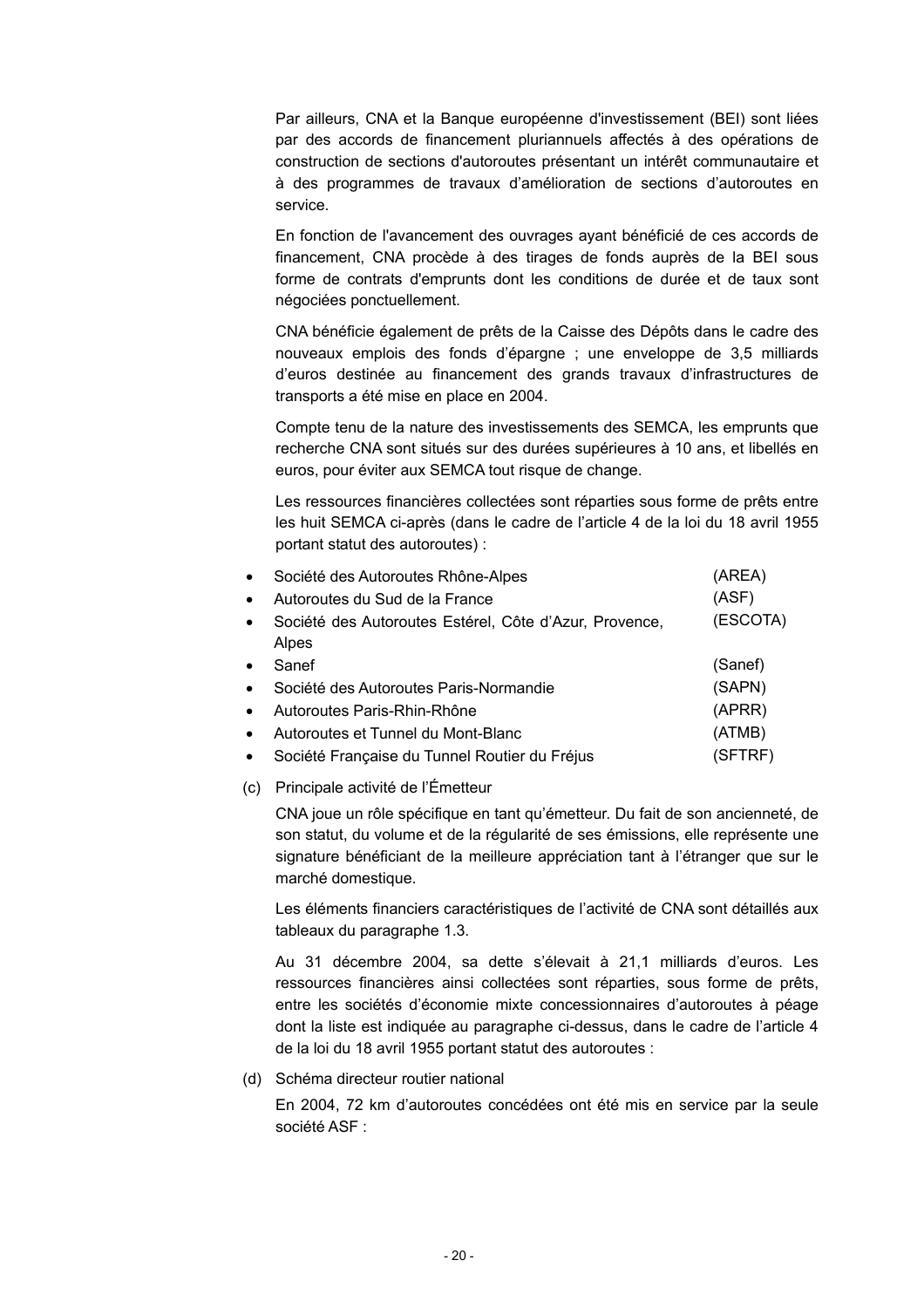|              | <b>SECTIONS</b><br><b>D'AUTOROUTES</b> |                        | KМ  |  |
|--------------|----------------------------------------|------------------------|-----|--|
| <b>ASF</b>   | A89                                    | PERIGUEUX EST - THENON | -33 |  |
| <b>ASF</b>   | A64                                    | BRETELLE DU VAL D'ARAN | 5   |  |
| <b>ASF</b>   | A89                                    | MUSSIDAN - PERIGUEUX   | 34  |  |
| <b>TOTAL</b> |                                        |                        |     |  |

Pour ce qui concerne les mises en service de l'année 2005, ASF a déjà ouvert une section de 19 km dans le secteur de La Roche-Sur-Yon, et Sanef une section de 58 km entre Amiens et Neufchâtel-en-Bray.

(e) Rappel sommaire du précédent programme d'emprunts de CNA

Les programmes d'emprunts de CNA des années 2002 et 2003 se sont élevés respectivement à 1 537 et 600 millions d'euros.

#### **Exercice 2004**

Le programme de prêts et emprunts de CNA pour l'exercice 2004 s'est élevé à 492,575 millions d'euros.

Les emprunts contractés par CNA en 2004 ont été les suivants :

• emprunt obligataire en euros

taux / date émission / date de remboursement / en millions d'euros

4,50 % janvier 2004 – mars 2018 450 M €

• emprunt contractuel Caisse des Dépôts

4,87 % 2004 – 2027 42,572 M €

#### **Exercice 2005**

CNA n'a pas entamé son programme d'emprunts 2005 avant la présente opération.

1.2.2 Effectifs moyens et évolution

Gérée par la Caisse des Dépôts, CNA ne possède pas de personnel propre.

1.2.3 Politique d'investissements

Sans objet.

1.2.4 Risques de l'Émetteur

CNA est un établissement public national à caractère administratif, dont la gestion administrative, comptable et financière est assurée par la Caisse des Dépôts. CNA n'est pas dotée de capital et ne présente aucun risque au sens du paragraphe 4.7 du schéma B de l'instruction prise en application du règlement n°98-01 de la Commission des opérations de bourse.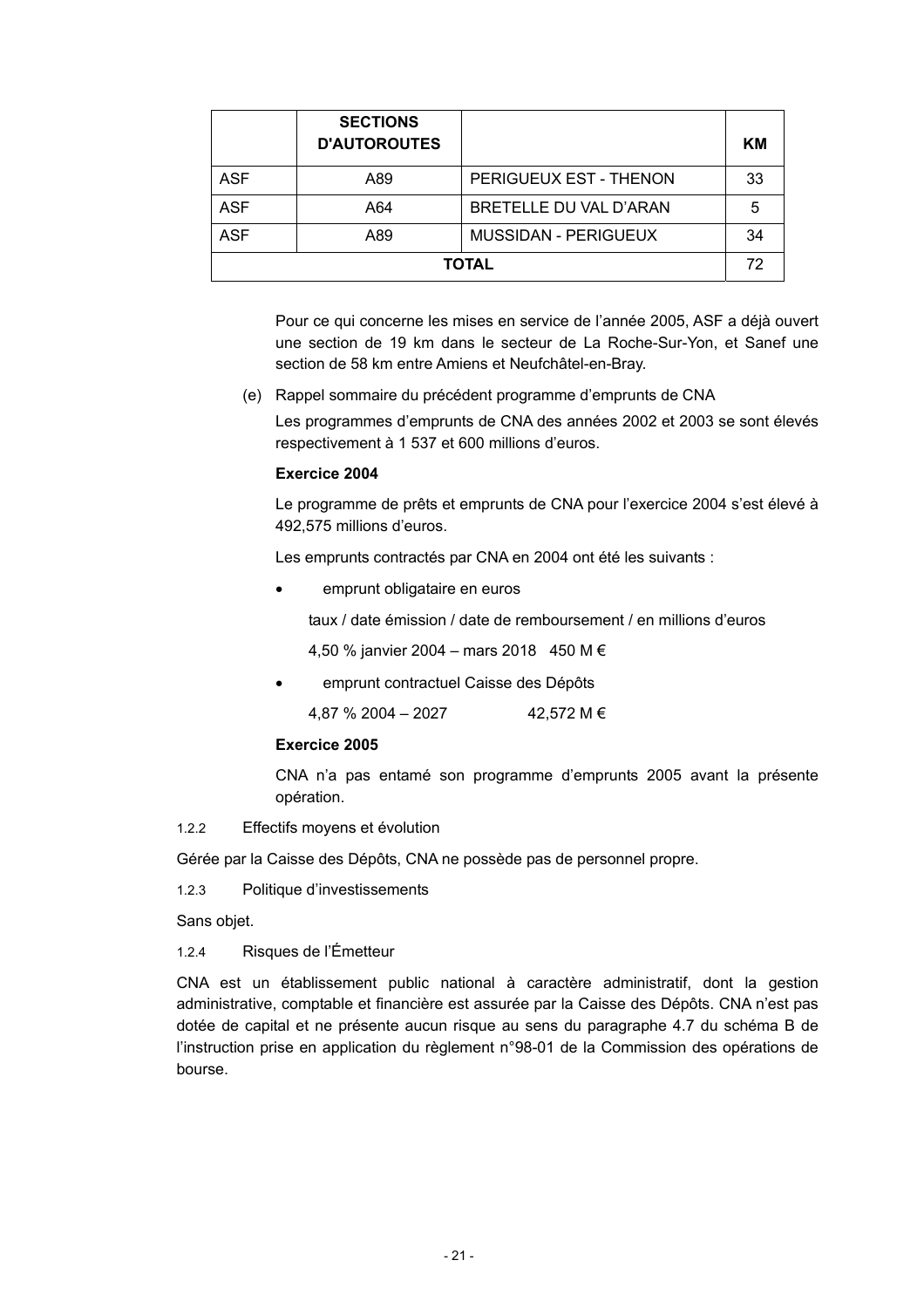# **1.3** Patrimoine – Situation Financière – Résultats

1.3.1 Chiffres-clés du bilan

# **TABLEAU DE CAPITALISATION DE CNA**

CNA est un établissement public administratif et n'a en conséquence ni capital, ni réserves.

### **VENTILATION DES DETTES RESTANT DUES SITUATION ARRÊTÉE AU 31 DÉCEMBRE 2004**

*(en millions d'euros)* 

| <b>EMPRUNTS</b> | $\leq$ à 1 an | de 1 à 5 ans | plus de 5 ans |
|-----------------|---------------|--------------|---------------|
| Obligataires    | 1.189         | 5.977        | 10,040        |
| Contractuels    |               | 112          | 3.751         |
| <b>Total</b>    | 1.190         | 6,089        | 13,791        |

Depuis le 31 décembre 2004, aucun élément significatif n'est venu modifier les comptes de CNA, à l'exception de l'émission des présentes obligations : 300,000,000 d'euros de taux de 4,50% à échéance 2018 et dont le règlement interviendra le 29 juin 2005.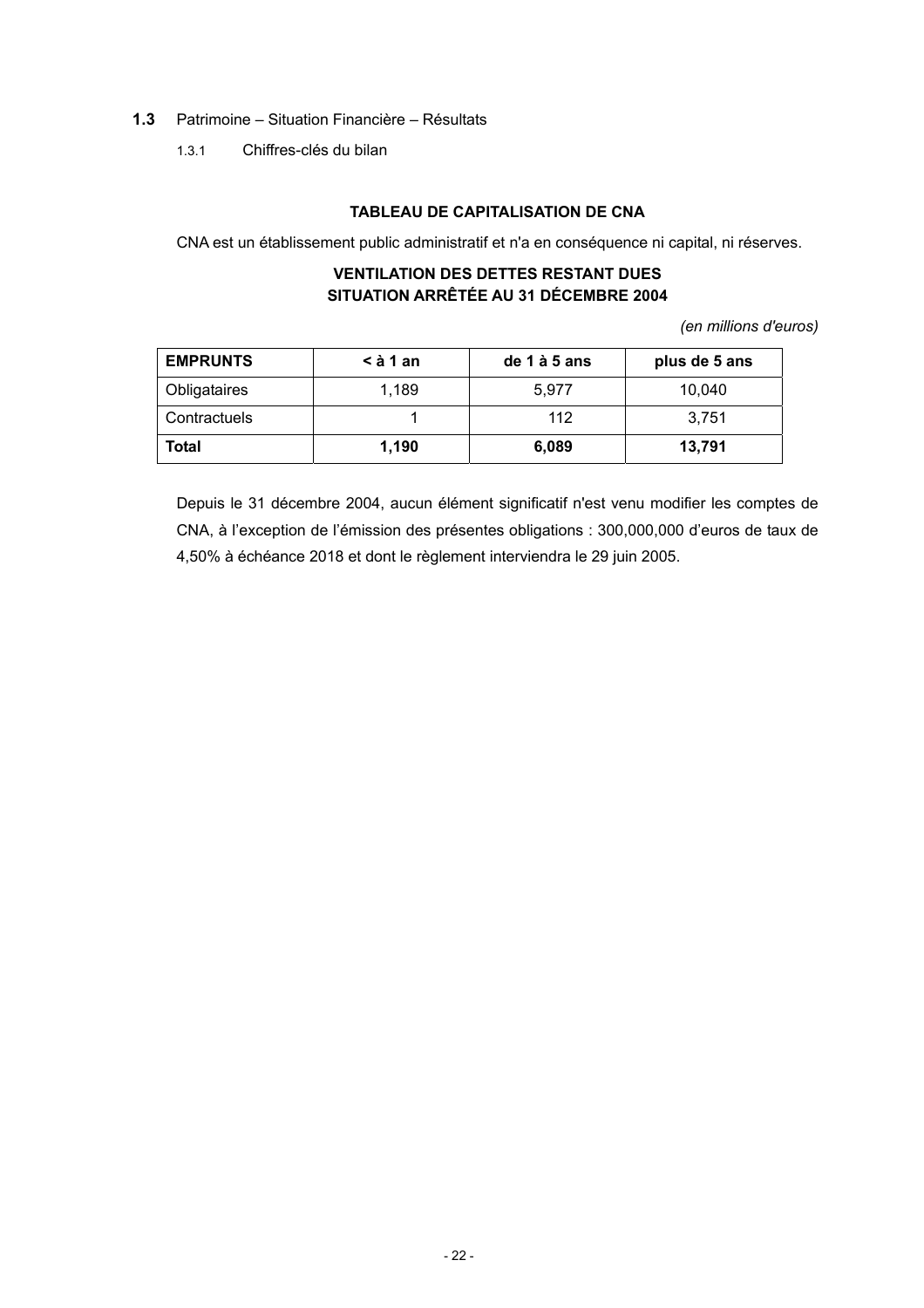# 1.3.2 Comptes de l'Émetteur

| ACTIF                                                                    | <b>REF.NOTE</b> | <b>MONTANT 31/12/2004</b>           | <b>MONTANT 31/12/2003</b>           | <b>MONTANT 31/12/2002</b>           |
|--------------------------------------------------------------------------|-----------------|-------------------------------------|-------------------------------------|-------------------------------------|
| <b>ACTIF IMMOBILISE</b>                                                  |                 |                                     |                                     |                                     |
| <b>IMMOBILISATIONS FINANCIERES</b>                                       | 3.1             | 21,734,667,504.59                   | 22,425,970,975.87                   | 23,039,198,989.76                   |
| Prêts directs aux SEM d'autoroutes.                                      |                 | 21,069,422,158.31                   | 21,710,875,226.31                   | 22,320,496,312.31                   |
| - Intérêts courus.                                                       |                 | 665,245,346.28                      | 715,095,749.56                      | 718,702,677.45                      |
| <b>TOTAL I:</b>                                                          |                 | 21,734,667,504.59                   | 22,425,970,975.87                   | 23,039,198,989.76                   |
| <b>ACTIF CIRCULANT</b>                                                   |                 |                                     |                                     |                                     |
| <b>CREANCES D'EXPLOITATION</b>                                           |                 | 12,590,266.66                       | 12,860,113.85                       | 13,277,775.36                       |
| Créances Clients et comptes rattachés.                                   | 3.2             | 12,590,266.66                       | 12,860,113.85                       | 13,277,775.36                       |
| <b>DISPONIBILITES</b>                                                    |                 | 2,872,499.14                        | 3,515,058.72                        | 6,521,858.46                        |
| Compte courant à la Caisse des Dépôts.                                   |                 | 874,662.00                          | 1,232,511.81                        | 3,039,451.21                        |
| - Intérêts à recevoir.                                                   |                 | 1,997,837.14                        | 2,282,546.91                        | 3,482,407.25                        |
| <b>TOTAL II:</b>                                                         |                 | 15,462,765.80                       | 16,375,172.57                       | 19,799,633.82                       |
| <b>ECARTS D' ACTIF</b>                                                   |                 |                                     |                                     |                                     |
| - Ecarts sur dettes en devises                                           | 3.3             | 34,208,116.26<br>482,116.26         | 27,938,009.96<br>4,556,009.96       | 40,276,928.52<br>27,868,928.52      |
| - Ecarts sur dettes indexées.                                            |                 | 33,726,000.00                       | 23,382,000.00                       | 12,408,000.00                       |
| <b>TOTAL III:</b>                                                        |                 | 34,208,116.26                       | 27,938,009.96                       | 40,276,928.52                       |
|                                                                          |                 |                                     |                                     |                                     |
| TOTAL GENERAL (I + II + III)                                             |                 | 21,784,338,386.65                   | 22,470,284,158.40                   | 23,099,275,552.10                   |
| PASSIF                                                                   | <b>REF.NOTE</b> | <b>MONTANT 31/12/2004</b>           | <b>MONTANT 31/12/2003</b>           | <b>MONTANT 31/12/2002</b>           |
| <b>DETTES</b>                                                            |                 |                                     |                                     |                                     |
| <b>DETTES FINANCIERES</b>                                                | 3.4             | 21,735,149,620.85                   | 22,423,347,974.52                   | 23,063,442,010.70                   |
| Emprunts obligataires<br>- Intérêts courus.                              |                 | 17,206,400,869.02<br>550,185,089.52 | 17,886,320,819.41<br>600,292,275.90 | 18,621,807,927.69<br>603,970,277.15 |
| Emprunts contractuels                                                    |                 | 3,863,503,405.55                    | 3,821,931,405.55                    | 3,722,931,405.56                    |
| - Intérêts courus.                                                       |                 | 115,060,256.76                      | 114,803,473.66                      | 114,732,400.30                      |
| <b>DETTES D'EXPLOITATION</b>                                             | 3.5             | 15,462,765.80                       | 16,375,172.57                       | 19,799,633.67                       |
| Dettes fournisseurs et comptes rattachés.                                |                 | 1,997,837.14                        | 2,795,176.87                        | 3,978,807.25                        |
| Autres dettes                                                            |                 | 13,464,928.66                       | 13,579,995.70                       | 15,820,826.42                       |
| <b>TOTAL I:</b>                                                          |                 | 21,750,612,386.65                   | 22,439,723,147.09                   | 23,083,241,644.37                   |
| <b>ECARTS DE PASSIF</b>                                                  | 3.6             | 33,726,000.00                       | 30,561,011.31                       | 16,033,907.73                       |
| - Ecarts sur dettes en devises                                           |                 |                                     | 7,179,011.31                        | 3,625,907.73                        |
| - Ecarts sur dettes indexées.                                            |                 | 33,726,000.00                       | 23,382,000.00                       | 12,408,000.00                       |
| TOTAL II:                                                                |                 | 33,726,000.00                       | 30,561,011.31                       | 16,033,907.73                       |
| TOTAL GENERAL (I+II)                                                     |                 | 21,784,338,386.65                   | 22,470,284,158.40                   | 23,099,275,552.10                   |
|                                                                          |                 |                                     |                                     |                                     |
| <b>ENGAGEMENTS HORS BILAN</b><br><b>OPERATIONS D'ECHANGES D'EMPRUNTS</b> |                 | <b>MONTANT 31/12/2004</b>           | <b>MONTANT 31/12/2003</b>           | <b>MONTANT 31/12/2002</b>           |
| <b>DE DEVISES</b>                                                        | 4.              |                                     |                                     |                                     |
| - Devises à recevoir (contre euros à livrer)                             |                 | 366, 615, 246.02                    | 363,510,128.41                      | 390, 376, 150. 71                   |
| - Euros à livrer (contre devises à recevoir)                             |                 | 352,921,734.20                      | 352,921,734.20                      | 352,921,734.20                      |
| - Ecarts de conversion<br>o Augmentation du capital.                     |                 | 13,693,511.82                       | 10,588,394.21                       | 37,454,416.51                       |
| o Diminution du capital.                                                 |                 |                                     |                                     |                                     |
| DE TAUX D'INTERET                                                        | 4.              |                                     |                                     |                                     |
| - Euros à recevoir (contre euros à livrer)                               |                 | 451,000,000.00                      | 451,000,000.00                      | 839,489,619.00                      |

La référence note renvoie au paragraphe de l'annexe.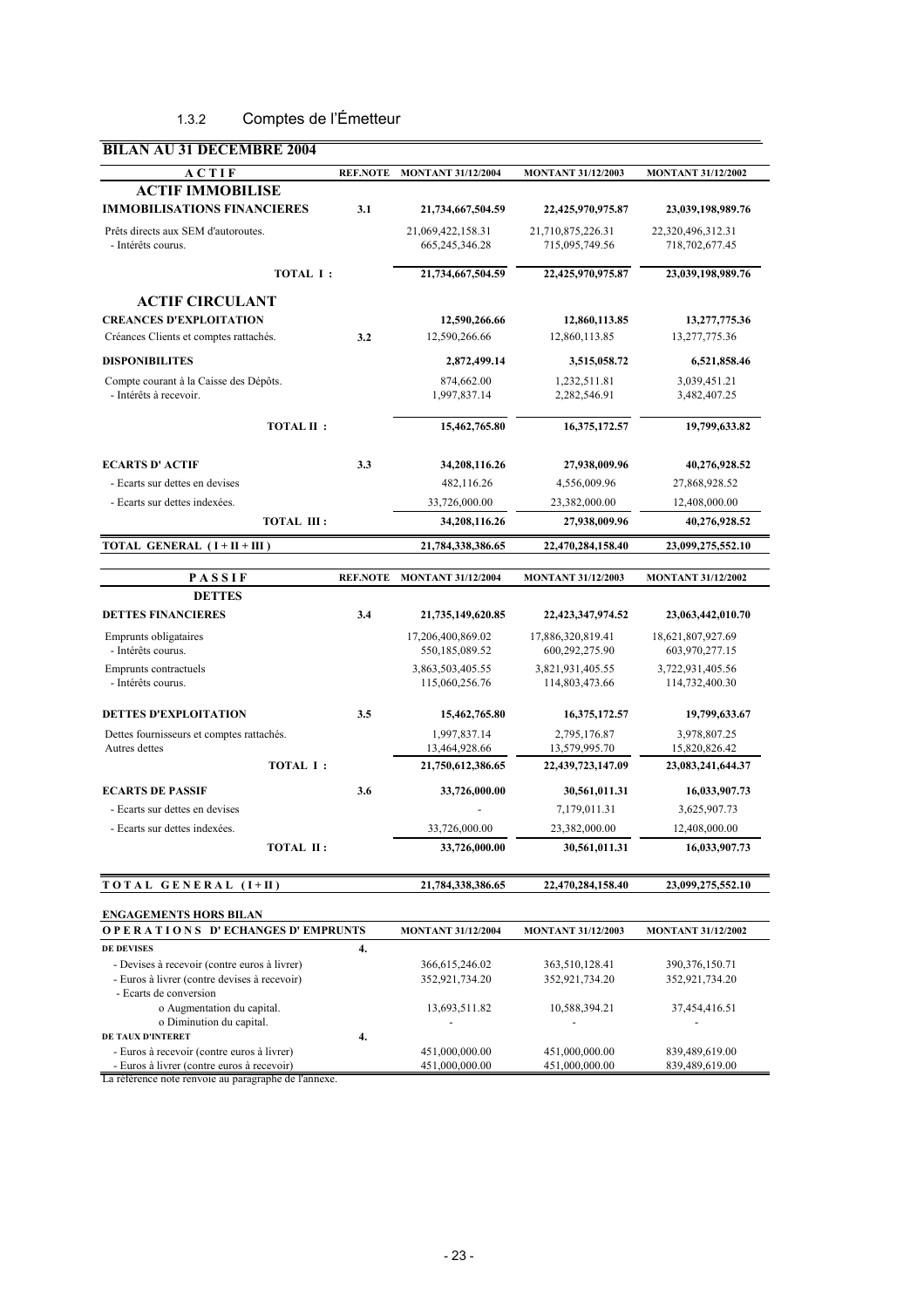# **RESULTAT AU 31 DECEMBRE 2004**

| <b>CHARGES</b>                                                  | <b>REF.NOTE</b> | <b>MONTANT 31/12/2004</b> | <b>MONTANT 31/12/2003</b> | <b>MONTANT 31/12/2002</b> |
|-----------------------------------------------------------------|-----------------|---------------------------|---------------------------|---------------------------|
| <b>CHARGES D'EXPLOITATION</b>                                   |                 |                           |                           |                           |
| <b>AUTRES ACHATS ET CHARGES EXTERNES</b>                        |                 | 4 156 047,81              | 4 347 523,08              | 8 627 251,18              |
| - Rémunérations d'intermédiaires.                               | 5.1             | 1 245 802,22              | 1 266 724,33              | 5 680 699,66              |
| - Remboursement à la Caisse des<br>Dépôts des frais de gestion. | 52              | 2 130 045,66              | 2 128 158,79              | 2 109 893,74              |
| - Commissions de paiement de service financier.                 | 5.3             | 778 403,45                | 950 843,48                | 828 326,36                |
| - Annonces, études et réalisations publicitaires.               |                 | 1796,48                   | 1796,48                   | 8 3 3 1 4 2               |
| IMPOTS, TAXES ET VERSEMENTS ASSIMILES :                         | 5.4             |                           | 161 351,16                | 163 173,88                |
| <b>TOTAL</b>                                                    |                 | 4 156 047,81              | 4508874,24                | 8790425,06                |
| <b>CHARGES FINANCIERES</b>                                      |                 |                           |                           |                           |
| <b>DOTATIONS AUX AMORTISSEMENTS</b>                             |                 |                           |                           |                           |
| <b>DES PRIMES DE REMBOURSEMENT:</b>                             |                 |                           | 2 835 000,00              | 37 040 000,00             |
| <b>AUTRES CHARGES FINANCIERES :</b>                             |                 | 1 323 496 478,24          | 1491617930,68             | 1 480 737 987,97          |
| - Intérêts des emprunts et avances.                             |                 | 1 296 637 795,15          | 1 418 860 438,65          | 1 453 859 095,68          |
| - Versement des produits financiers aux SEMCA                   | 5.5             | 21 459 329,43             | 71 901 097,52             | 26 129 508,26             |
| - Pertes de change.                                             |                 | 16 066,97                 | 856 394,51                | 749 384,03                |
| - Prime d'émissions infèrieures au pair.                        | 5.6             | 5 377 500,00              |                           |                           |
| - Reversement coupons prescrits.                                |                 | 5 786,69                  |                           |                           |
| <b>TOTAL</b>                                                    |                 | 1 323 496 478.24          | 1 494 452 930,68          | 1517777987,97             |
| TOTAL GENERAL                                                   |                 | 1 327 652 526,05          | 1 498 961 804,92          | 1526568413,03             |
|                                                                 |                 |                           |                           |                           |
| <b>PRODUITS</b>                                                 | <b>REF.NOTE</b> | <b>MONTANT 31/12/2004</b> | <b>MONTANT 31/12/2003</b> | <b>MONTANT 31/12/2002</b> |
| PRODUITS D'EXPLOITATION                                         |                 |                           |                           |                           |
| PARTICIPATION DES SEM D'AUTOROUTES :                            | 5.7             | 4,156,047.81              | 4,508,874.24              | 8,790,425.06              |
| - aux frais de gestion.                                         |                 | 3,211,652.31              | 3,273,968.68              | 3,097,341.04              |
| - aux impôts et taxes.                                          |                 |                           | 161,351.16                | 163,173.88                |
| - aux frais d'émission d'emprunts.                              |                 | 944,395.50                | 1,073,554.40              | 5,529,910.14              |
| <b>TOTAL</b>                                                    |                 | 4,156,047.81              | 4,508,874.24              | 8,790,425.06              |
| PRODUITS FINANCIERS                                             |                 |                           |                           |                           |
| <b>INTERETS ET PRODUITS:</b>                                    |                 | 1,304,086,757.15          | 1,424,834,379.92          | 1,495,130,890.05          |
| - Intérêts sur prêts.                                           |                 | 1,290,342,758.40          | 1,412,656,081.52          | 1,448,399,967.75          |

- Rémunérations des disponibilités. 2,055,669.40 2,282,546.91 3,482,410.84 - Remboursement par les SEMCA: des pertes de change. 6,310,829.35 7,060,751.49 749,383.53 . des charges financières diverses. 5,377,500.00 2,835,000.00 42,499,127.93 **AUTRES PRODUITS FINANCIERS : 19,409,721.09 69,618,550.76 22,647,097.92**<br> **19,409,721.09 69,618,550.76 22,647,097.92**<br> **19,133,817.27 468,444.86** - Gains de change.<br>
874,601.14 1,133,817.27 468,444.86<br>
18,535,119.95 68,484,733.49 22,178,653.06 - Produits financiers divers. 18,535,119.95 68,484,733.49 **TOTAL 1,323,496,478.24 1,494,452,930.68 1,517,777,987.97**

| $\mathbf{r}$<br>.,                                        | 1.327.652.526.05 | 1,961,804.92<br>$1.498$ <sup>o</sup> | 1.526.568.413.03 |
|-----------------------------------------------------------|------------------|--------------------------------------|------------------|
| I a natanan sa mata namarara arrasan sun shi da Bannasara |                  |                                      |                  |

La référence note renvoie au paragraphe de l'annexe.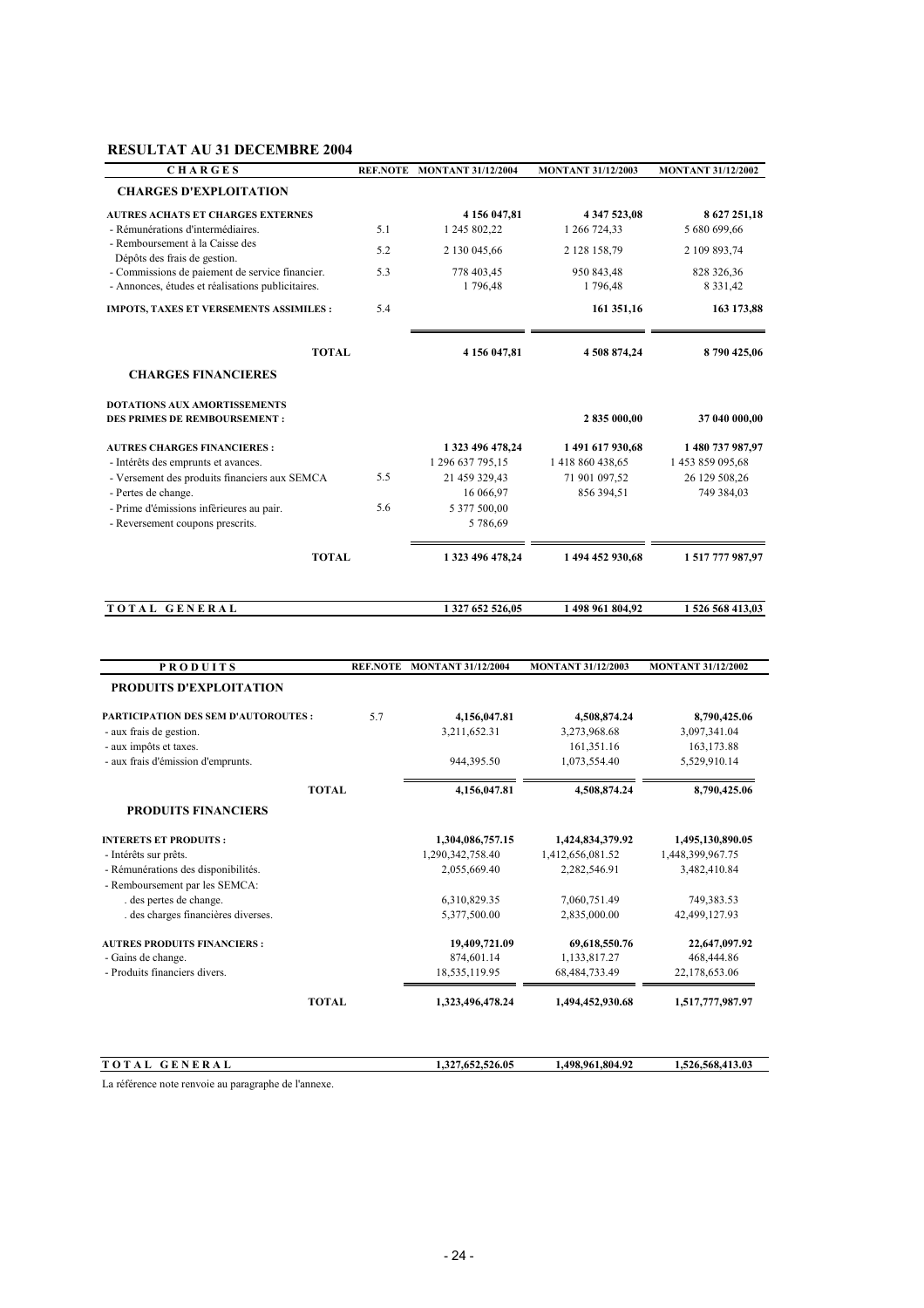#### **ANNEXE**

#### **1. CADRE JURIDIQUE**

CNA est un établissement public national à caractère administratif doté de la personnalité morale et de l'autonomie financière.

Elle est assujettie aux principes généraux de la comptabilité publique, est dotée d'un agent comptable et, conformément aux dispositions du décret de création, sa gestion administrative est assurée par la Caisse des Dépôts sous le contrôle du Conseil d'administration de CNA.

#### **2. PRINCIPES COMPTABLES GÉNÉRAUX**

Les états financiers sont présentés conformément à l'instruction générale M-91 relative à la comptabilité des établissements publics nationaux à caractère administratif.

Les principes comptables ont été appliqués, à savoir :

- continuité de l'exploitation,
- permanence des méthodes,
- indépendance des exercices.

La méthode de base retenue est l'évaluation aux coûts historiques des éléments inscrits en comptabilité.

#### **3. MÉTHODES APPLIQUÉES AUX PRINCIPAUX POSTES DU BILAN**

# **ACTIF**

#### **3.1. Immobilisations financières**

Le montant qui figure au bilan correspond aux prêts effectivement versés.

Les intérêts courus sont rattachés aux comptes de prêts pour leur montant couru et non échu calculé prorata temporis.

Les prêts sont comptabilisés pour leur montant brut, les commissions, primes et frais étant répercutés sur les SEM d'autoroutes en une seule fois.

#### **3.2. Créances Clients**

Ce poste retrace principalement les résultats sur intérêts courus des opérations d'échanges d'emprunts à répercuter sur les SEM d'autoroutes.

#### **3.3. Écarts d'actif**

Ce poste enregistre

- d'une part, la perte latente de la dette en devises, résultat de la différence de conversion entre le cours historique et le cours de fin d'année pour les devises n'appartenant pas à la zone euro;

Pour les devises de la zone euro et en application de l'article 28 de la loi portant diverses dispositions d'ordre économique et financier (DDOEF), le taux de conversion retenu est celui qui a été arrêté le 31 décembre 1998 et approuvé par le Conseil de l'Union européenne;

- d'autre part, la perte sur indexation pour les emprunts obligataires indexés.

Du fait de la transparence de CNA vis-à-vis des SEM d'autoroutes, il n'est pas constitué au passif de provisions pour ces deux rubriques.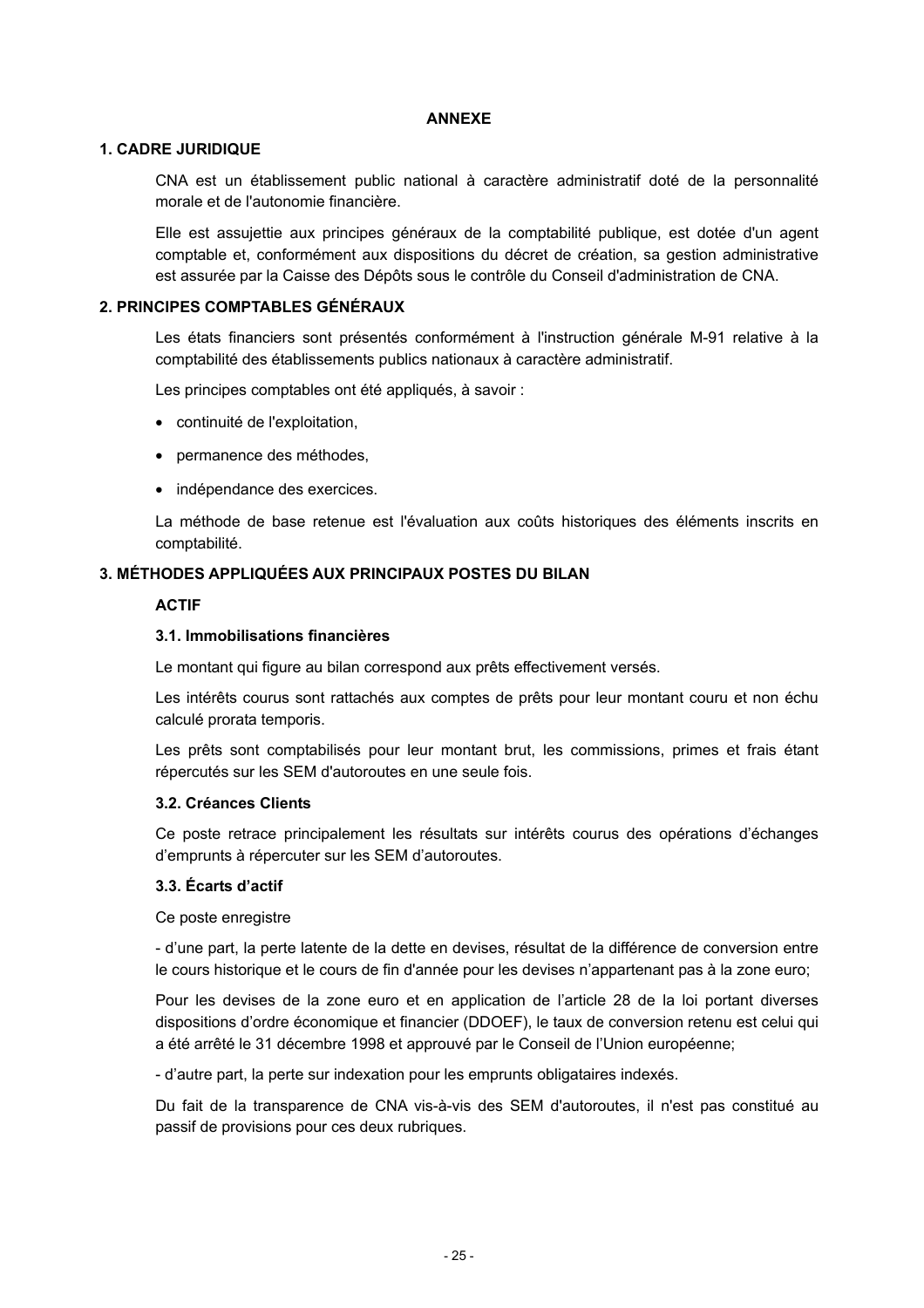#### **PASSIF**

#### **3.4. Dettes financières**

Les emprunts sont enregistrés pour leur valeur de remboursement. Les emprunts en monnaies étrangères sont convertis et comptabilisés sur la base du dernier cours de change de l'exercice.

Les intérêts courus des emprunts français et étrangers sont calculés prorata temporis. Pour les emprunts en devises n'appartenant pas à la zone euro, ces intérêts sont valorisés sur la base du dernier cours de change de l'exercice.

### **3.5. Dettes d'exploitation**

Les dettes d'exploitation correspondent aux avances de trésorerie des SEM d'autoroutes, à la répercussion sur ces dernières des résultats sur intérêts courus des opérations d'échanges d'emprunts et aux intérêts du compte des disponibilités courantes à reverser aux SEM d'autoroutes.

# **3.6. Écarts de passif**

Ce poste enregistre :

- d'une part, le gain latent de la dette en devises, résultat de la différence de conversion provenant de l'écart entre le cours historique et le cours de fin d'année pour les devises n'appartenant pas à la zone euro;

Pour les devises de la zone euro et en application de l'article 28 de la loi portant diverses dispositions d'ordre économique et financier (DDOEF), le taux de conversion retenu est celui qui a été arrêté le 31 décembre 1998 et approuvé par le Conseil de l'Union européenne;

- d'autre part, l'incidence sur les prêts aux SEM d'autoroutes de l'indexation pour les emprunts obligataires indexés.

#### **4. ENGAGEMENTS HORS BILAN**

#### **Opérations d'échanges d'emprunts**

Elles concernent soit des opérations d'échange de devises contre euros, soit des opérations d'échange de taux d'intérêts à caractère de couverture.

Pour les opérations d'échange de devises, les montants hors bilan en euros sont calculés sur la base des cours de change à la clôture de l'exercice, l'emprunt initial demeurant au passif du bilan. Les différences de réévaluation sont portées en écarts de conversion (gains ou pertes latentes).

Pour les opérations de taux d'intérêts, seuls les montants nominaux sont enregistrés lors de l'initiation des échanges.

# **5. PRINCIPAUX COMMENTAIRES SUR LE COMPTE DE RÉSULTAT**

#### **CHARGES**

#### **5.1. Rémunérations d'intermédiaires**

Ce poste comprend principalement les commissions de placement relatives aux émissions obligataires sur les marchés français et étrangers, l'abonnement annuel à Euronext et la rémunération des agences de notation.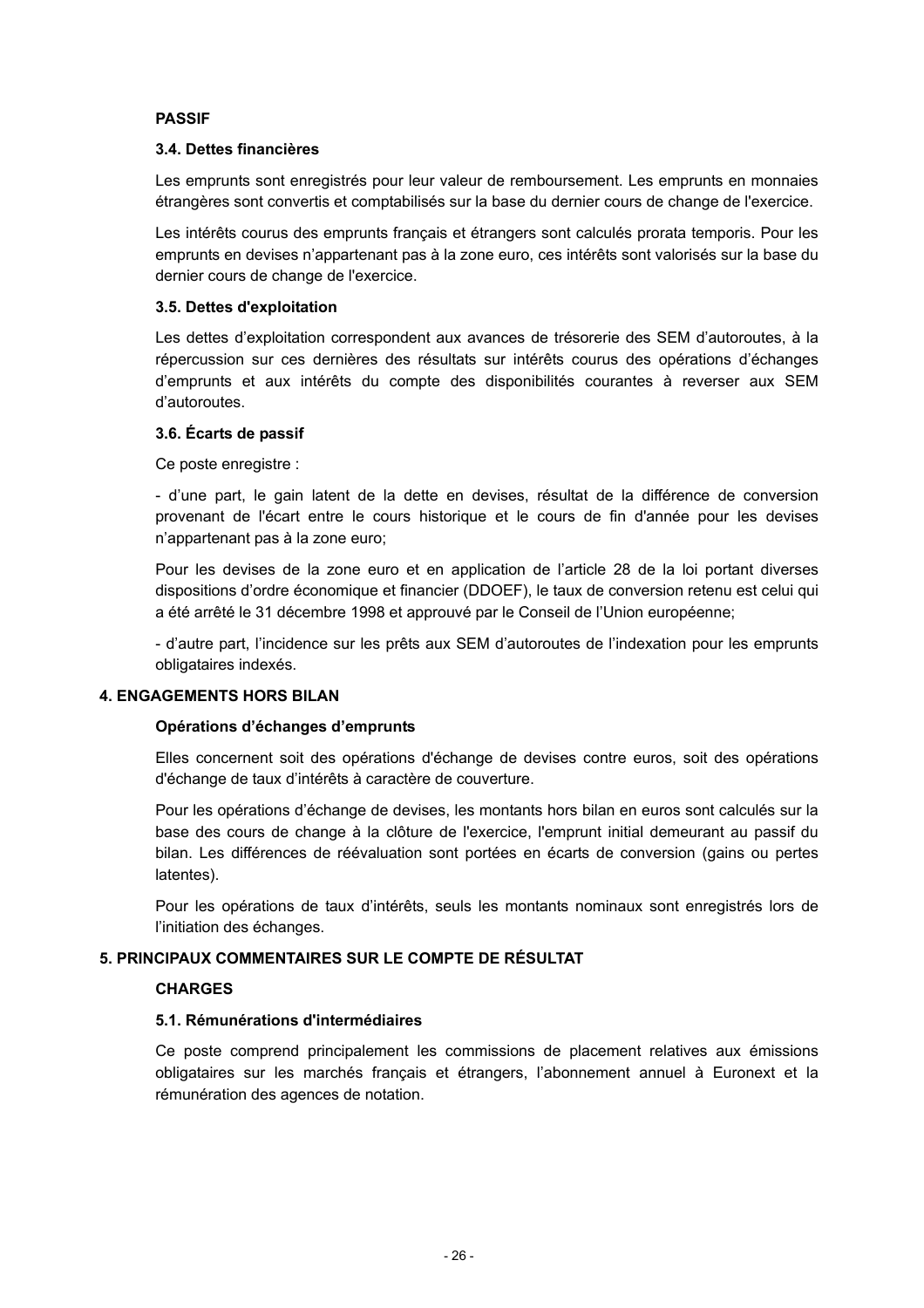#### **5.2. Remboursement à la Caisse des Dépôts des frais de gestion**

Ces frais représentent les prestations facturées par la Caisse des Dépôts au titre de son concours à la gestion administrative, comptable et financière de l'établissement.

### **5.3. Commissions de paiement de service financier**

Elles sont destinées à régler aux teneurs de comptes-titres et aux intermédiaires financiers les commissions de service financier des emprunts obligataires relatives aux coupons échus et aux obligations amorties.

### **5.4. Impôts, taxes et versements assimilés**

Cette rubrique recouvre jusqu'en 2003 la rémunération des services rendus notamment en matière de cotation par Euronext.

# **5.5. Versement des produits financiers aux SEM d'autoroutes**

Du fait de la transparence de CNA vis-à-vis des SEM d'autoroutes, l'établissement reverse à ces dernières les intérêts des fonds placés à la Caisse des Dépôts, les gains de change et les produits financiers divers.

# **5.6. Primes d'émissions inférieures au pair**

A compter de 2004, les primes d'émissions inférieures au pair sont désormais comptabilisées en charges financières et non plus pour leur intégralité en dotation aux amortissements.

# **PRODUITS**

# **5.7. Participation des SEM d'autoroutes**

Du fait de la transparence visée supra, les SEM d'autoroutes participent au remboursement à CNA de l'ensemble des charges d'exploitation, financières et exceptionnelles. Le résultat de l'exercice est par conséquent systématiquement égal à zéro.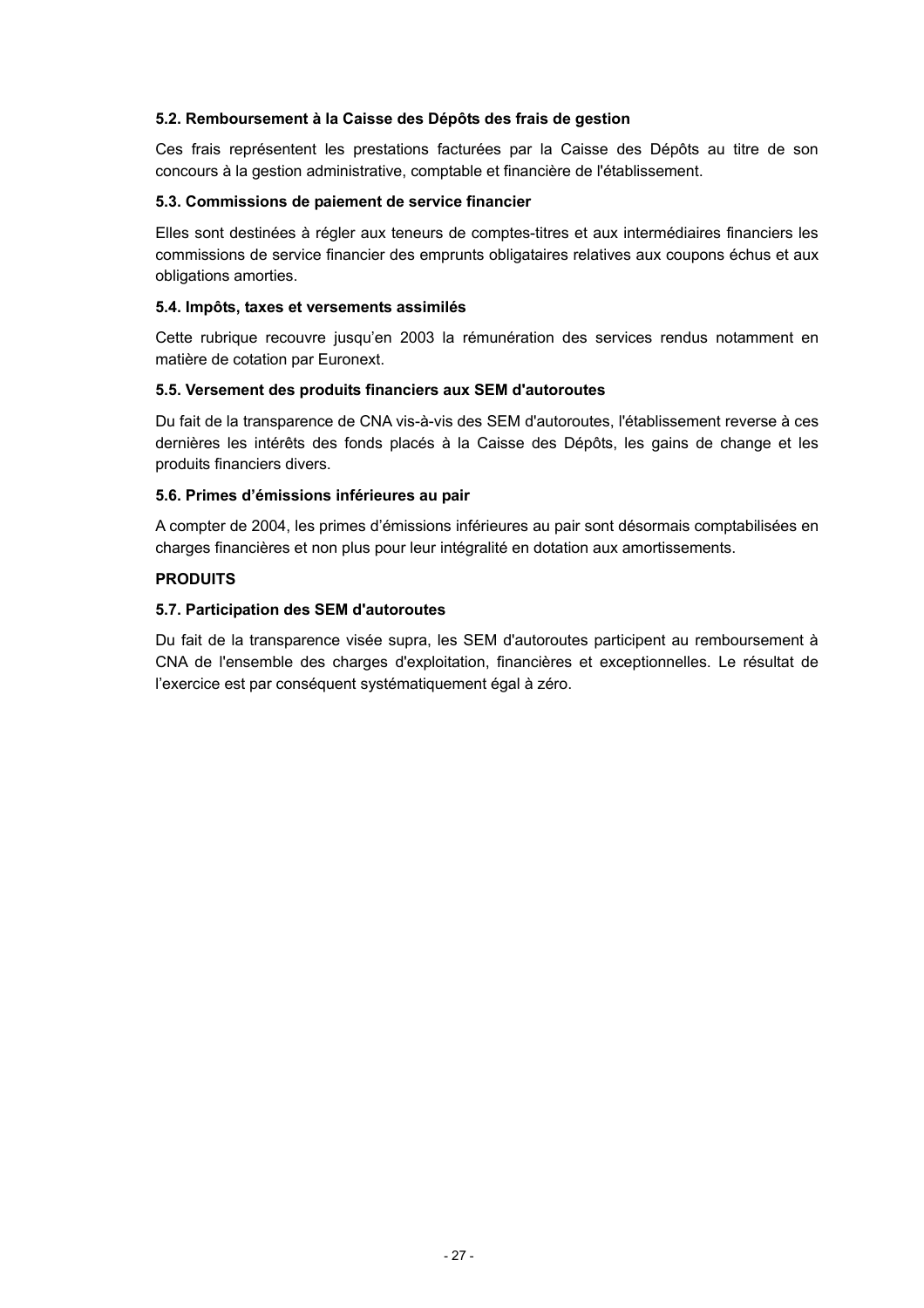#### **ENGAGEMENTS SUR INSTRUMENTS FINANCIERS À TERME**

#### **Nature des opérations**

Les opérations réalisées par CNA au titre des engagements sur instruments financiers à terme sont détaillées dans les tableaux ci-après.

Elles sont constituées d'échanges à terme (échanges d'emprunts) de devises et de taux d'intérêts à caractère de couverture portant sur les échéances futures d'emprunts en monnaies étrangères et en euros.

L'objectif des opérations d'échanges d'emprunts de devises est de réduire le risque de change que comporte la dette en devises et d'équilibrer les risques encourus sur les différentes devises dans lesquelles est endetté l'Établissement.

Les opérations d'échanges d'emprunts de taux d'intérêts ont pour objectif de transformer la nature des taux d'intérêts des emprunts contractés.

#### **PRINCIPES GÉNÉRAUX DE COMPTABILISATION**

#### **Constatation des engagements**

Les échanges de devises sont inscrits hors bilan en euros sur la base des cours de change à la clôture de l'exercice, les emprunts initiaux restant inscrits au passif du bilan. Les différences de réévaluation sont portées en écarts de conversion (gains ou pertes latentes).

Pour les opérations de taux d'intérêts, les montants nominaux sont enregistrés lors de l'initiation de l'échange.

Du fait de la transparence de CNA vis-à-vis des sociétés d'économie mixte concessionnaires d'autoroutes, qui supportent finalement les risques de change, il n'est pas constitué au passif de provisions pour pertes de change.

#### **Constatation des charges et des produits**

Les flux relatifs aux opérations d'échange de devises et de taux d'intérêts sont, à l'échéance, retracés dans les comptes de tiers afin de ne pas alourdir les comptes de charges et de produits. Le résultat de l' échange est comptabilisé aux rubriques « autres charges financière » ou « intérêts et produits assimilés ».

Les intérêts courus portant sur les échanges de devises sont valorisés sur la base des taux de change à la clôture de l'exercice et le résultat net est reporté aux rubriques indiquées ci-dessus.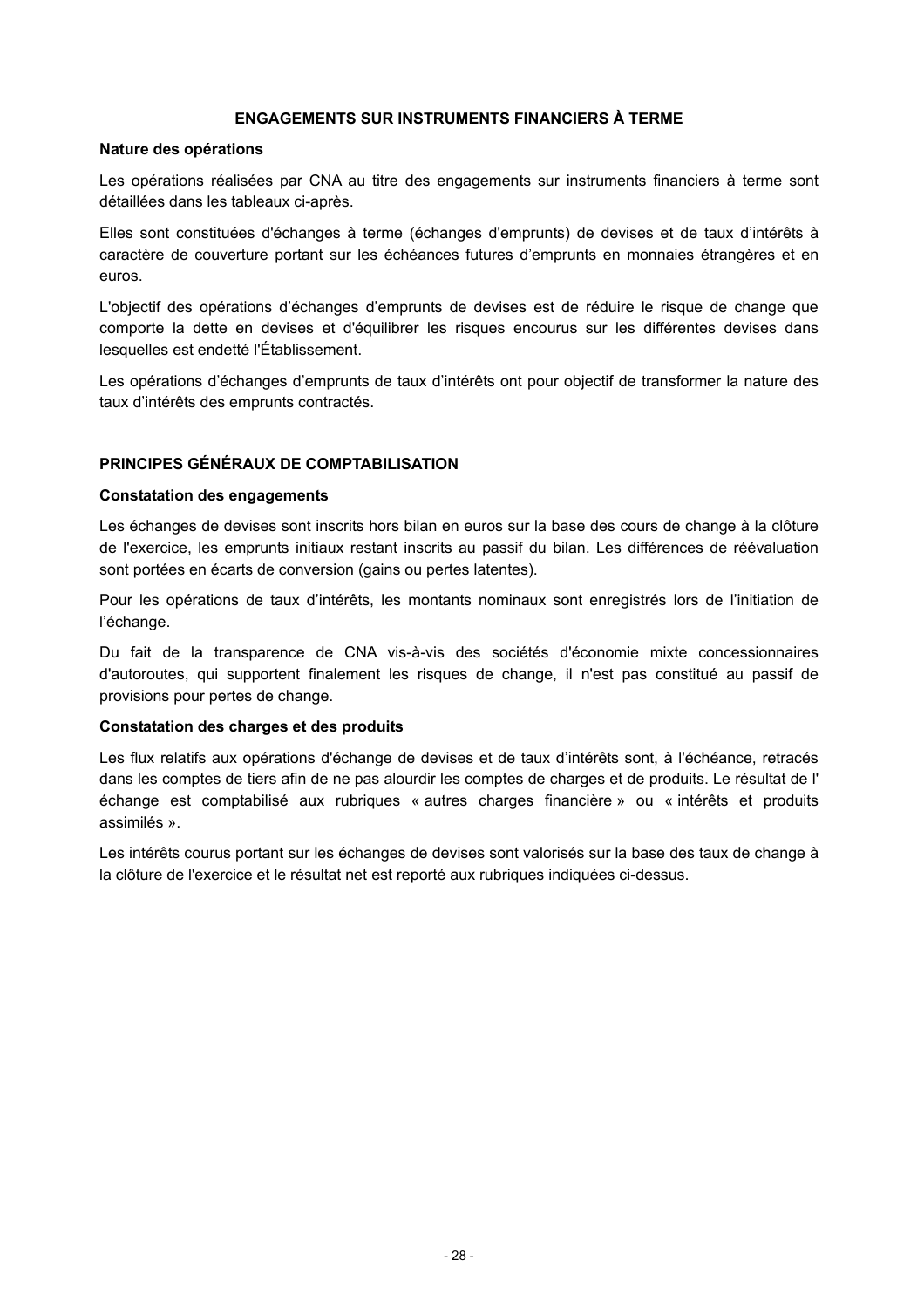# **LISTE DES EMPRUNTS AU 31 DECEMBRE 2004**

#### **I - RESSOURCES EMPRUNTÉES SUR LE MARCHE OBLIGATAIRE FRANÇAIS.**

| CODE         |                                                      | DATE DE           | ÉCHÉANCE PLACE DE |                 | <b>TAUX</b> | <b>MONTANT</b>   | <b>CAPITAL</b>   |               |
|--------------|------------------------------------------------------|-------------------|-------------------|-----------------|-------------|------------------|------------------|---------------|
|              | DÉSIGNATION DE L'EMPRUNT                             | <b>JOUISSANCE</b> | <b>FINALE</b>     | <b>COTATION</b> | $\%$        | <b>NOMINAL</b>   | RESTANT DÛ       | <b>DEVISE</b> |
| <b>ISIN</b>  |                                                      |                   |                   | $(*)$           | $(*)$       |                  |                  |               |
|              | <b>EMPRUNTS OBLIGATAIRES NON GARANTIS PAR L'ÉTAT</b> |                   |                   |                 |             |                  |                  |               |
| FR0000119042 | 9,30% 1991-2005 228,68 M EUR                         | 25/03/1991        | 25/03/2005        | <b>FR</b>       | 9.30        | 228,675,000.00   | 228,675,000.00   | <b>EUR</b>    |
| FR0000119778 | 9.20% 1991-2006 198.18 M EUR                         | 07/10/1991        | 07/10/2006        | <b>FR</b>       | 9.20        | 198,185,000.00   | 198,185,000.00   | EUR           |
| FR0000193666 | 9,00% 1992-2007 304,90 M EUR                         | 04/05/1992        | 04/05/2007        | <b>FR</b>       | 9.00        | 304,900,000.00   | 304,900,000.00   | <b>EUR</b>    |
|              | FR0000194490 8.00% 1993-2008 381,12 M EUR            | 01/03/1993        | 01/03/2008        | <b>FR</b>       | 8.00        | 381,125,000.00   | 381,125,000.00   | <b>EUR</b>    |
| FR0000195927 | 6,25% 1994-2006 304,90 M EUR                         | 05/04/1994        | 05/04/2006        | <b>FR</b>       | 6.25        | 304,900,000.00   | 304,900,000.00   | <b>EUR</b>    |
|              | FR0000196776 8,25% 1995-2005 228,67 M EUR            | 06/02/1995        | 06/02/2005        | <b>FR</b>       | 8.25        | 228,675,000.00   | 228,675,000.00   | <b>EUR</b>    |
| FR0000196891 | 8,00% 1995-2007 304,90 M EUR                         | 13/03/1995        | 13/03/2007        | <b>FR</b>       | 8.00        | 304,900,000.00   | 304,900,000.00   | <b>EUR</b>    |
|              | FR0000197071 7.50% 1995-2010 381,13 M EUR            | 26/06/1995        | 26/06/2010        | <b>FR</b>       | 7.50        | 381,125,000.00   | 381,125,000.00   | <b>EUR</b>    |
|              | FR0000197220 7,25% 1995-2005 152,45 M EUR            | 11/09/1995        | 11/09/2005        | <b>FR</b>       | 7.25        | 152,450,000.00   | 152,450,000.00   | <b>EUR</b>    |
|              | FR0000197261 7.50% 1995-2009 457,35 M EUR            | 29/09/1995        | 29/09/2009        | <b>FR</b>       | 7.50        | 457,350,000.00   | 457,350,000.00   | <b>EUR</b>    |
|              | FR0000197469 7,40% 1995-2008 426,86 M EUR            | 24/11/1995        | 24/11/2008        | <b>FR</b>       | 7.40        | 426,860,000.00   | 426,860,000.00   | <b>EUR</b>    |
| FR0000197576 | 6,70% 1996-2010 381,12 M EUR                         | 05/02/1996        | 05/02/2010        | <b>FR</b>       | 6.70        | 381,125,000.00   | 381,125,000.00   | <b>EUR</b>    |
| FR0000197691 | 6,70% 1996-2006 304,90 M EUR                         | 20/03/1996        | 25/04/2006        | <b>FR</b>       | 6.70        | 304,900,000.00   | 304,900,000.00   | <b>EUR</b>    |
| FR0000197816 | 6,80% 1996-2012 228,67 M EUR                         | 13/05/1996        | 13/05/2012        | <b>FR</b>       | 6.80        | 228,675,000.00   | 228,675,000.00   | <b>EUR</b>    |
| FR0000207052 | 6,75% 1996-2009 304,90 M EUR                         | 15/07/1996        | 15/07/2009        | <b>FR</b>       | 6.75        | 304,900,000.00   | 304,900,000.00   | <b>EUR</b>    |
| FR0000207128 | 6,70% 1996-2011 365,88 M EUR                         | 09/09/1996        | 09/09/2011        | <b>FR</b>       | 6.70        | 365,880,000.00   | 365,880,000.00   | <b>EUR</b>    |
| FR0000207243 | 6,30% 1996-2007 335,39 M EUR                         | 07/10/1996        | 07/10/2007        | <b>FR</b>       | 6.30        | 335,390,000.00   | 335,390,000.00   | <b>EUR</b>    |
| FR0000207979 | 5,40% 1997-2005 182,94 M EUR                         | 09/07/1997        | 09/07/2005        | <b>FR</b>       | 5.40        | 182,940,000.00   | 182,940,000.00   | <b>EUR</b>    |
| FR0000208571 | 5,60% 1997-2007 304,90 M EUR                         | 19/12/1997        | 19/12/2007        | <b>FR</b>       | 5.60        | 304,900,000.00   | 304,900,000.00   | <b>EUR</b>    |
| FR0000582637 | 6,00% 1999-2009 762,25 M EUR                         | 03/04/1999        | 24/01/2009        | <b>FR</b>       | 6.00        | 762,245,086.00   | 762,245,086.00   | <b>EUR</b>    |
| FR0000582645 | 8,25% 1999-2006 579,31 M EUR                         | 03/04/1999        | 02/11/2006        | <b>FR</b>       | 8.25        | 579,306,265.00   | 579,306,265.00   | <b>EUR</b>    |
| FR0000582652 | 6,00% 1999-2008 640,29 M EUR                         | 03/04/1999        | 13/11/2008        | <b>FR</b>       | 6.00        | 640,285,872.00   | 640,285,872.00   | <b>EUR</b>    |
|              | FR0000582660 5.85% 1999-2013 1100 M EUR              | 03/04/1999        | 24/03/2013        | <b>FR</b>       | 5.85        | 1,100,000,000.00 | 1,100,000,000.00 | <b>EUR</b>    |
|              | FR0000582678 5,90% 1999-2011 1400 M EUR              | 03/04/1999        | 06/06/2011        | <b>FR</b>       | 5.90        | 1,400,000,000.00 | 1,400,000,000.00 | <b>EUR</b>    |
|              | FR0000582686 5.80% 1999-2012 1200 M EUR              | 03/04/1999        | 20/10/2012        | <b>FR</b>       | 5.80        | 1,200,000,000.00 | 1,200,000,000.00 | <b>EUR</b>    |

*(\*) FR : PARIS LU : LUXEMBOURG CH : SUISSE GB : LONDRES*

#### **II - RESSOURCES EMPRUNTÉES AUPRÈS D'ORGANISMES FRANÇAIS.**

| CODE | DESIGNATION DE L'EMPRUNT         | DATE DE<br><b>JOUISSANCE</b> | <b>ECHEANCE</b><br><b>FINALE</b> | <b>TAUX</b><br>$\frac{0}{0}$ | <b>MONTANT</b><br>NOMINAL | <b>CAPITAL</b><br><b>RESTANT DU</b> |               |
|------|----------------------------------|------------------------------|----------------------------------|------------------------------|---------------------------|-------------------------------------|---------------|
| ISIN |                                  |                              |                                  | $(*)$                        |                           |                                     | <b>DEVISE</b> |
|      |                                  |                              |                                  |                              |                           |                                     |               |
|      | 5.22% 2002-2022 20 M EUR ATMB    | 28/03/2002                   | 28/03/2022                       | 5.22                         | 20.000.000.00             | 18.000.000.00                       | <b>EUR</b>    |
|      | 4,87% 2004-2027 42,57 M EUR APRR | 14/06/2004                   | 01/07/2027                       | 4.87                         | 42.572.000.00             | 42.572.000.00                       | <b>EUR</b>    |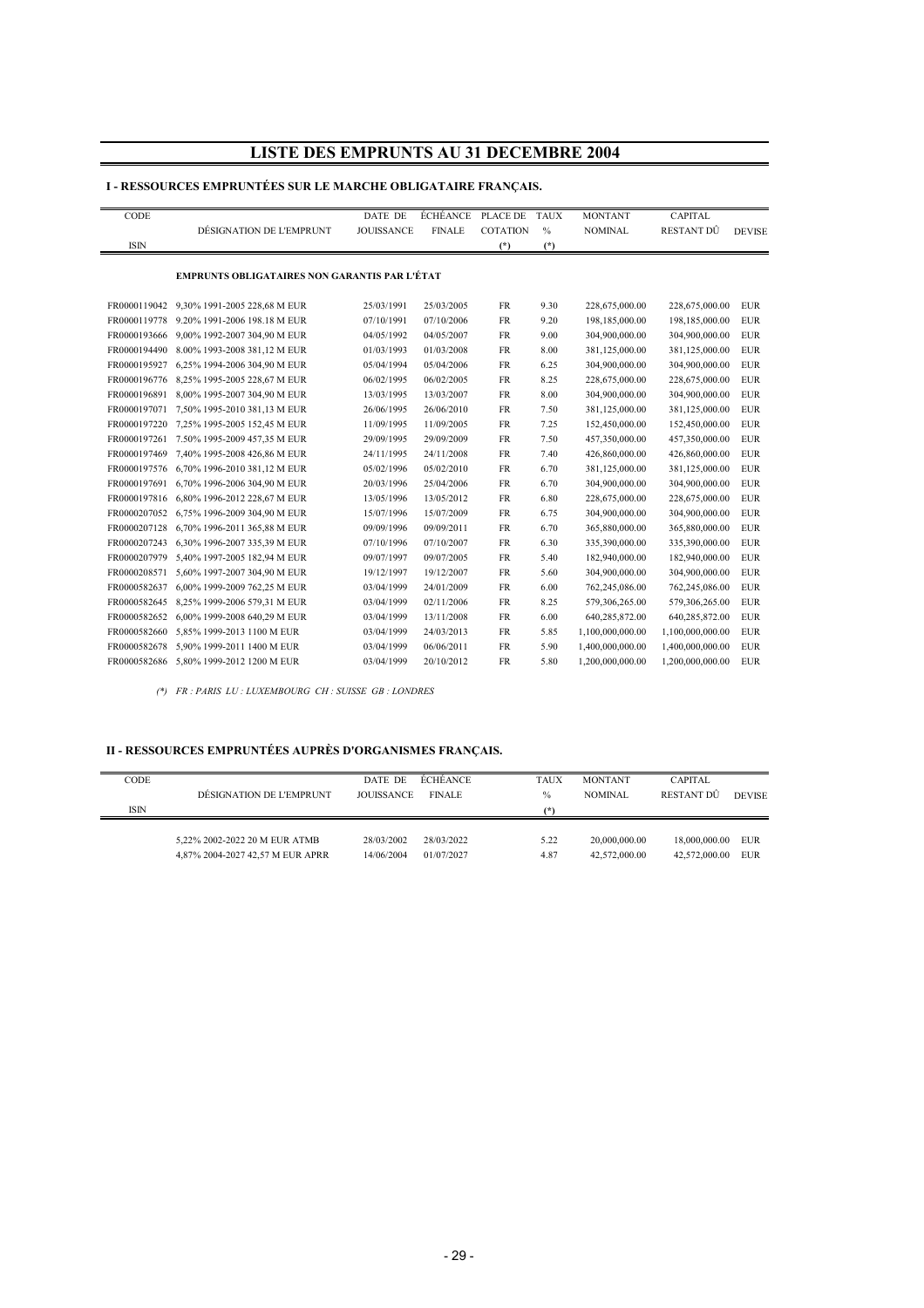#### **III- RESSOURCES EMPRUNTÉES SUR LE MARCHE INTERNATIONAL.**

| CODE                                             |                                                      | DATE DE           | ÉCHÉANCE      | PLACE DE        | <b>TAUX</b> | <b>MONTANT</b>   | <b>CAPITAL</b>   |               |
|--------------------------------------------------|------------------------------------------------------|-------------------|---------------|-----------------|-------------|------------------|------------------|---------------|
|                                                  | DÉSIGNATION DE L'EMPRUNT                             | <b>JOUISSANCE</b> | <b>FINALE</b> | <b>COTATION</b> | $\%$        | <b>NOMINAL</b>   | RESTANT DÛ       | <b>DEVISE</b> |
| ISIN                                             |                                                      |                   |               | $(*)$           | $(*)$       |                  |                  |               |
|                                                  |                                                      |                   |               |                 |             |                  |                  |               |
| <b>EMPRUNTS OBLIGATAIRES GARANTIS PAR L'ÉTAT</b> |                                                      |                   |               |                 |             |                  |                  |               |
|                                                  |                                                      |                   |               |                 |             |                  |                  |               |
| XS0020594015                                     | 16,00% 1981-2006 30 M GBP                            | 15/12/1981        | 15/12/2006    | <b>GB</b>       | 16.00       | 30,000,000.00    | 30,000,000.00    | <b>GBP</b>    |
|                                                  |                                                      |                   |               |                 |             |                  |                  |               |
|                                                  | <b>EMPRUNTS OBLIGATAIRES NON GARANTIS PAR L'ÉTAT</b> |                   |               |                 |             |                  |                  |               |
|                                                  |                                                      |                   |               |                 |             |                  |                  |               |
| XS0046304241                                     |                                                      | 20/10/1993        | 20/10/2005    | FR-LU           | 6.25        |                  |                  | <b>EUR</b>    |
|                                                  | 6,25% 1993-2005 396,37 M EUR                         |                   |               |                 |             | 396, 367, 400.00 | 396, 367, 400.00 |               |
|                                                  | CH0008470673 3,375% 1998-2008 500 M CHF              | 27/02/1998        | 27/02/2008    | <b>CH</b>       | 3.38        | 500,000,000.00   | 500,000,000.00   | <b>CHF</b>    |
| FR0000583478                                     | 4,50% 1998-2010 700 M EUR                            | 03/04/1999        | 25/04/2010    | FR-LU           | 4.50        | 700,000,000.00   | 700,000,000.00   | <b>EUR</b>    |
| FR0000494759                                     | 4,375% 1999-2014 1000 M EUR                          | 19/05/1999        | 19/05/2014    | FR-LU           | 4.38        | 1,000,000,000.00 | 1,000,000,000.00 | <b>EUR</b>    |
| FR0000483133                                     | 6,00% 2000-2015 700 M EUR                            | 26/10/2000        | 26/10/2015    | FR-LU           | 6.00        | 700,000,000.00   | 700,000,000.00   | <b>EUR</b>    |
| FR0000486706                                     | CNAi 3,90% 2001-2016 600 M EUR                       | 25/07/2001        | 25/07/2016    | FR-LU           | 4.12        | 633,726,000.00   | 633,726,000.00   | <b>EUR</b>    |
| FR0000488017                                     | 5,25% 2002-2017 1000 M EUR                           | 30/01/2002        | 30/01/2017    | FR-LU           | 5.25        | 1,000,000,000.00 | 1,000,000,000.00 | <b>EUR</b>    |
| FR0000473217                                     | 4,50% 2003-2018 950 M EUR                            | 28/03/2003        | 28/03/2018    | FR-LU           | 4.50        | 950,000,000.00   | 950,000,000.00   | <b>EUR</b>    |
|                                                  |                                                      |                   |               |                 |             |                  |                  |               |

*(\*) FR : PARIS LU : LUXEMBOURG CH : SUISSE GB : LONDRES*

#### **IV - RESSOURCES EMPRUNTEES AUPRÈS D'ORGANISMES ÉTRANGERS. EMPRUNTS AUPRÈS DE LA BANQUE EUROPÉENNE D'INVESTISSEMENT.**

| NUMÉRO         |                                         | DATE DE          | ÉCHÉANCE      | <b>TAUX</b> | <b>MONTANT</b> | <b>CAPITAL</b> |               |
|----------------|-----------------------------------------|------------------|---------------|-------------|----------------|----------------|---------------|
| DE             | DÉSIGNATION DE L'EMPRUNT                | <b>VERSEMENT</b> | <b>FINALE</b> | $\%$        | <b>NOMINAL</b> | RESTANT DÛ     | <b>DEVISE</b> |
| <b>CONTRAT</b> |                                         |                  |               | $(*)$       |                |                |               |
|                |                                         |                  |               |             |                |                |               |
|                | <b>EMPRUNTS SANS GARANTIE DE L'ÉTAT</b> |                  |               |             |                |                |               |
| 17,632         | 7,80% 1994-2014 41,16 M EUR SFTRF       | 12/12/1994       | 01/12/2014    | 3.28        | 41,161,234.65  | 41,161,234.65  | <b>EUR</b>    |
| 17,888         | 7,60% 1995-2015 106,71 M EUR SFTRF      | 28/04/1995       | 20/04/2015    | 5.31        | 106,714,312.07 | 106,714,312.07 | <b>EUR</b>    |
| 8,249          | 6,59% 1995-2015 37,35 M EUR SFTRF       | 28/11/1995       | 20/11/2015    | 5.47        | 37,350,009.22  | 37,350,009.22  | <b>EUR</b>    |
| 18,585         | 5,84% 1996-2015 106,71 M EUR SFTRF      | 15/04/1996       | 15/04/2015    | 4.80        | 106,714,312.07 | 106,714,312.07 | <b>EUR</b>    |
| 18,842         | 6,85% 1996-2010 15,24 M EUR AREA        | 15/07/1996       | 05/07/2010    | 6.85        | 15,244,901.72  | 15,244,901.72  | <b>EUR</b>    |
| 19,000         | 5,67% 1996-2015 83,85 M EUR SFTRF       | 15/10/1996       | 15/10/2015    | 5.67        | 83,846,959.48  | 83,846,959.48  | <b>EUR</b>    |
| 19,107         | 6,26% 1996-2010 7,93 M EUR AREA         | 22/11/1996       | 15/11/2010    | 6.26        | 7,927,348.90   | 7,927,348.90   | <b>EUR</b>    |
| 19,165         | 5,47% 1996-2015 13,26 M EUR SFTRF       | 09/12/1996       | 30/11/2015    | 5.47        | 13,263,064.50  | 13,263,064.50  | <b>EUR</b>    |
| 19,347         | 5,08% 1997-2015 75,92 M EUR SFTRF       | 28/02/1997       | 30/11/2015    | 5.08        | 75,919,610.58  | 75,919,610.58  | EUR           |
| 19,929         | 5,91% 1997-2010 13,87 M EUR AREA        | 10/12/1997       | 20/11/2010    | 5.91        | 13,872,860.57  | 13,872,860.57  | <b>EUR</b>    |
| 19,932         | 5,84% 1997-2007 30,49 M EUR ASF         | 10/12/1997       | 20/11/2007    | 5.84        | 30,489,803.45  | 30,489,803.45  | <b>EUR</b>    |
| 19.934         | 5.10% 1997-2009 30.49 M EUR SANEF       | 10/12/1997       | 20/11/2009    | 4.14        | 30.489.803.45  | 30,489,803.45  | <b>EUR</b>    |
| 19,935         | 5,25% 1997-2010 45,73 M EUR SANEF       | 10/12/1997       | 15/11/2010    | 5.25        | 45,734,705.17  | 45,734,705.17  | <b>EUR</b>    |
| 19,936         | 5,10% 1997-2009 15,24 M EUR SANEF       | 10/12/1997       | 20/11/2009    | 4.14        | 15,244,901.72  | 15,244,901.72  | EUR           |
| 17,238         | 5,60% 1998-2013 80,65 M EUR APRR        | 27/02/1998       | 15/02/2013    | 5.60        | 80,645,530.12  | 80,645,530.12  | <b>EUR</b>    |
| 17,266         | 5.44% 1998-2012 22.87 M EUR AREA        | 06/03/1998       | 24/02/2012    | 5.44        | 22.867.352.59  | 22,867,352.59  | <b>EUR</b>    |
| 17,267         | 5,49% 1998-2013 30,49 M EUR SANEF       | 06/03/1998       | 25/02/2013    | 5.49        | 30,489,803.45  | 30,489,803.45  | EUR           |
| 17,269         | 5,45% 1998-2013 26,37 M EUR SAPN        | 09/03/1998       | 25/02/2013    | 5.45        | 26,373,679.98  | 26,373,679.98  | <b>EUR</b>    |
| 17,526         | 5,27% 1998-2013 68,60 M EUR SANEF       | 10/07/1998       | 05/07/2013    | 5.27        | 68,602,057.76  | 68,602,057.76  | <b>EUR</b>    |
| 17,527         | 5,27% 1998-2013 22,87 M EUR SANEF       | 10/07/1998       | 05/07/2013    | 5.27        | 22,867,352.59  | 22,867,352.59  | <b>EUR</b>    |
| 17,824         | 4,59% 1998-2010 95,28 M EUR ASF         | 09/12/1998       | 09/12/2010    | 4.59        | 95,280,635.77  | 95,280,635.77  | <b>EUR</b>    |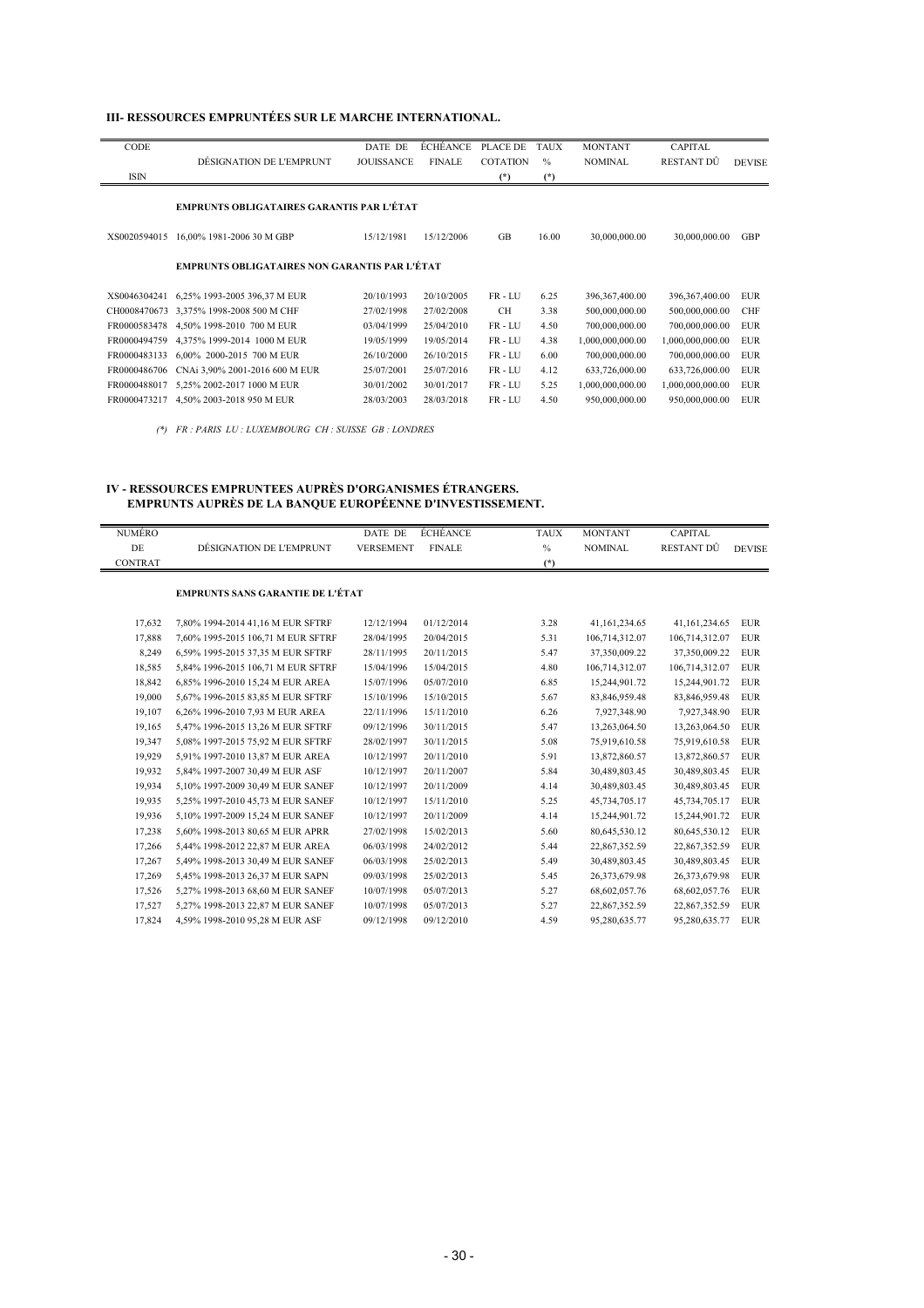| <b>EMPRUNTS AUPRES DE LA BANQUE EUROPEENNE D'INVESTISSEMENT. (suite)</b> |  |  |  |
|--------------------------------------------------------------------------|--|--|--|
|--------------------------------------------------------------------------|--|--|--|

| NUMÉRO         |                                         | DATE DE          | <b>ÉCHÉANCE</b> | <b>TAUX</b> | <b>MONTANT</b>    | CAPITAL           |               |
|----------------|-----------------------------------------|------------------|-----------------|-------------|-------------------|-------------------|---------------|
| DE             | DÉSIGNATION DE L'EMPRUNT                | <b>VERSEMENT</b> | <b>FINALE</b>   | $\%$        | <b>NOMINAL</b>    | RESTANT DÛ        | <b>DEVISE</b> |
| <b>CONTRAT</b> |                                         |                  |                 | $(*)$       |                   |                   |               |
|                | <b>EMPRUNTS SANS GARANTIE DE L'ÉTAT</b> |                  |                 |             |                   |                   |               |
|                |                                         |                  |                 |             |                   |                   |               |
| 17,830         | 4,79% 1998-2013 8,54 M EUR ESCOTA       | 09/12/1998       | 09/12/2013      | 4.79        | 8,537,144.97      | 8,537,144.97      | <b>EUR</b>    |
| 17,826         | 4,79% 1998-2013 22,41 M EUR SANEF       | 09/12/1998       | 09/12/2013      | 4.79        | 22,410,005.53     | 22,410,005.53     | <b>EUR</b>    |
| 20,349         | 5,60% 1999-2014 60 M EUR ASF            | 10/12/1999       | 10/12/2014      | 5.60        | 60,000,000.00     | 60,000,000.00     | <b>EUR</b>    |
| 20,350         | 5,60% 1999-2014 50 M EUR ASF            | 10/12/1999       | 10/12/2014      | 5.60        | 50,000,000.00     | 50,000,000.00     | <b>EUR</b>    |
| 20,348         | 5,60% 1999-2014 50 M EUR ASF            | 10/12/1999       | 10/12/2014      | 5.60        | 50,000,000.00     | 50,000,000.00     | <b>EUR</b>    |
| 20,338         | 4,65% 1999-2014 15 M EUR SANEF          | 15/12/1999       | 15/12/2014      | 4.65        | 15,000,000.00     | 15,000,000.00     | <b>EUR</b>    |
| 20,813         | 6,09% 2000-2015 40 M EUR ASF            | 07/12/2000       | 07/12/2015      | 6.09        | 40,000,000.00     | 40,000,000.00     | <b>EUR</b>    |
| 20,812         | 6,09% 2000-2015 30 M EUR ASF            | 07/12/2000       | 07/12/2015      | 6.09        | 30,000,000.00     | 30,000,000.00     | <b>EUR</b>    |
| 20,821         | 6,02% 2000-2015 60 M EUR SANEF          | 14/12/2000       | 14/12/2015      | 6.02        | 60,000,000.00     | 60,000,000.00     | <b>EUR</b>    |
| 20,826         | 5,98% 2000-2014 20 M EUR ESCOTA         | 14/12/2000       | 12/12/2014      | 5.98        | 20,000,000.00     | 20,000,000.00     | <b>EUR</b>    |
| 20,347         | 6,02% 2000-2015 6 M EUR SAPN            | 14/12/2000       | 14/12/2015      | 6.02        | 6,000,000.00      | 6,000,000.00      | <b>EUR</b>    |
| 20,816         | EURIBOR 2000-2015 53 M ASF              | 15/12/2000       | 15/12/2015      | 2.15        | 53,000,000.00     | 53,000,000.00     | <b>EUR</b>    |
| 20,347         | EURIBOR 2000-2015 64 M EUR APRR         | 15/12/2000       | 15/12/2015      | 2.15        | 64,000,000.00     | 64,000,000.00     | <b>EUR</b>    |
| 20,347         | 5,48% 2001-2016 13,5 M EUR SAPN         | 05/09/2001       | 05/09/2016      | 5.48        | 13,500,000.00     | 13,500,000.00     | <b>EUR</b>    |
| 21,200         | 5,51% 2001-2016 30 M EUR ATMB           | 10/09/2001       | 10/09/2016      | 5.51        | 30,000,000.00     | 30,000,000.00     | <b>EUR</b>    |
| 20,347         | 5,09% 2001-2011 70 M EUR ASF            | 25/10/2001       | 25/10/2011      | 5.09        | 70,000,000.00     | 70,000,000.00     | <b>EUR</b>    |
| 20,347         | 4,79% 2001-2011 12 M EUR AREA           | 13/11/2001       | 13/11/2011      | 4.79        | 12,000,000.00     | 12,000,000.00     | <b>EUR</b>    |
| 21,288         | 5,12% 2001-2016 56 M EUR SANEF          | 21/11/2001       | 21/11/2016      | 5.12        | 56,000,000.00     | 56,000,000.00     | <b>EUR</b>    |
| 21,285         | 5,13% 2001-2016 22 M EUR ASF            | 21/11/2001       | 21/11/2016      | 5.13        | 22,000,000.00     | 22,000,000.00     | <b>EUR</b>    |
| 21,286         | 5,13% 2001-2016 29 M EUR ASF            | 21/11/2001       | 21/11/2016      | 5.13        | 29,000,000.00     | 29,000,000.00     | <b>EUR</b>    |
| 21,287         | 5,13% 2001-2016 24 M EUR ASF            | 21/11/2001       | 21/11/2016      | 5.13        | 24,000,000.00     | 24,000,000.00     | <b>EUR</b>    |
| 20,347         | 5,07% 2001-2016 77 M EUR ASF            | 23/11/2001       | 23/11/2016      | 5.07        | 77,000,000.00     | 77,000,000.00     | <b>EUR</b>    |
| 21,200         | 5,03% 2001-2016 11 M EUR ATMB           | 23/11/2001       | 23/11/2016      | 5.03        | 11,000,000.00     | 11,000,000.00     | <b>EUR</b>    |
| 21,504         | 6,97% 2002-2011 137,01 M EUR AREA       | 05/04/2002       | 05/04/2011      | 6.97        | 137,012,944.43    | 137,012,944.43    | <b>EUR</b>    |
| 21,505         | 6,15% 2002-2017 412,61 M EUR ASF        | 05/04/2002       | 05/04/2017      | 6.15        | 412,613,235.32    | 412,613,235.32    | <b>EUR</b>    |
| 21,506         | 6,18% 2002-2015 142,74 M EUR ESCOTA     | 05/04/2002       | 05/04/2015      | 6.18        | 142,742,797.92    | 142,742,797.92    | <b>EUR</b>    |
| 21,507         | 6,56% 2002-2016 459,11 M EUR SANEF      | 05/04/2002       | 05/04/2016      | 6.56        | 459,105,642.56    | 459,105,642.56    | <b>EUR</b>    |
| 21,508         | 6,68% 2002-2016 186,36 M EUR SAPN       | 05/04/2002       | 05/04/2016      | 6.68        | 186, 357, 825. 30 | 186, 357, 825. 30 | <b>EUR</b>    |
| 21,509         | 6,35% 2002-2017 453,55 M EUR APRR       | 05/04/2002       | 05/04/2017      | 6.35        | 453,551,569.71    | 453,551,569.71    | <b>EUR</b>    |
| 21,200         | 3,80% 2002-2017 19 M EUR ATMB           | 16/10/2002       | 16/10/2017      | 3.80        | 19,000,000.00     | 19,000,000.00     | <b>EUR</b>    |
| 20,347         | 3,77% 2002-2017 33,40 M EUR SANEF       | 22/10/2002       | 22/10/2017      | 3.77        | 33,400,000.00     | 33,400,000.00     | <b>EUR</b>    |
| 20,347         | 3,94% 2002-2017 3,30 M EUR SAPN         | 22/11/2002       | 22/11/2017      | 3.94        | 3,300,000.00      | 3,300,000.00      | <b>EUR</b>    |
| 21,775         | 3,83% 2002-2017 15,60 M EUR SANEF       | 06/12/2002       | 06/12/2017      | 3.83        | 15,600,000.00     | 15,600,000.00     | <b>EUR</b>    |
| 21,775         | 3,83% 2002-2017 13,70 M EUR SAPN        | 06/12/2002       | 06/12/2017      | 3.83        | 13,700,000.00     | 13,700,000.00     | <b>EUR</b>    |
| 20,347         | EURIBOR 2002-2010 15 M EUR ATMB         | 16/12/2002       | 15/12/2010      | 2.15        | 15,000,000.00     | 15,000,000.00     | <b>EUR</b>    |
| 21,821         | EURIBOR 2002-2017 17 M EUR SANEF        | 16/12/2002       | 15/12/2017      | 2.15        | 17,000,000.00     | 17,000,000.00     | <b>EUR</b>    |
| 21,775         | 3,48% 2003-2018 10 M EUR SAPN           | 12/11/2003       | 12/11/2018      | 3.48        | 10,000,000.00     | 10,000,000.00     | <b>EUR</b>    |
| 21,775         | 3,48% 2003-2018 20 M EUR SANEF          | 12/11/2003       | 12/11/2018      | 3.48        | 20,000,000.00     | 20,000,000.00     | <b>EUR</b>    |
| 21,775         | 3,48% 2003-2018 70 M EUR SANEF          | 12/11/2003       | 12/11/2018      | 3.48        | 70,000,000.00     | 70,000,000.00     | <b>EUR</b>    |
|                |                                         |                  |                 |             |                   |                   |               |

#### **V - OPÉRATIONS D'ÉCHANGES D'EMPRUNTS EN DEVISE**

|                                                  | DATE DE          | ÉCHÉANCE      | <b>TAUX</b> | <b>MONTANT</b> | <b>CAPITAL</b> |               |
|--------------------------------------------------|------------------|---------------|-------------|----------------|----------------|---------------|
| DÉSIGNATION DE L'EMPRUNT                         | <b>VERSEMENT</b> | <b>FINALE</b> | $\%$        | <b>NOMINAL</b> | RESTANT DÛ     | <b>DEVISE</b> |
|                                                  |                  |               | $(*)$       |                |                |               |
| <b>EMPRUNTS ÉCHANGES (PRÊTS)</b>                 |                  |               |             |                |                |               |
| PRÊT SWAP 16% 1996-2006 30 M GBP                 | 01/07/1996       | 14/12/2006    | 16.00       | 30,000,000.00  | 30,000,000.00  | <b>GBP</b>    |
| PRÊT SWAP 3,385% 1998-2008 500 M CHF             | 27/02/1998       | 27/02/2008    | 3.39        | 500,000,000.00 | 500,000,000.00 | <b>CHF</b>    |
| <b>EMPRUNTS CONTRACTÉS (EMPRUNTS)</b>            |                  |               |             |                |                |               |
|                                                  |                  |               |             |                |                |               |
| EMP SWAP 13,9575% 1996-2006 36,53 M E            | 01/07/1996       | 14/12/2006    | 13.96       | 36,532,882.49  | 36,532,882.49  | <b>EUR</b>    |
| EMP SWAP 5.407% 1998-2008 316.39 M EU 27/02/1998 |                  | 27/02/2008    | 5.41        | 316,388,851.71 | 316,388,851.71 | <b>EUR</b>    |
|                                                  |                  |               |             |                |                |               |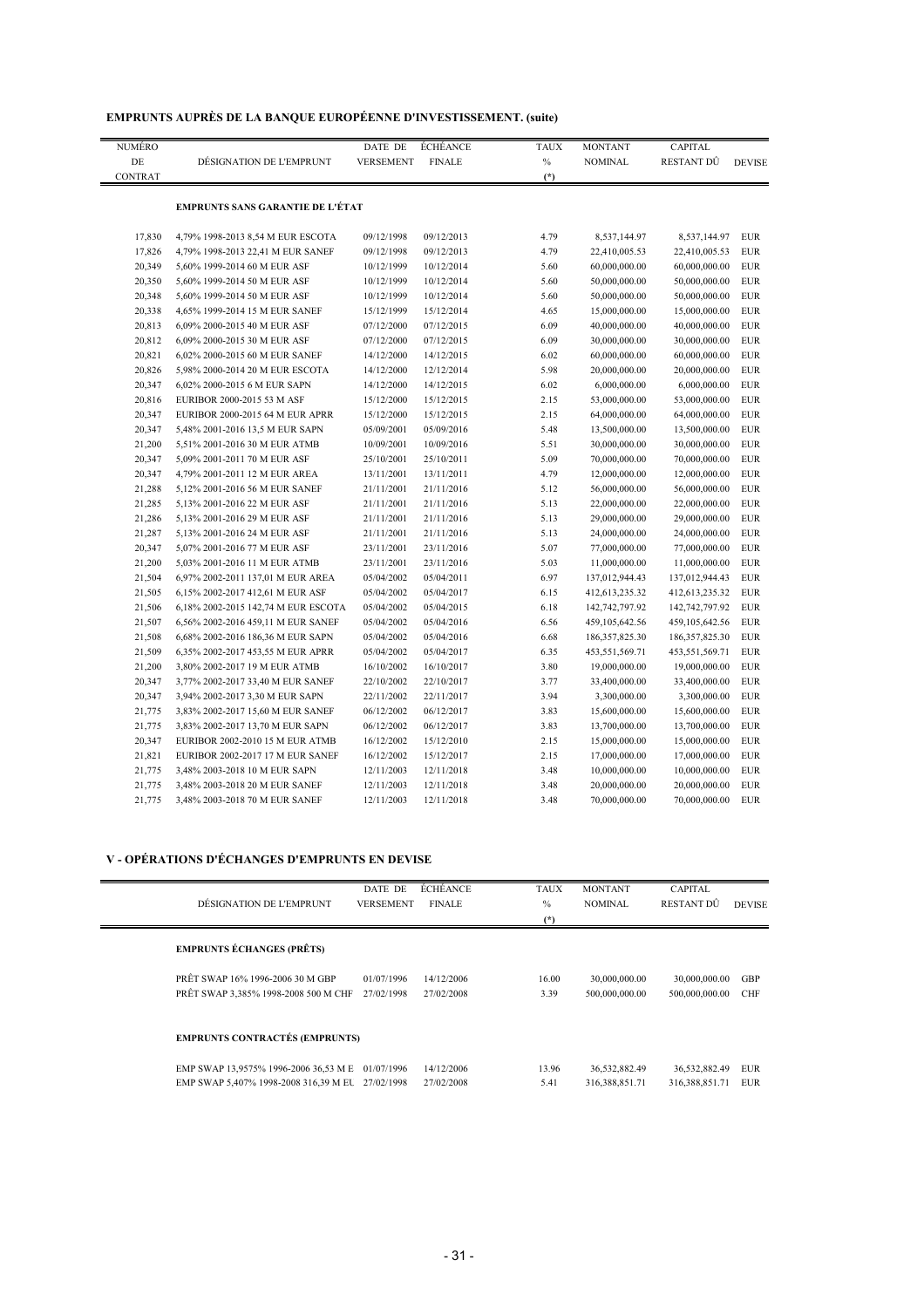#### **VI - OPÉRATIONS D'ÉCHANGES DE TAUX D'INTÉRÊTS**

 $\overline{\phantom{0}}$ J.

|                                       | DATE DE          | <b>ÉCHÉANCE</b> | <b>TAUX</b>   | <b>MONTANT</b> |               |
|---------------------------------------|------------------|-----------------|---------------|----------------|---------------|
| DÉSIGNATION DE L'EMPRUNT              | <b>VERSEMENT</b> | <b>FINALE</b>   | $\frac{0}{0}$ | <b>NOMINAL</b> | <b>DEVISE</b> |
|                                       |                  |                 | $(*)$         |                |               |
|                                       |                  |                 |               |                |               |
| <b>EMPRUNTS ÉCHANGES (PRÊTS)</b>      |                  |                 |               |                |               |
| PRÊT SWAP 5,90% 1999-2011 226 M EUR   | 09/11/1999       | 06/06/2011      | 5.90          | 226,000,000.00 | <b>EUR</b>    |
| PRÊT SWAP 5,80% 2000-2012 75 M EUR    | 28/04/2000       | 20/10/2012      | 5.80          | 75,000,000.00  | <b>EUR</b>    |
| PRÊT SWAP 6% 2000-2015 115 M EUR      | 26/10/2000       | 26/10/2015      | 6.00          | 115,000,000.00 | <b>EUR</b>    |
| PRÊT SWAP 6% 2000-2015 35 M EUR       | 26/10/2000       | 26/10/2015      | 6.00          | 35,000,000.00  | <b>EUR</b>    |
|                                       |                  |                 |               |                |               |
|                                       |                  |                 |               |                |               |
| <b>EMPRUNTS CONTRACTÉS (EMPRUNTS)</b> |                  |                 |               |                |               |
| EMP SWAP TAG(+0,195%)99-2011 226 M E  | 09/11/1999       | 06/06/2011      | 2.30          | 226,000,000.00 | <b>EUR</b>    |
| EMP SWAP EURIBOR(+0,03%) 2000-2012    | 28/04/2000       | 20/10/2012      | 2.21          | 75,000,000.00  | <b>EUR</b>    |
| EMP SWAP EURIBOR(+0,049%) 2000-2015   | 26/10/2000       | 26/10/2015      | 2.23          | 115,000,000.00 | <b>EUR</b>    |
| EMP SWAP EURIBOR(+0,049%) 2000-2015   | 26/10/2000       | 26/10/2015      | 2.23          | 35,000,000.00  | <b>EUR</b>    |
|                                       |                  |                 |               |                |               |

(\*) Les taux variables mentionnés sont calculés, pour information, à la date d'arrêté de la liste.

#### **SITUATION DES OPERATIONS D'ECHANGE D'EMPRUNTS AU 31 DECEMBRE 2004**

| <b>EMPRUNT ECHANGÉ (PRET)</b> |                 |              |             |                   |                   |               | EMPRUNT CONTRACTÉ (EMPRUNT) |                   |                   |               |
|-------------------------------|-----------------|--------------|-------------|-------------------|-------------------|---------------|-----------------------------|-------------------|-------------------|---------------|
| DATE                          | <b>ECHEANCE</b> |              | <b>TAUX</b> | <b>MONTANT</b>    | <b>CAPITAL</b>    |               | <b>TAUX</b>                 | <b>MONTANT</b>    | <b>CAPITAL</b>    |               |
| DE                            | <b>FINALE</b>   | <b>DUREE</b> | $\%$        | <b>NOMINAL</b>    | <b>RESTANT DU</b> | <b>DEVISE</b> | $\%$                        | <b>NOMINAL</b>    | <b>RESTANT DU</b> | <b>DEVISE</b> |
| <b>VERSEMENT</b>              |                 |              |             | <b>EN DEVISES</b> | <b>EN DEVISES</b> |               |                             | <b>EN DEVISES</b> | <b>EN DEVISES</b> |               |
| 01/07/1996                    | 15/12/2006      | 10 ans       | 16.00       | 30,000,000        | 30,000,000        | <b>GBP</b>    | 13.96                       | 36,532,882.49     | 36,532,882.49     | <b>EUR</b>    |
| 27/02/1998                    | 27/02/2008      | 10 ans       | 3.39        | 500,000,000       | 500,000,000       | <b>CHF</b>    | 5.41                        | 316,388,851.71    | 316,388,851.71    | <b>EUR</b>    |
|                               |                 |              |             |                   |                   |               | <b>TOTAL</b>                | 352.921.734.20    | 352.921.734.20    | <b>EUR</b>    |

#### **SITUATION DES OPERATIONS D'ECHANGES DE TAUX D'INTERET AU 31 DECEMBRE 2004**

| <b>MONTANT</b> | <b>DEVISE</b> | <b>TAUX DE REFERENCE</b> |
|----------------|---------------|--------------------------|
| 226,000,000    | EUR           | <b>TAG</b>               |
| 75,000,000     | EUR           | <b>EURIBOR</b>           |
| 115,000,000    | EUR           | <b>EURIBOR</b>           |
| 35.000.000     | EUR           | <b>EURIBOR</b>           |

#### **RESULTAT DES OPERATIONS D'ECHANGE D'EMPRUNTS**

|                    |                          |                          | <i>(en euros)</i> |
|--------------------|--------------------------|--------------------------|-------------------|
| <b>LIBELLE</b>     | 2002                     | 2003                     | 2004              |
|                    |                          |                          |                   |
| <b>CHARGES</b><br> | $\overline{\phantom{0}}$ | $\overline{\phantom{0}}$ | -                 |
| <b>PRODUITS</b>    | 16,719,524.63            | 62,276,772.45            | 12,234,022.14     |
| <b>RESULTAT</b>    | 16,719,524.63            | 62,276,772.45            | 12,234,022.14     |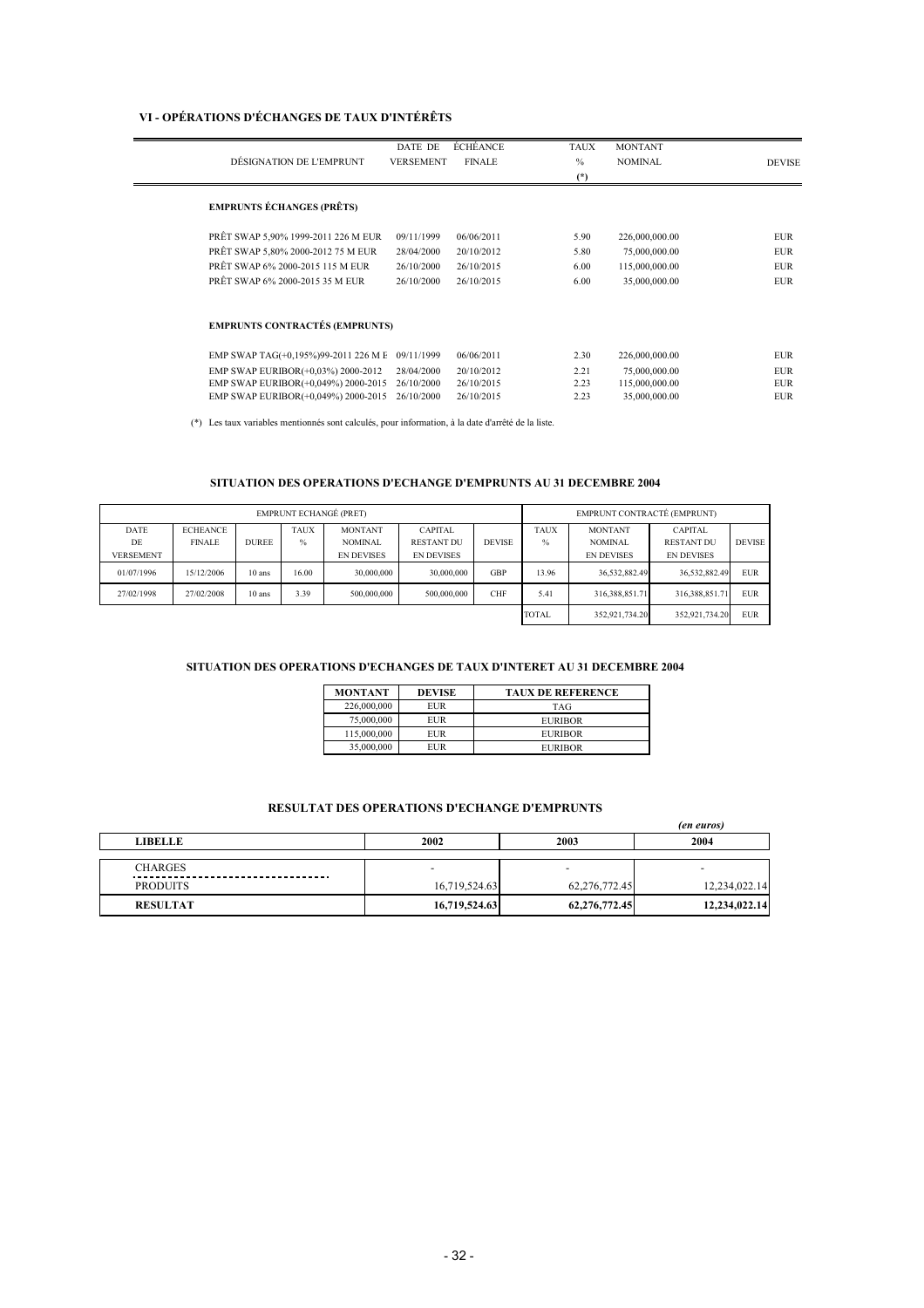#### **ECHELONNEMENT DE LA DETTE COMPTE TENU DES ECHANGES D'EMPRUNTS AU 31 DECEMBRE 2004**

|              |                         | (en millions d'euros) |
|--------------|-------------------------|-----------------------|
| <b>ANNEE</b> | <b>EN CAPITAL</b>       | <b>EN INTERETS</b>    |
| 2005         | 1,190                   | 1,254                 |
| 2006         | 1,431                   | 1,168                 |
| 2007         | 1,288                   | 1,057                 |
| 2008         | 1,774                   | 966                   |
| 2009         | 1,581                   | 847                   |
| 2010         | 1,698                   | 745                   |
| 2011         | 1,919                   | 648                   |
| 2012         | 1,454                   | 536                   |
| 2013         | 1,411                   | 449                   |
| 2014         | 1,516                   | 369                   |
| 2015         | 1,951                   | 297                   |
| 2016         | 1,382                   | 191                   |
| 2017         | 1,381                   | 122                   |
| 2018         | 1,053                   | 47                    |
| 2019         | 3                       |                       |
| 2020         | 3                       |                       |
| 2021         | 3                       |                       |
| 2022         | $\overline{\mathbf{3}}$ |                       |
| 2023         | 3                       |                       |
| 2024         | 3                       |                       |
| 2025         | 3                       |                       |
| 2026         | $\overline{\mathbf{3}}$ |                       |
| 2027         | 3                       |                       |

La valorisation est réalisée sur la base du dernier cours de change pour les emprunts en monnaies étrangères et

du dernier coefficient d'indexation connu pour l'emprunt CNAi.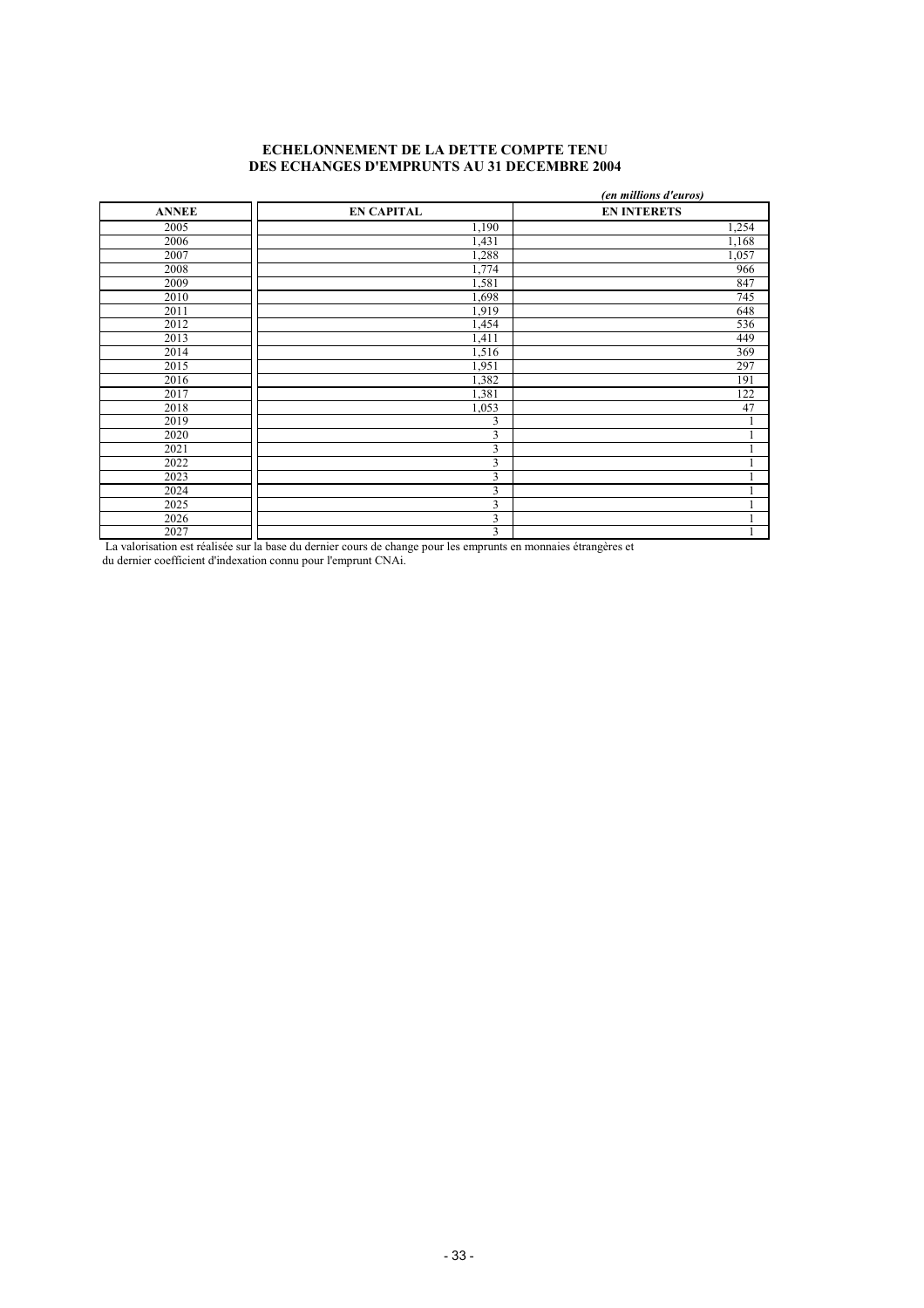|                                              |                 | <b>ENCOURS EN DEVISES</b>               |                 | <b>ENCOURS EN EUROS</b> | (en euros)     |
|----------------------------------------------|-----------------|-----------------------------------------|-----------------|-------------------------|----------------|
|                                              | <b>GARANTIS</b> | <b>NON-GARANTIS</b>                     | <b>GARANTIS</b> | <b>NON-GARANTIS</b>     | <b>TOTAL</b>   |
|                                              |                 |                                         |                 |                         |                |
| <b>EMPRUNTS OBLIGATAIRES EN DEVISES.</b>     |                 |                                         |                 |                         |                |
| <b>EMIS EN GBP</b>                           | 30,000,000      |                                         | 42,550,174      |                         | 42,550,174     |
| <b>EMIS EN CHF</b>                           |                 | 500,000,000                             |                 | 324,065,072             | 324,065,072    |
| <b>TOTAL</b>                                 |                 |                                         | 42,550,174      | 324,065,072             | 366,615,246    |
| <b>EMPRUNTS OBLIGATAIRES EN EUROS.</b>       |                 |                                         |                 |                         |                |
| <b>TAUX FIXE</b>                             |                 |                                         |                 | 16,206,059,623          | 16,206,059,623 |
| <b>INDEXE SUR L'INFLATION</b>                |                 |                                         |                 | 633,726,000             | 633,726,000    |
| <b>TOTAL</b>                                 |                 |                                         |                 | 16,839,785,623          | 16,839,785,623 |
| <b>EMPRUNTS CONTRACTUELS EN EUROS.</b>       |                 |                                         |                 |                         |                |
| <b>TAUX FIXE</b>                             |                 |                                         |                 | 60,572,000              | 60,572,000     |
| <b>TOTAL</b>                                 |                 |                                         |                 | 60,572,000              | 60,572,000     |
|                                              |                 |                                         |                 |                         |                |
| <b>EMPRUNTS AUPRES DE LA BEI.</b>            |                 |                                         |                 | 3,802,931,406           | 3,802,931,406  |
| TOTAL AVANT OPERATIONS D'ECHANGES D'EMPRUNTS |                 |                                         | 42,550,174      | 21,027,354,101          | 21,069,904,275 |
|                                              |                 |                                         |                 |                         |                |
|                                              |                 | <b>OPERATIONS D'ECHANGES D'EMPRUNTS</b> |                 |                         |                |
| <b>EMPRUNTS</b> échangés (-)                 |                 |                                         |                 |                         |                |
| <b>EMIS EN GBP</b>                           | 30,000,000      |                                         | 42,550,174      |                         | 42,550,174     |
| <b>EMIS EN CHF</b>                           |                 | 500,000,000                             |                 | 324,065,072             | 324,065,072    |
| <b>TOTAL</b> échangé                         |                 |                                         | 42,550,174      | 324,065,072             | 366, 615, 246  |
| <b>EMPRUNTS contractés en Euros (+)</b>      |                 |                                         |                 | 352,921,734             | 352,921,734    |
| $ECARTS + ou -$                              |                 |                                         |                 |                         | $-13,693,512$  |
|                                              |                 |                                         |                 |                         |                |

# **RECAPITULATIF DE L'ENCOURS DES EMPRUNTS AU 31 DECEMBRE 2004**

**TOTAL COMPTE TENU DES OPERATIONS D'ECHANGES D'EMPRUNTS** 21,056,210,763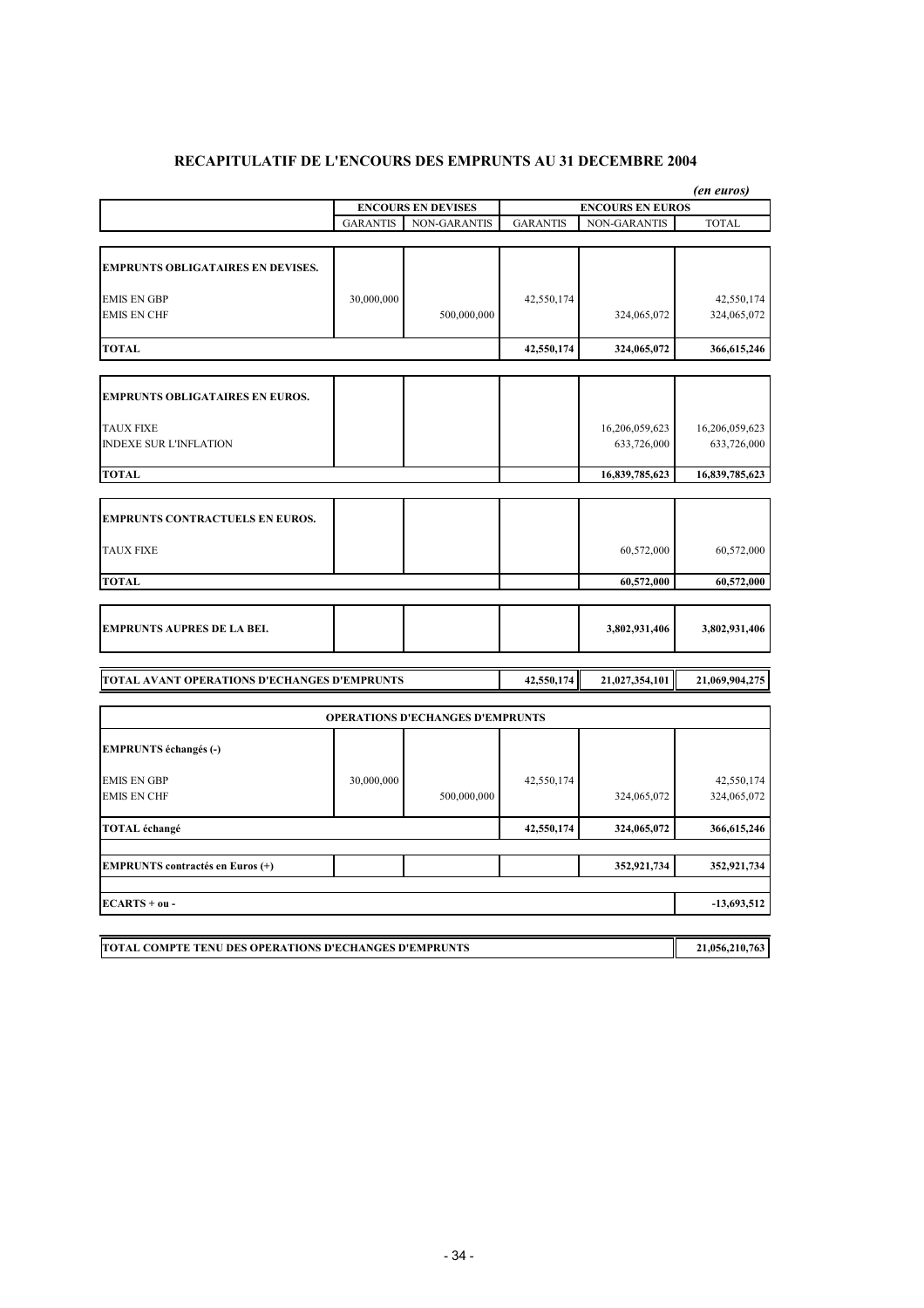|              |                          |                          |                          |                          |                 |                          |                 |                          | (en millions d'euros) |
|--------------|--------------------------|--------------------------|--------------------------|--------------------------|-----------------|--------------------------|-----------------|--------------------------|-----------------------|
| <b>ANNEE</b> | AREA                     | ASF                      | ATMB                     | <b>ESCOTA</b>            | <b>Sanef</b>    | <b>SAPN</b>              | <b>APRR</b>     | <b>SFTRF</b>             | <b>TOTAL</b>          |
| 1963         | $\blacksquare$           | 10                       | $\overline{a}$           | $\overline{\phantom{a}}$ | 5               | 4                        | 19              | $\blacksquare$           | 38                    |
| 1964         | $\overline{a}$           | 14                       | $\overline{a}$           | $\overline{a}$           | 18              | 3                        | 10              | $\overline{a}$           | 45                    |
| 1965         | $\blacksquare$           | 17                       | $\blacksquare$           | $\overline{\phantom{a}}$ | 22              | $\overline{\phantom{a}}$ | 13              | $\overline{\phantom{a}}$ | 52                    |
| 1966         | $\blacksquare$           | 22                       | $\blacksquare$           | $\blacksquare$           | 13              | 3                        | 21              | $\blacksquare$           | 59                    |
| 1967         | $\blacksquare$           | $\overline{30}$          | $\blacksquare$           | 8                        | $\overline{11}$ | $\overline{4}$           | $\overline{15}$ | $\overline{\phantom{a}}$ | 68                    |
| 1968         | $\overline{\phantom{a}}$ | 25                       | $\overline{\phantom{a}}$ | 6                        | 6               | 8                        | 26              | $\overline{\phantom{a}}$ | 71                    |
| 1969         | $\overline{\phantom{a}}$ | 17                       | $\blacksquare$           | 6                        | 9               | $\overline{7}$           | 38              | $\overline{\phantom{a}}$ | 77                    |
| 1970         | $\blacksquare$           | 29                       | $\blacksquare$           | 18                       | 1               | 18                       | $\overline{32}$ | $\blacksquare$           | 98                    |
| 1971         | $\overline{\phantom{a}}$ | 38                       | $\overline{\phantom{a}}$ | 34                       | 22              | 10                       | 6               | $\overline{\phantom{a}}$ | 110                   |
| 1972         | $\blacksquare$           | 15                       | $\overline{\phantom{a}}$ | 35                       | 1               | $\overline{4}$           | $\overline{2}$  | $\blacksquare$           | 57                    |
| 1973         | $\overline{a}$           | 43                       | $\overline{\phantom{a}}$ | 28                       | $\overline{4}$  | 8                        | $\blacksquare$  | $\blacksquare$           | 83                    |
| 1974         | $\overline{\phantom{a}}$ | 34                       | $\overline{\phantom{a}}$ | 48                       | $\overline{7}$  | 8                        | 7               | $\overline{\phantom{a}}$ | 104                   |
| 1975         | $\overline{\phantom{a}}$ | 59                       | $\blacksquare$           | 63                       | 26              | 8                        | 13              | $\overline{\phantom{a}}$ | 169                   |
| 1976         | $\blacksquare$           | 49                       | $\blacksquare$           | 51                       | 44              | 18                       | $\equiv$        | $\overline{\phantom{a}}$ | 162                   |
| 1977         | $\overline{\phantom{a}}$ | 74                       | $\overline{\phantom{a}}$ | 34                       | 45              | 8                        | 22              | $\blacksquare$           | 183                   |
| 1978         | $\blacksquare$           | 131                      | $\blacksquare$           | 20                       | 42              | $\mathbf{1}$             | 38              | $\overline{\phantom{a}}$ | 232                   |
| 1979         | $\overline{a}$           | 150                      | $\overline{a}$           | $\overline{13}$          | $\overline{4}$  | $\overline{a}$           | 39              | $\overline{a}$           | 206                   |
| 1980         | $\overline{\phantom{a}}$ | 251                      | $\overline{\phantom{a}}$ | 38                       | 36              | 1                        | 74              | $\overline{\phantom{a}}$ | 400                   |
| 1981         | $\overline{\phantom{a}}$ | 272                      | $\overline{\phantom{a}}$ | 29                       | 75              | 3                        | 74              | $\overline{\phantom{a}}$ | 453                   |
| 1982         | $\overline{a}$           | 206                      | $\overline{\phantom{a}}$ | 60                       | 111             | $\overline{2}$           | 147             | $\overline{\phantom{a}}$ | 526                   |
| 1983         | $\overline{\phantom{a}}$ | 73                       | $\overline{\phantom{a}}$ | 67                       | 107             | 9                        | 233             | $\overline{\phantom{a}}$ | 489                   |
| 1984         | $\blacksquare$           | 122                      | $\overline{\phantom{a}}$ | 107                      | 74              | 11                       | 291             | $\overline{\phantom{a}}$ | 605                   |
| 1985         | 17                       | 166                      | $\overline{a}$           | 107                      | 146             | 19                       | 260             | $\overline{a}$           | 715                   |
| 1986         | 19                       | 193                      | $\overline{\phantom{a}}$ | 123                      | 126             | 20                       | 381             | $\overline{\phantom{a}}$ | 862                   |
| 1987         | 120                      | 210                      | $\blacksquare$           | 117                      | 222             | 30                       | 403             | $\overline{\phantom{a}}$ | 1 1 0 2               |
| 1988         | 62                       | 361                      | $\mathbf{r}$             | 186                      | 158             | 1                        | 318             | $\overline{a}$           | 1 0 8 6               |
| 1989         | 156                      | 421                      | $\overline{\phantom{a}}$ | 249                      | 105             | $\overline{\phantom{a}}$ | 379             | $\overline{\phantom{a}}$ | 1310                  |
| 1990         | 253                      | 408                      | $\overline{a}$           | 214                      | 187             | $\overline{\phantom{a}}$ | 316             | $\blacksquare$           | 1378                  |
| 1991         | 299                      | 400                      | $\overline{a}$           | 175                      | 250             | $\overline{a}$           | 406             | $\overline{a}$           | 1530                  |
| 1992         | 159                      | 458                      | $\overline{\phantom{a}}$ | 136                      | 375             | 122                      | 479             | $\overline{\phantom{a}}$ | 1729                  |
| 1993         | 59                       | 366                      | $\blacksquare$           | 115                      | 336             | 236                      | 500             | 25                       | 1637                  |
| 1994         | 81                       | 560                      | $\overline{a}$           | 125                      | 540             | 313                      | 950             | 87                       | 2656                  |
| 1995         | 92                       | 711                      | 58                       | 127                      | 375             | 434                      | 627             | 220                      | 2 6 4 4               |
| 1996         | $\overline{75}$          | 747                      | 42                       | 150                      | 449             | 363                      | 576             | 356                      | 2 7 5 8               |
| 1997         | 98                       | $\overline{705}$         | 56                       | 151                      | 315             | 270                      | 731             | 372                      | 2698                  |
| 1998         | 103                      | 618                      | 15                       | 161                      | 205             | 136                      | 707             | 243                      | 2 1 8 8               |
| 1999         | 74                       | 686                      | $\overline{a}$           | 89                       | 34              | 83                       | 397             | 135                      | 1498                  |
| 2000         | 25                       | 664                      | 42                       | $\overline{75}$          | 140             | 31                       | 295             | 91                       | 1 3 6 3               |
| 2001         | 32                       | 1 1 6 2                  | 121                      | 35                       | 103             | 13                       | 347             | $\overline{\phantom{a}}$ | 1813                  |
| 2002         | $\overline{11}$          | 796                      | 79                       | 36                       | 274             | $\overline{32}$          | 309             |                          | 1537                  |
| 2003         | $\overline{\phantom{a}}$ | $\overline{\phantom{a}}$ | 50                       | $\overline{\phantom{a}}$ | 220             | 30                       | 300             | $\overline{\phantom{a}}$ | 600                   |
| 2004         | $\blacksquare$           | 450                      | $\blacksquare$           | $\overline{\phantom{a}}$ | $\overline{a}$  |                          | 43              | $\overline{\phantom{a}}$ | 493                   |
| <b>TOTAL</b> | 1735                     | 11 763                   | 463                      | 3 0 3 6                  | 5 2 4 3         | 2 2 7 1                  | 9844            | 1529                     | 35 884                |

#### **PRETS CONSENTIS AUX SOCIETES D'ECONOMIE MIXTE D'AUTOROUTES DEPUIS L'ORIGINE**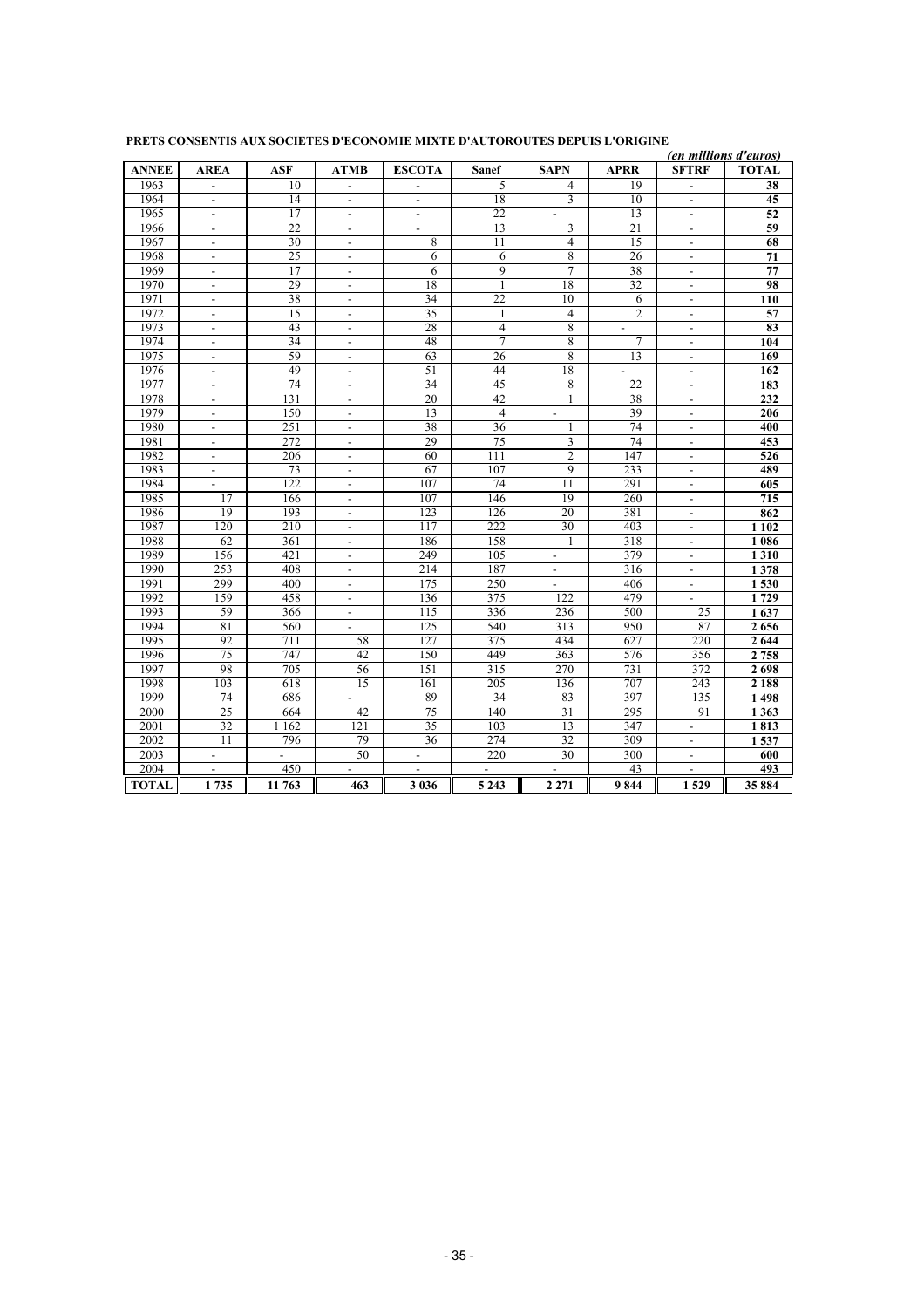|               |                |               |                           |                     |                |                           | (en millions d'euros) |                   |
|---------------|----------------|---------------|---------------------------|---------------------|----------------|---------------------------|-----------------------|-------------------|
|               |                |               | <b>ENCOURS HISTORIOUE</b> |                     |                |                           | <b>ENCOURS*</b>       |                   |
| <b>SEMCA</b>  | 31/12/2002     |               | 31/12/2003                |                     | 31/12/2004     |                           | 31/12/2004            |                   |
|               | <b>MONTANT</b> | $\frac{1}{2}$ | <b>MONTAN</b>             | $\sqrt[0]{\bullet}$ | <b>MONTANT</b> | $\overline{\mathbf{v}}_0$ | <b>MONTANT</b>        | $\sqrt[0]{\cdot}$ |
| APRR          | 5838           | 26,17%        | 5 7 0 5                   | 26,31%              | 5 3 9 6        | 25,65%                    | 5406                  | 25,66%            |
| <b>AREA</b>   | 1 1 8 1        | 5,29%         | 122                       | 5,17%               | 087            | 5,17%                     | 087                   | 5,16%             |
| ASF           | 7 204          | 32,29%        | 6873                      | 31,69%              | 6889           | 32,75%                    | 6914                  | 32,81%            |
| ATMB          | 413            | 1,85%         | 462                       | 2,13%               | 461            | 2,19%                     | 462                   | 2,19%             |
| <b>ESCOTA</b> | 1437           | 6,44%         | 283                       | 5,92%               | 1 1 1 3        | 5,29%                     | 1 1 1 3               | 5,28%             |
| <b>SANEF</b>  | 2839           | 12,73%        | 2877                      | 13,27%              | 2 7 6 9        | 13,16%                    | 2 7 6 7               | 13,13%            |
| <b>SAPN</b>   | 1868           | 8,37%         | 837                       | 8,47%               | 793            | 8,52%                     | 793                   | 8,51%             |
| <b>SFTRF</b>  | 528            | 6,86%         | 528                       | 7,04%               | 528            | 7,27%                     | 528                   | 7,26%             |
| TOTAL         | 22 308         | $100,00\%$    | 21 687                    | $100,00\%$          | 21 036         | 100,00%                   | 21 070                | 100,00%           |

#### **EVOLUTION DE L'ENCOURS DES PRETS PAR SEMCA**

\* La valorisation est réalisée sur la base du dernier cours de change pour les prêts sur ressources d'emprunts en monnaies étrangères et du dernier coefficient d'indexation connu pour l'emprunt CNAi.

# **EMPRUNTS RESTANT A REMBOURSER AU 31 DÉCEMBRE 2004**

|                                               |        | (en millions d'euros) |
|-----------------------------------------------|--------|-----------------------|
| EMPRUNTS OBLIGATAIRES FRANÇAIS ET ÉTRANGERS : |        | 17,207                |
| - Garantis par l'État                         | 43     |                       |
| - Non garantis par l'État                     | 17,164 |                       |
| <b>AUTRES EMPRUNTS:</b>                       |        | 3,863                 |
| - Non garantis par l'État                     | 3,863  |                       |
| TOTAL                                         |        | 21,070                |

Les emprunts à taux variable représentent 5,70% du montant total de la dette.

La dette en monnaies étrangères est convertie en euros sur la base des cours de change à la clôture de l'exercice. L'emprunt CNAi est valorisé sur la base du coefficient d'indexation calculé en fin de période.

Les prêts consentis par CNA aux sociétés concessionnaires d'autoroutes comportent les mêmes conditions, notamment de taux et de durée, que les emprunts qui ont servi à les financer. De ce fait, l'échéancier des flux financiers annuels à recevoir par CNA est le même que celui des flux qu'elle doit verser à ses créanciers au titre des emprunts qu'elle a émis.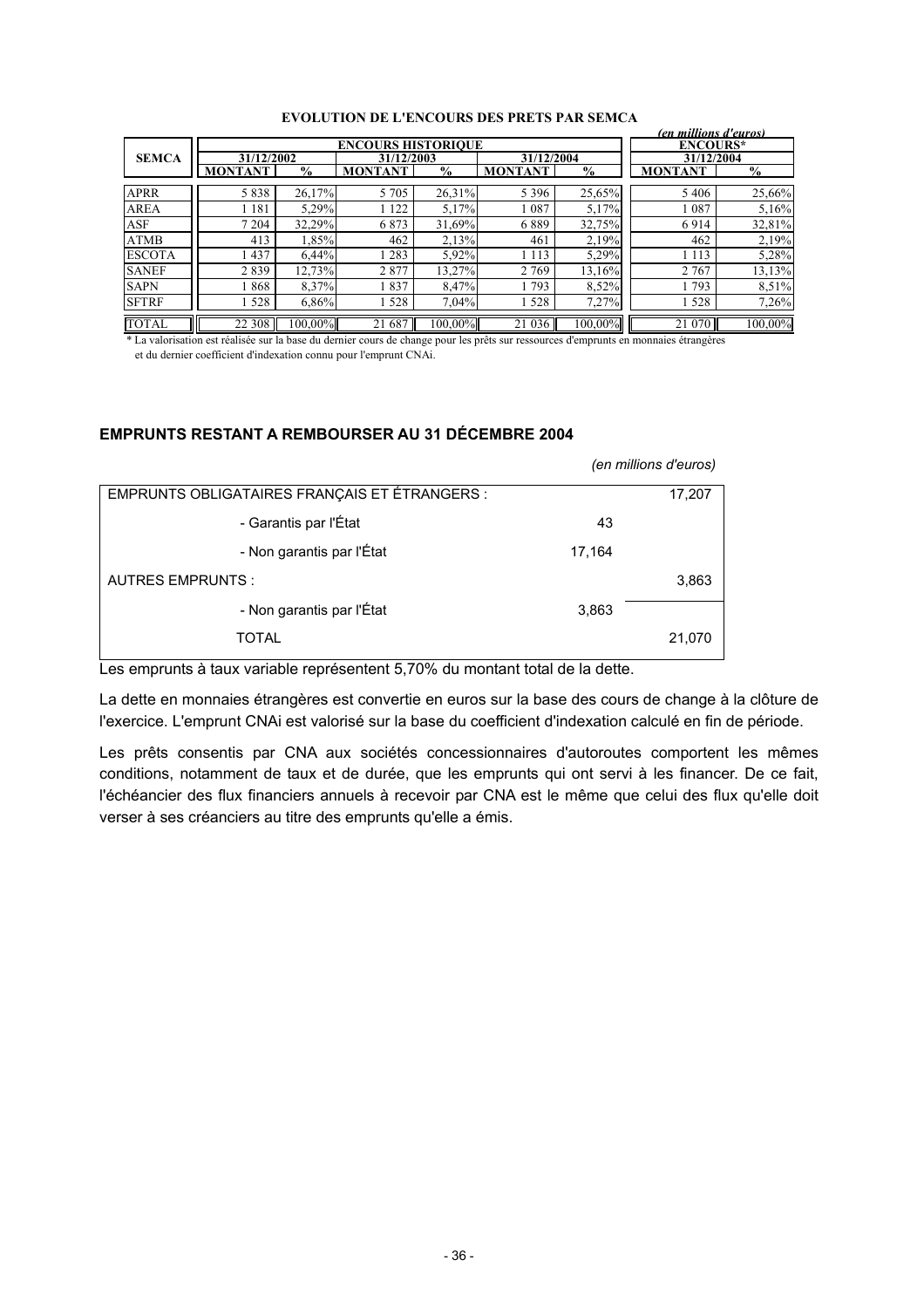# **TABLEAU DE FINANCEMENT**

*(en millions d'euros)* 

|                           | 2002  | 2003  | 2004  |
|---------------------------|-------|-------|-------|
| <b>RESSOURCES</b>         |       |       |       |
| Emprunts reçus en nominal | 1,537 | 600   | 493   |
| Remboursements de prêts   | 1,111 | 1,221 | 1,144 |
| <b>TOTAL</b>              | 2,648 | 1,821 | 1,637 |
| <b>EMPLOIS</b>            |       |       |       |
| Versements des prêts      | 1,537 | 600   | 493   |
| Remboursements d'emprunts | 1,111 | 1,221 | 1,144 |
| TOTAL                     | 2,648 | 1,821 | 1,637 |

#### 1.3.3 Participations

Sans objet - CNA n'a pas de filiale et ne détient aucun titre de participation. Elle ne présente en conséquence pas de comptes consolidés.

1.3.4 Honoraires des commissaires aux comptes

Sans objet.

- **1.4** Organes d'administration, de direction et de surveillance
	- 1.4.1 Composition du Conseil d'administration

Établissement public à caractère administratif doté de l'autonomie financière, CNA est administrée par un Conseil d'administration de huit membres dont la composition est la suivante :

- − deux représentants du Ministre chargé de la Voirie Routière Nationale :
- M. Patrice Parisé (depuis le 26 septembre 2003), Président du Conseil d'administration, Directeur général des Routes ; et
- M. Emmanuel Raoul (depuis le 30 mars 2005) (Ministère de l'Equipement, du Tourisme et de la Mer)
- − deux représentants du Ministre chargé de l'Économie, des finances et de l'industrie :
- M. Xavier Musca (depuis le 29 juillet 2004), Vice-Président du Conseil d'administration, Directeur général du Trésor et de la politique économique représenté par M. Jérémie Dutray ; et
- M. Alexis Vuillemin (depuis le 26 novembre 2004) (Direction du budget).
- un représentant du Ministre de l'Intérieur :
- Mme Magali Debatte (depuis le 12 novembre 2004) (Direction générale des Collectivités locales).

− le Commissaire général au Plan, M. Alain Etchegoyen (depuis le 24 mars 2003) représenté par M. Philippe Hirtzman.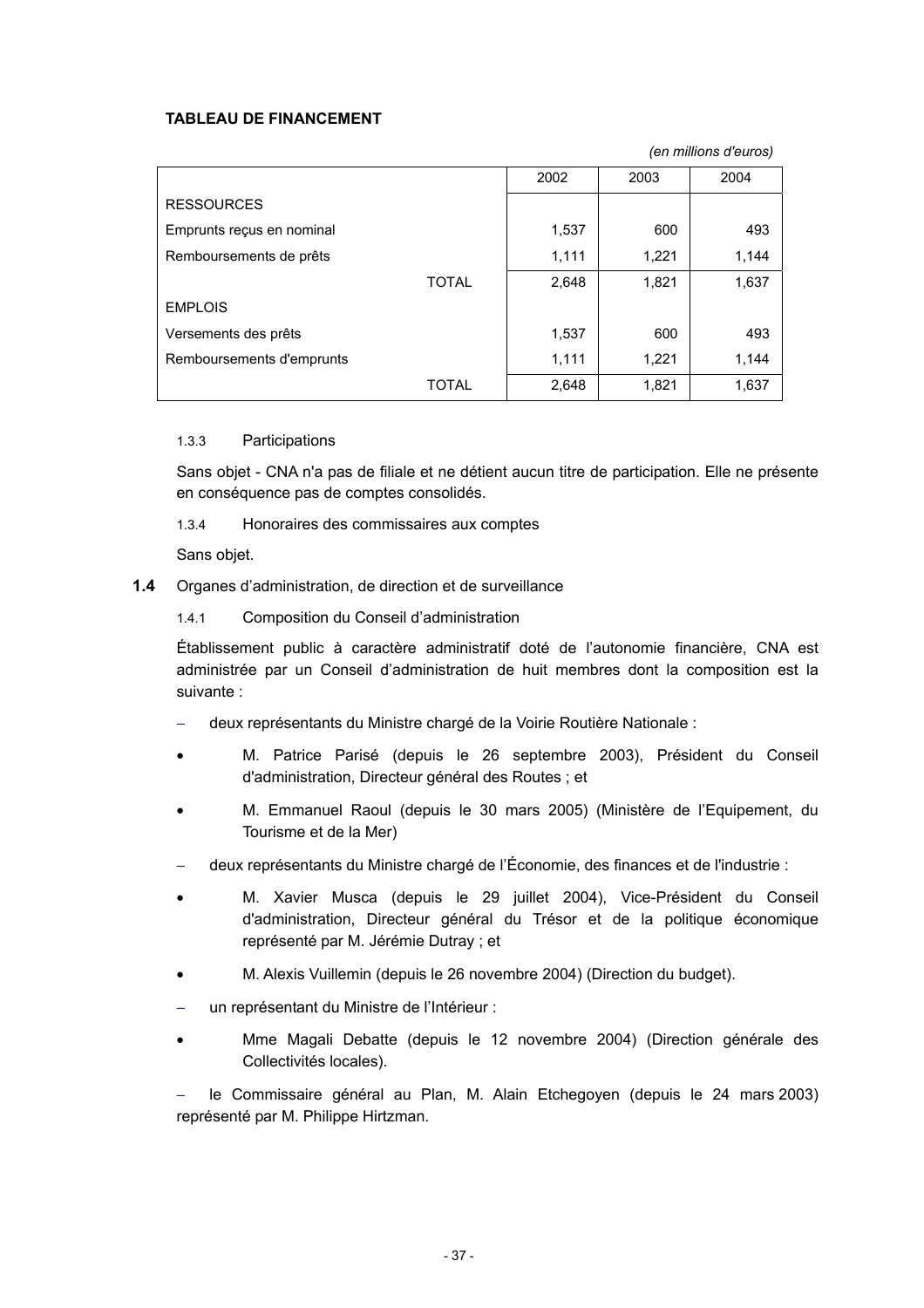- un président de société d'économie mixte concessionnaire d'autoroutes,
- M. Pierre Chassigneux (depuis le 2 décembre 2004), Président de la Sanef

le Directeur général de la Caisse des Dépôts, représenté par M. Pierre Ducret (depuis le 25 juin 2003).

#### **Service gestionnaire**

• M. Albert Hayem, Secrétaire général de CNA

#### **Contrôle comptable**

- M. Gérard Schottey, Agent comptable
- 1.4.2 Fonctionnement du Conseil d'administration

Les fonctions de Président et de Vice-président du Conseil d'administration sont respectivement dévolues au Directeur des Routes et au Directeur du Trésor.

Le Conseil d'administration se réunit au moins une fois par an ; il règle les affaires de l'établissement et délibère notamment sur :

- le budget et le compte financier,
- le montant et les caractéristiques des emprunts à émettre,
- l'affectation du produit de ces emprunts,
- l'établissement des comptes annuels.

C'est sous le contrôle du Conseil d'administration que la gestion administrative, comptable et financière de CNA est assurée par la Caisse des Dépôts dans les conditions fixées par une convention conclue en date du 28 juin 1999 entre les deux établissements.

Le fonctionnement comptable et financier de CNA obéit aux dispositions du décret du 29 décembre 1962 portant règlement général sur la comptabilité publique. Il s'ensuit notamment que l'établissement est doté d'un poste comptable principal à la tête duquel est placé un agent comptable, chef des services de la comptabilité, nommé par arrêté conjoint du Ministre chargé du budget et du Ministre chargé des transports. L'agent comptable assiste, avec voix consultative, aux séances du Conseil d'administration.

- **1.5** Renseignements concernant l'évolution récente et les perspectives d'avenir
	- 1.5.1 Évolution récente

Ainsi que l'avait annoncé le gouvernement le 29 juillet 2004, le capital de la société des Autoroutes Paris-Rhin-Rhône (APRR) a été ouvert via une augmentation de capital dans le cadre d'une introduction en bourse le 25 novembre 2004. De la même manière, le capital de la société Sanef a lui aussi été ouvert, et l'action introduite en bourse le 24 mars 2005.

Pour le groupe APRR, l'augmentation de capital s'est élevée à 1 300 millions d'euros, souscrits par le biais d'une offre à prix ouvert en France et d'un placement global garanti ouvert à tous les investisseurs, français et étrangers. Parallèlement, une offre a été réservée aux salariés, et a été souscrite à hauteur de 34 M€.

Pour le groupe Sanef, l'augmentation de capital s'est élevée à 858 M€, souscrits par le biais d'une offre à prix ouvert en France et d'un placement global garanti ouvert à tous les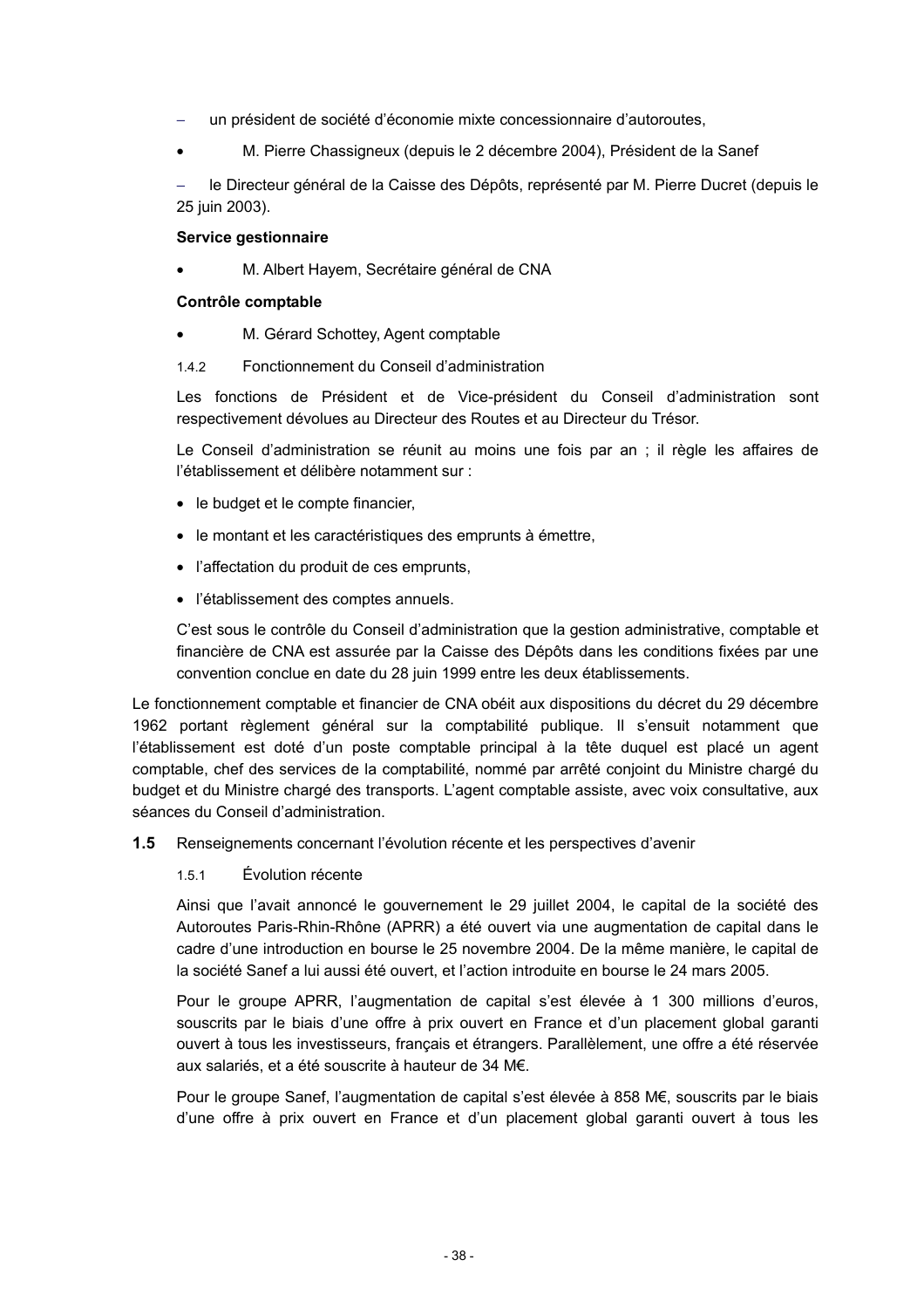investisseurs, français et étrangers. Parallèlement, une offre a été réservée aux salariés, et a été souscrite à hauteur de 27 M€.

Par ces opérations, la part cumulée de l'État et de son établissement public Autoroutes de France (ADF) est passée, dans le capital d'APRR, de 98,92 % à 70,22 % et dans le capital de Sanef, de 99,58% à 75,6%.

#### 1.5.2 Perspectives d'avenir

Le programme de prêts et emprunts pour CNA pour l'exercice 2005 s'élève à 1 504 078 000 euros et sera réalisé par recours à des émissions sur le marché obligataire selon les opportunités, ainsi que par recours aux emprunts auprès de la Banque européenne d'investissement ou de la Caisse des Dépôts.

Ce montant prend en compte l'opération de restructuration de la dette d'une des SEMCA.

Après la réforme du secteur autoroutier public concédé, intervenue en 2001, qui a notamment permis de placer les SEMCA dans un régime de droit commun comparable à celui des autres sociétés concessionnaires européennes, le volume des financements apportés à leurs investissements, par l'intermédiaire de CNA, a atteint un rythme de croisière, avec un montant annuel de financement de l'ordre de 500 millions d'euros (hors opération exceptionnelle comme la présente émission). De même, le rythme de remboursement de la dette s'est stabilisé ces dernières années à un niveau de 1 à 1,2 Md€ par an.

En outre, la mise sur le marché d'une partie du capital des principales SEMCA depuis 2002, par l'intermédiaire d'augmentations de capital, a été l'occasion de renforcer leurs structures financières leur donnant la possibilité de se financer directement sur les marchés financiers, à des conditions favorables. A l'occasion de ces opérations sur le capital, les groupes autoroutiers se sont engagés à sortir progressivement du système de financement CNA. Ainsi Autoroutes du Sud de la France ne devrait plus recourir à de nouveaux emprunts CNA à partir de 2006, Autoroutes Paris-Rhin-Rhône à l'horizon 2009 et Sanef dès 2010.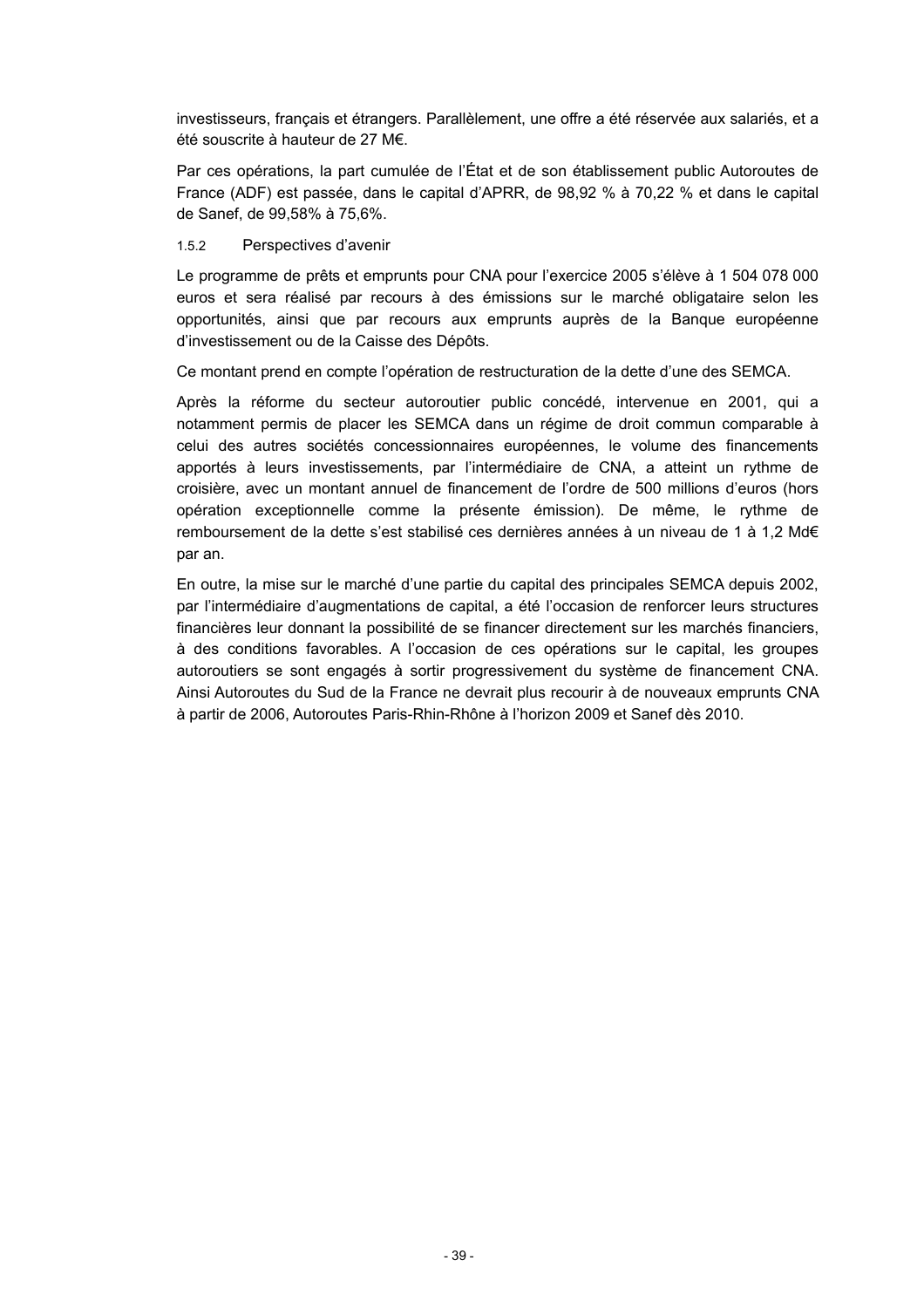# **SUBSCRIPTION AND SALE**

Pursuant to a subscription agreement dated 27 June 2005 (the "**Subscription Agreement**"), BNP Paribas, Deutsche Bank and IXIS Corporate & Investment Bank (the « **Joint Lead Managers** ») have agreed jointly and severally with the Issuer, subject to the satisfaction of certain conditions contained therein, to subscribe the Bonds at an issue price of 108.828 per cent. of the aggregate principal amount of the Bonds, plus accrued interest from, and including, 28 March 2005, to, but excluding, 29 June 2005 at a rate of 1.1465753 per cent. (calculated on the basis of the actual number of days elapsed), less a combined management and underwriting commission and selling concession of 0.21 per cent. of their principal amount. The Subscription Agreement entitles the Joint Lead Managers to terminate it in certain circumstances prior to payment being made to the Issuer.

#### **General Restrictions**

No action has been, or will be, taken in any country or jurisdiction that would permit a public offering of the Bonds, or the possession or distribution of this Prospectus or any other document relating to the Bonds, in any country or jurisdiction where action for that purpose is required. Accordingly, the Bonds may not be offered or sold, directly or indirectly, and no offering material relating to the Bonds may be distributed in or from, or published in, any country or jurisdiction except under circumstances that will result in compliance with any applicable laws and regulations.

#### **United States**

The Bonds have not been and will not be registered under the Securities Act, and may not be offered or sold within the United States or to, or for the account or benefit of, U.S. persons except in certain transactions exempt from the registration requirements of the Securities Act. Terms used in this paragraph have the meanings given to them by Regulation S under the Securities Act ("**Regulation S**").

Each of the Joint Lead Managers has agreed that, except as permitted by the Subscription Agreement, it will not offer or sell the Bonds (i) as part of their distribution at any time or (ii) otherwise until 40 days after the later of the commencement of the offering and the Closing Date, within the United States or to, or for the account or benefit of, U.S. persons, and it will have sent to each dealer to which it sells Bonds during the distribution compliance period a confirmation or other notice setting forth the restrictions on offers and sales of the Bonds within the United States or to, or for the account or benefit of, U.S. persons. Terms used in this paragraph have the meanings given to them by Regulation S.

The Bonds are being offered and sold outside of the United States to non-U.S. persons in reliance on Regulation S.

In addition, until 40 days after the commencement of the offering of the Bonds, an offer or sale of Bonds within the United States by any dealer (whether or not such dealer is participating in the offering) may violate the registration requirements of the Securities Act.

#### **United Kingdom**

Each of the Joint Lead Managers has represented and agreed that:

(i) it has not offered or sold and, prior to the date six months after their date of issue, will not offer or sell any Bonds to persons in the United Kingdom, except to persons whose ordinary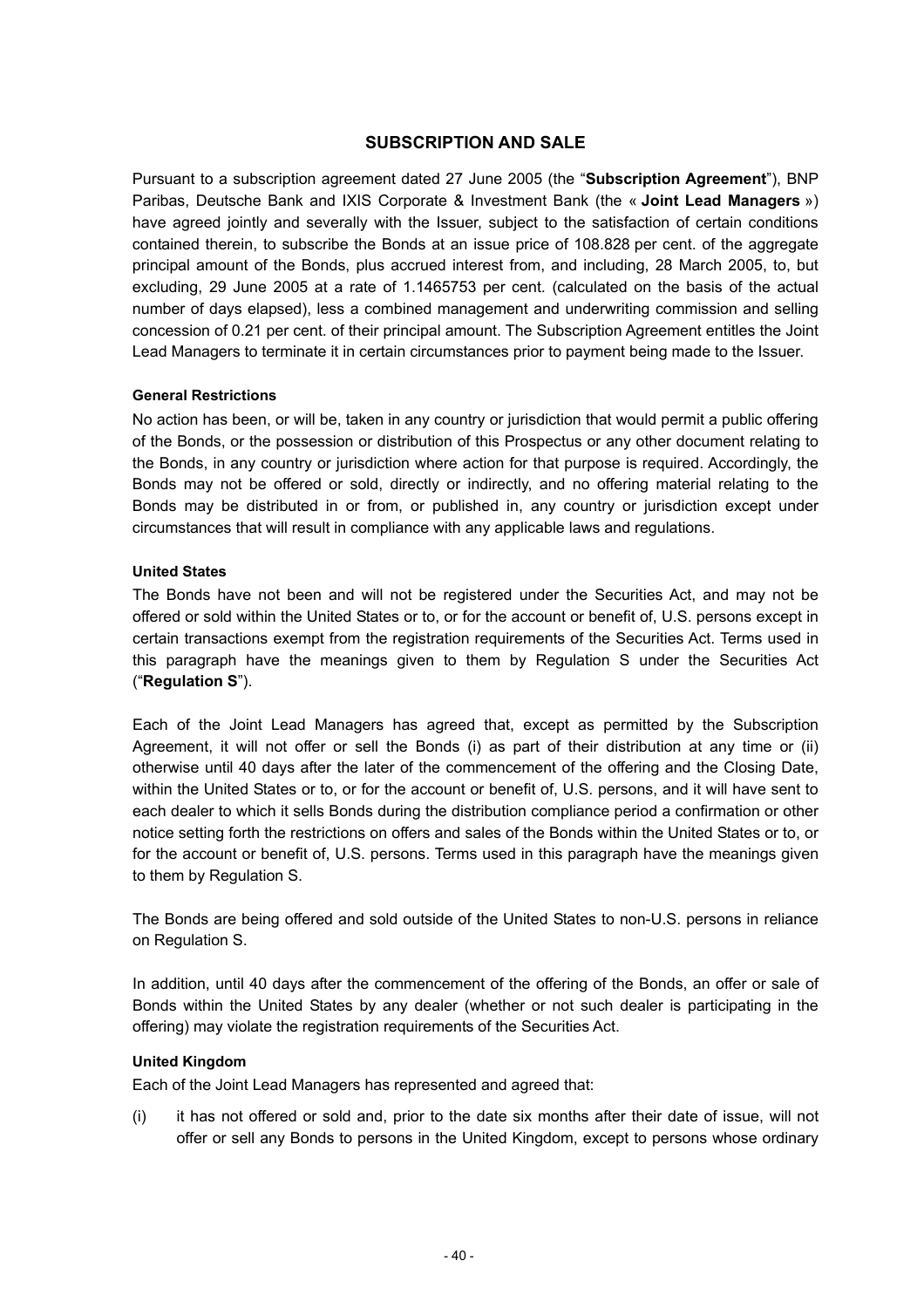activities involve them in acquiring, holding, managing or disposing of investments (as principal or agent) for the purposes of their businesses or otherwise in circumstances that have not resulted and will not result in an offer to the public in the United Kingdom within the meaning of the Public Offers of Securities Regulations 1995;

- (ii) it has only communicated or caused to be communicated and will only communicate or cause to be communicated any invitation or inducement to engage in investment activity (within the meaning of section 21 of the Financial Services and Markets Act 2000 (the "**FSMA**")) received by it in connection with the issue or sale of any Bonds in circumstances in which section 21(1) of the FSMA does not apply to the Issuer; and
- (iii) it has complied with and will comply with all applicable provisions of the FSMA with respect to anything done by it in relation to the Bonds in, from or otherwise involving the United Kingdom.

#### **France**

Each of the Joint Lead Managers and the Issuer has acknowledged that the Bonds, being denominated in euro, are deemed to be issued outside the Republic of France. Each of the Joint Lead Managers and the Issuer has represented and agreed that, in connection with their initial distribution, (i) it has not offered or sold and will not offer or sell, directly or indirectly, the Bonds to the public in the Republic of France and (ii) offers and sales of the Bonds in the Republic of France will be made only to qualified investors (*investisseurs qualifiés*) and/or a restricted circle of investors (*cercle restreint d'investisseurs*) as defined in and in accordance with Articles L.411-1 and L.411-2 of the French *Code monétaire et financier* and Decree no 98-880 dated 1<sup>st</sup> October 1998.

In addition, each of the Joint Lead Managers and the Issuer has represented and agreed that it has not distributed or caused to be distributed and will not distribute or cause to be distributed in the Republic of France, this Prospectus or any other offering material relating to the Bonds other than to investors to whom offers and sales of the Bonds in the Republic of France may be made as described above.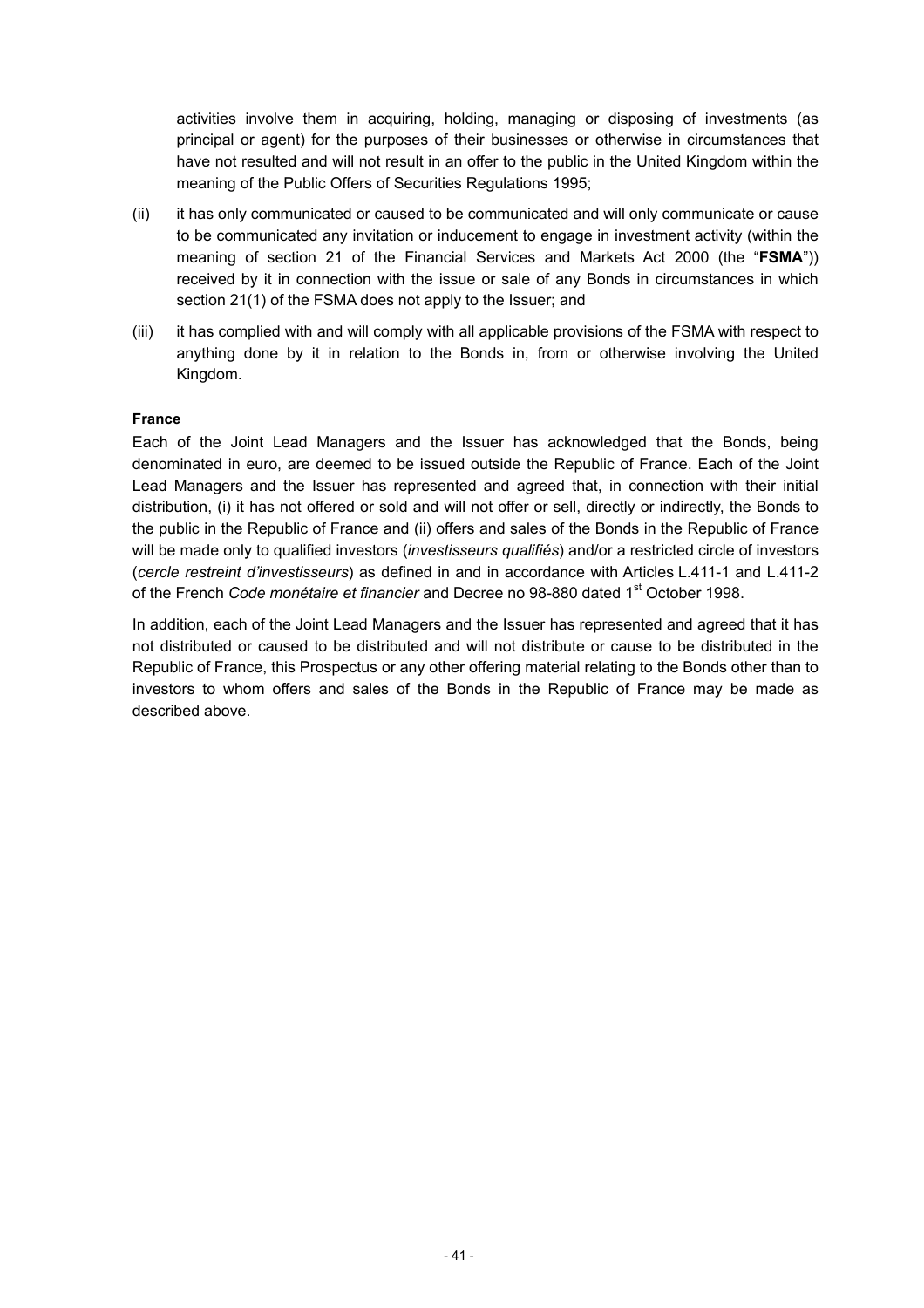# **GENERAL INFORMATION**

- **1** The Bonds have been accepted for clearance through Euroclear and Clearstream, Luxembourg with the Common Code 016476889 and Euroclear France. The International Securities Identification Number (ISIN) for the Bonds is FR0000473217.
- **2** For the sole purpose of the listing of the Bonds on Euronext Paris, and pursuant to Articles L.412-1 and L. 621-8 of the French *Code monétaire et financier*, this Prospectus has been submitted to the *Autorité des marchés financiers* and received *visa* no. 05-594 dated 24 June 2005.
- **3** The legal notice relating to the issue of the Bonds and copies of the *statuts* of the Issuer have been deposited with the Luxembourg Trade and Companies Register (« *Registre du Commerce et des Sociétés* ») where such documents may be examined and copies obtained.
- **4** Any Bondholder will have the right, during the fifteen-day period preceding the holding of each meeting of the General Meeting of Bondholders, to consult and make a copy of the resolutions and reports to be presented at the meeting, which will be available for inspection at the principal office of the Issuer, at the specified office of the Fiscal Agent and any other place specified in the notice of meeting.
- **5** The Issuer has obtained all necessary consents, approvals and authorisations in the Republic of France in connection with the issue and performance of its obligations under the Bonds. The issue of the Bonds was duly authorised pursuant to a resolution of the *Conseil d'administration* of the Issuer dated 3 June 2005, authorising the Issuer to issue bonds up to a maximum amount of Euro 1,504,078,000 in 2005, and the approval of the Minister of the Economy, Finance and Industry on 17 June 2005.
- **6** Except as otherwise provided in this Prospectus, there has been no material adverse change in the financial or general affairs of the Issuer since 31 December 2004.
- **7** The Issuer is not involved in any litigation, arbitration or administrative proceedings relating to claims or amounts which are material in the context of the issue of the Bonds nor, so far as it is aware, having made all reasonable enquiries, are any such litigation, arbitration or administrative proceedings pending or threatened.
- **8** So long as any of the Bonds remain outstanding, copies of the annual and semi-annual financial statements of the Issuer may be obtained without charge from the Issuer and at the specified offices for the time being of the Fiscal Agent and the Paying Agents during normal business hours. Copies of the annual financial statements of the Issuer as of 31 December 2004 will be available for inspection and may be obtained free of charge from 29 June 2005 at the specified office of the Fiscal Agent in Luxembourg and at the specified offices of the Paying Agents during normal business hours. Copies of the Fiscal Agency Agreement, of the *statuts* of the Issuer and of the documents incorporated herein by reference will be available for inspection and may be obtained at the specified offices for the time being of the Fiscal Agent and the Paying Agents during normal business hours.
- **9** Legal opinions in connection with the issue of the Bonds will be given by Latham & Watkins, legal advisers to the Issuer as to French law, and by Linklaters, legal advisers to the Joint Lead Managers as to French law.
- **10** The Issuer's financial statements have been certified by the Accounting Agent (*Agent Comptable*) of the Issuer.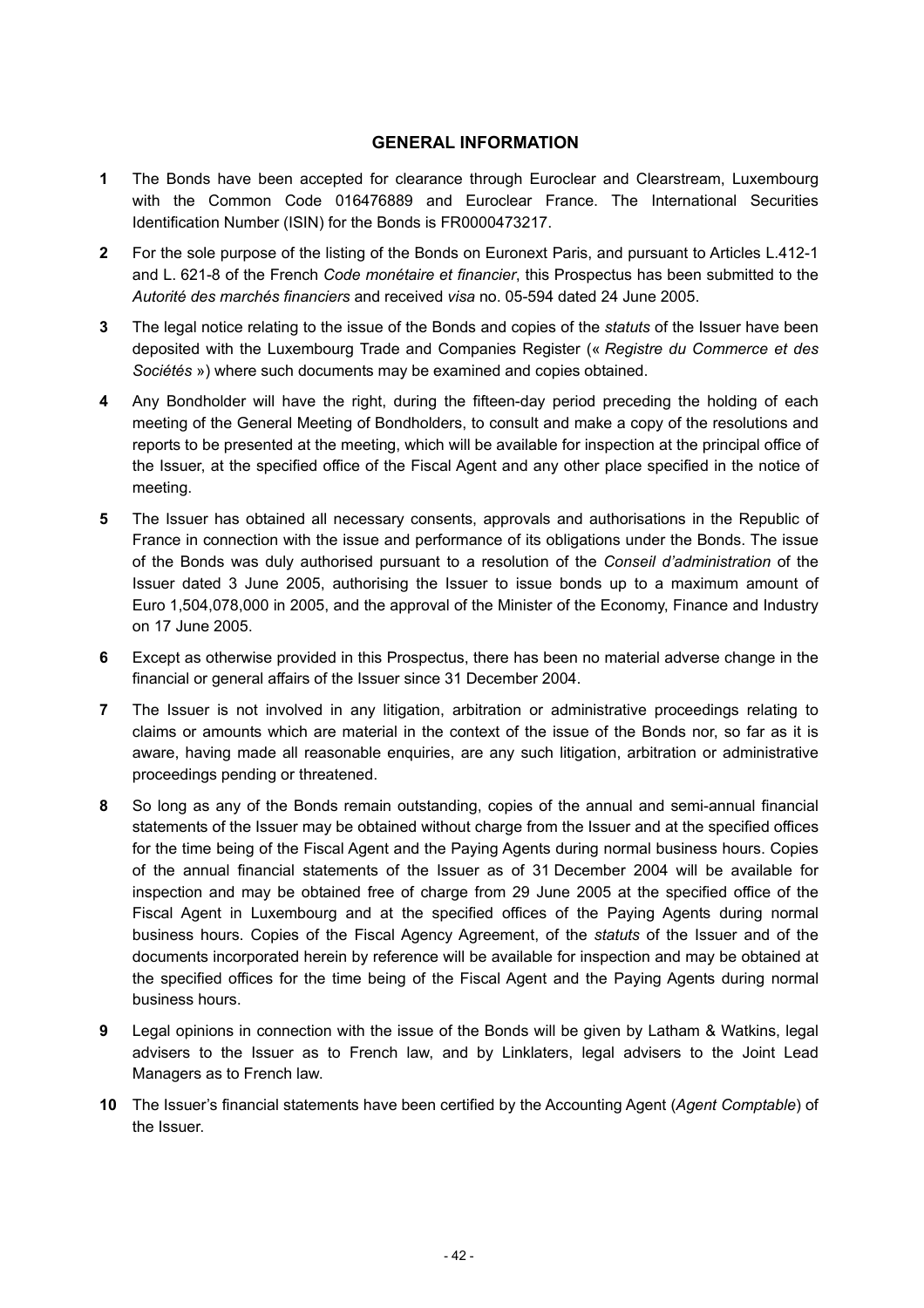**11** On 3 June 2003, the European Council has adopted a new directive regarding the taxation of savings income (the "**Directive**"). The Member States will be required as from 1 July 2005 to provide to the tax authorities of another Member State details of payments of interest within the meaning of the Directive (interest, products, premiums or other debt income) made by a paying agent within its jurisdiction to or for the benefit of an individual resident in that other Member State (the "**Disclosure of Information Method**").

In this way, the term "paying agent" is defined widely and includes in particular any economic operator who is responsible for making interest payments, within the meaning of the Directive, for the immediate benefit of individuals.

However, throughout a transitional period, certain Member States (the Grand-Duchy of Luxembourg, Belgium and Austria) will withhold an amount on interest payments instead of using the Disclosure of Information Method used by other Member States. The rate of such withholding tax will equal 15 per cent. during the first three years, 20 per cent. during the subsequent three years, and 35 per cent. until the end of the transitional period. Such transitional period will end if and when the European Community enters into agreements on exchange of information upon request with several jurisdictions (the United-States, Switzerland, Liechtenstein, San Marino, Monaco and Andorra).

The Directive was implemented into French law under article 242 *ter* of the French tax code, which imposes on paying agents based in France an obligation to report to the French tax authorities certain information with respect to interest payments made to beneficial owners domiciled in another Member State, including, among other things, the identity and address of the beneficial owner and a detailed list of the different categories of interest paid to that beneficial owner. These reporting obligations will enter into force with respect to interest payments made on or after the effective date of application of the Directive but paying agents are required to identify the beneficial owners of such payments as from 1 January 2004, as set forth under articles 49 I *ter* to 49 I *sexies* of the Schedule III to the General Tax Code.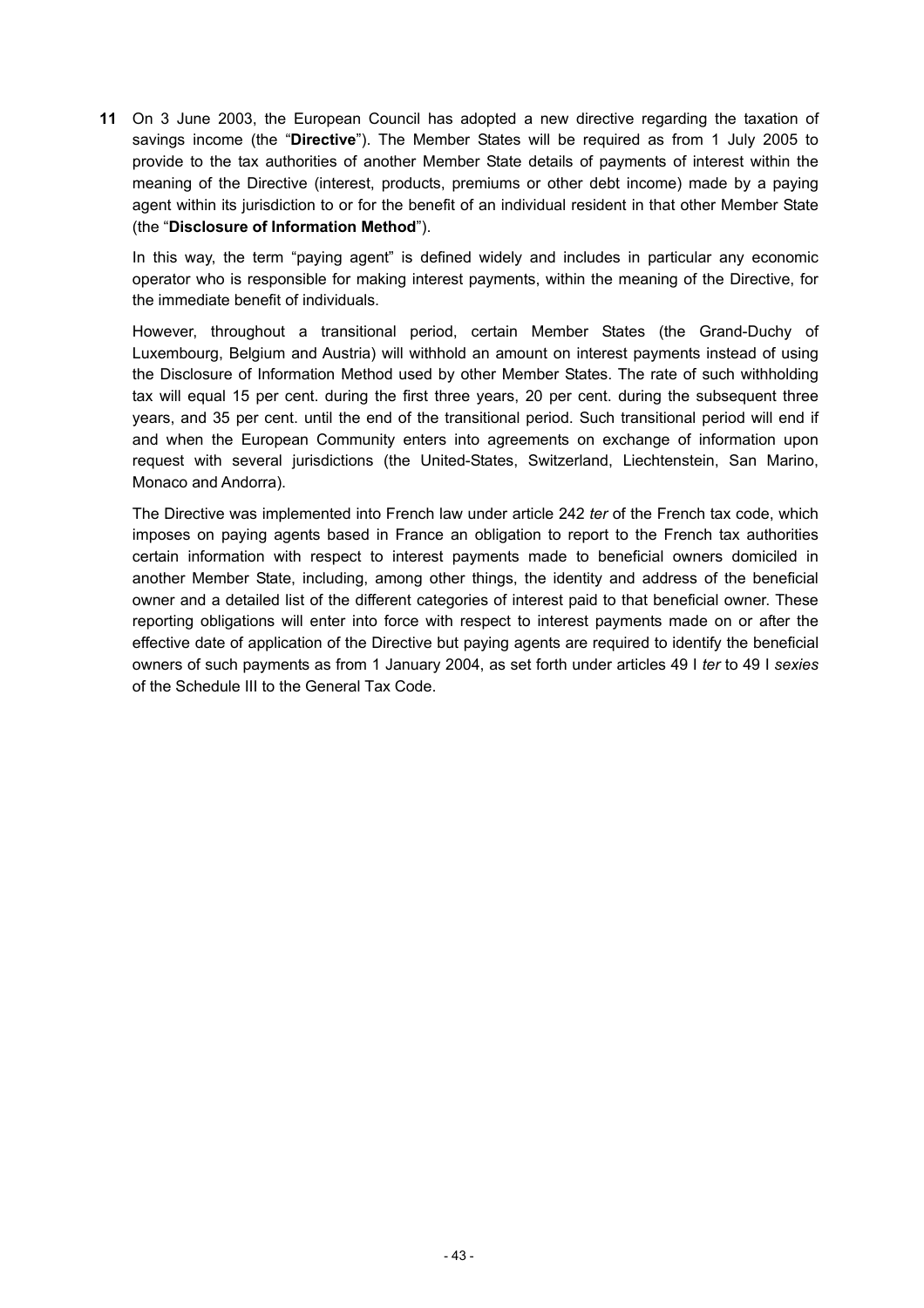# *RESUME EN FRANCAIS*

Responsabilité du prospectus

# **Albert HAYEM Secrétaire Général CAISSE NATIONALE DES AUTOROUTES**

Nicolas Fourt Membre du Directoire **IXIS CORPORATE & INVESTMENT BANK**

visa n°05-594 en date du 24 juin 2005

Le présent prospectus sera disponible aux heures habituelles d'ouverture des bureaux, un quelconque jour de la semaine (à l'exception des samedis, dimanches et jours fériés) dans les bureaux de l'Agent Financier, de l'Agent Payeur à Paris et de l'Agent Payeur à Luxembourg.

## **(1) A - CONTENU ET MODALITES DE L'OPERATION**

#### **1. Montant de l'émission**

|         | Nombre et valeur nominale des titres :                                                                                                             | 300,000 obligations de 1 000 euros de<br>valeur nominale chacune                                                                             |  |
|---------|----------------------------------------------------------------------------------------------------------------------------------------------------|----------------------------------------------------------------------------------------------------------------------------------------------|--|
|         | Montant nominal de l'émission :                                                                                                                    | 300,000,000 d'euros                                                                                                                          |  |
| 2.      | Caractéristiques des titres émis                                                                                                                   |                                                                                                                                              |  |
| 2.1     | Prix d'émission :                                                                                                                                  | 108.828% du montant nominal total de<br>l'émission, plus les intérêts courus entre<br>le 28 mars 2005 (inclus) et le 29 juin<br>2005 (exclu) |  |
|         | Coupon couru (s'il y a lieu) :                                                                                                                     | 1.1465753 %                                                                                                                                  |  |
|         | Modalité<br>(paiement<br>de<br>paiement<br>fractionné) :                                                                                           | Non applicable                                                                                                                               |  |
| $2.2\,$ | Jouissance des titres :                                                                                                                            |                                                                                                                                              |  |
|         | Date d'entrée en jouissance des titres :                                                                                                           | 28 mars 2005                                                                                                                                 |  |
| 2.3     | Date de règlement :                                                                                                                                | 29 juin 2005                                                                                                                                 |  |
| 2.4     | et/ou<br>Intérêts<br>taux<br>nominal<br>(facial)<br>ou<br>caractéristiques nominales (faciales) et, le cas<br>échéant, leurs modalités de calcul : | 4,50% de la valeur nominale, payable le<br>28 mars<br>de<br>chaque<br>année,<br>soit<br>45 euros par obligation                              |  |
| 2.5     | Amortissement:                                                                                                                                     | Non applicable                                                                                                                               |  |
|         | Remboursement:                                                                                                                                     | Au pair, le 28 mars 2018                                                                                                                     |  |
| 2.6     | Durée de l'émission :                                                                                                                              | 12 ans 272 jours à compter de la date<br>de règlement                                                                                        |  |
| 2.7     | Clause d'assimilation :                                                                                                                            | obligations<br>émises<br>Les<br>seront<br>vile noitetos ab ateb vilal é saàlimisse                                                           |  |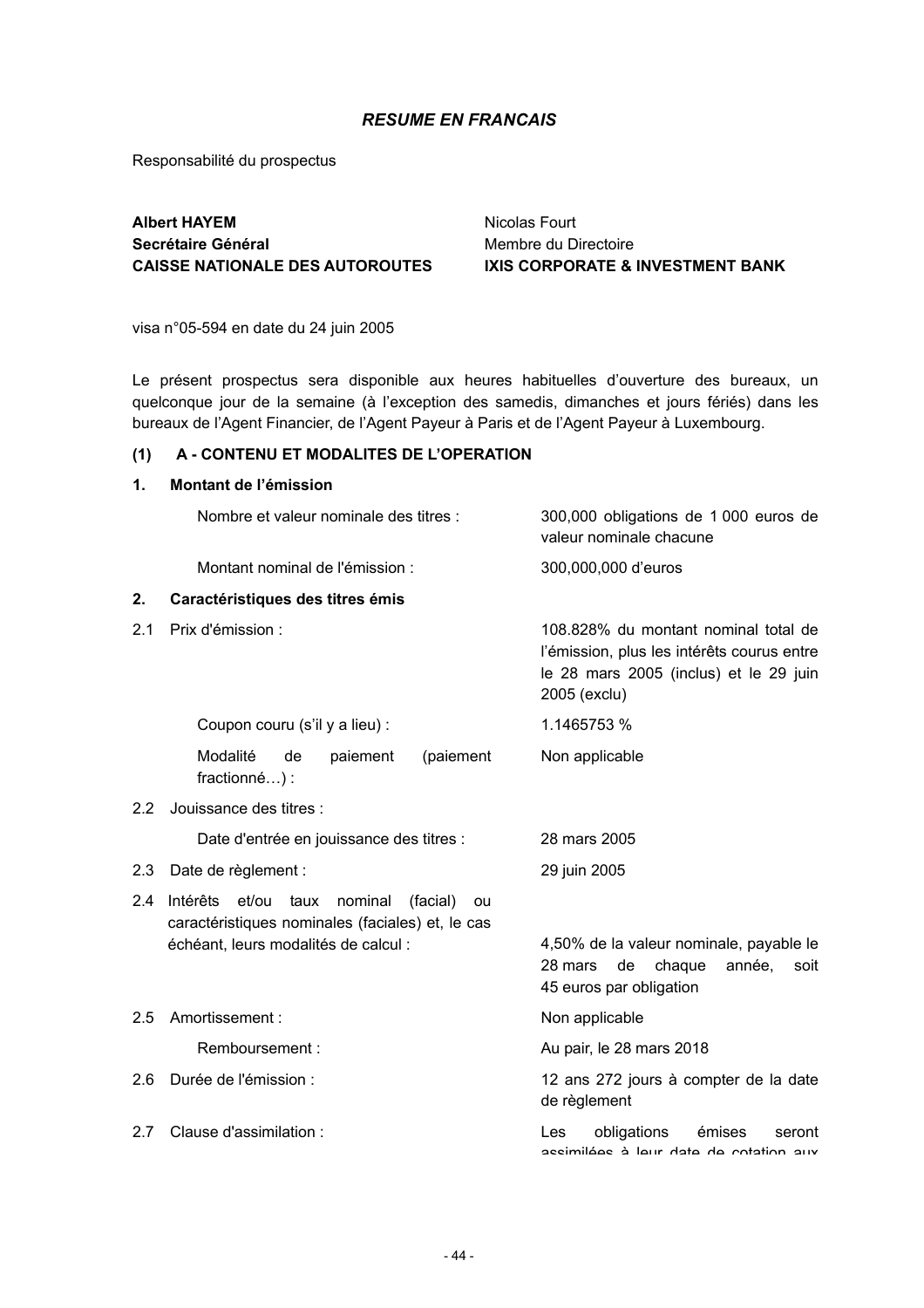- 2.9 Garant ou Garantie donnée : Non applicable
- 
- 2.11 Mode de représentation des porteurs des titres, le cas échéant :

assimilées à leur date de cotation aux obligations émises le 28 mars 2003 dans le cadre d'un emprunt obligataire d'un montant de 500.000.000 euros et aux obligations émises le 12 février 2004 dans le cadre d'un emprunt obligataire d'un montant de 450.000.000 euros, à échéance du 28 mars 2018.

2.8 Rang de créance : Les obligations constituent des engagements directs, inconditionnels, non assortis de sûretés et non subordonnés de la Caisse nationale des autoroutes qui viennent et viendront au même rang entre eux et au même rang que toutes les autres dettes présentes ou futures non assorties de sûretés et non subordonnées de la Caisse nationale des autoroutes, sans préférence ou priorité en raison de la date d'émission, de la monnaie de paiement ou pour toute autre raison

2.10 Notation : L'émission des obligations a fait l'objet d'une notation « AAA » par Standard & Poor's et « Aaa » par Moody's Investors services Inc.

> Les porteurs d'obligations sont groupés en une masse pour la défense de leurs intérêts communs. Cette masse est régie par les dispositions du Code de commerce (le "Code") et par le décret n° 67-236 du 23 mars 1967 (le "Décret") relatives à la représentation collective des porteurs de titres de créances à l'exception des dispositions des articles L.228-48, L.228-59 et L.228-65-II du Code et des articles 218, 222, 224 et 226 du Décret sous réserve des stipulations suivantes:

• nonobstant les dispositions de l'article L.228-71 du Code, toutes les dépenses normales de fonctionnement, y compris celles votées en assemblée générale, seront supportées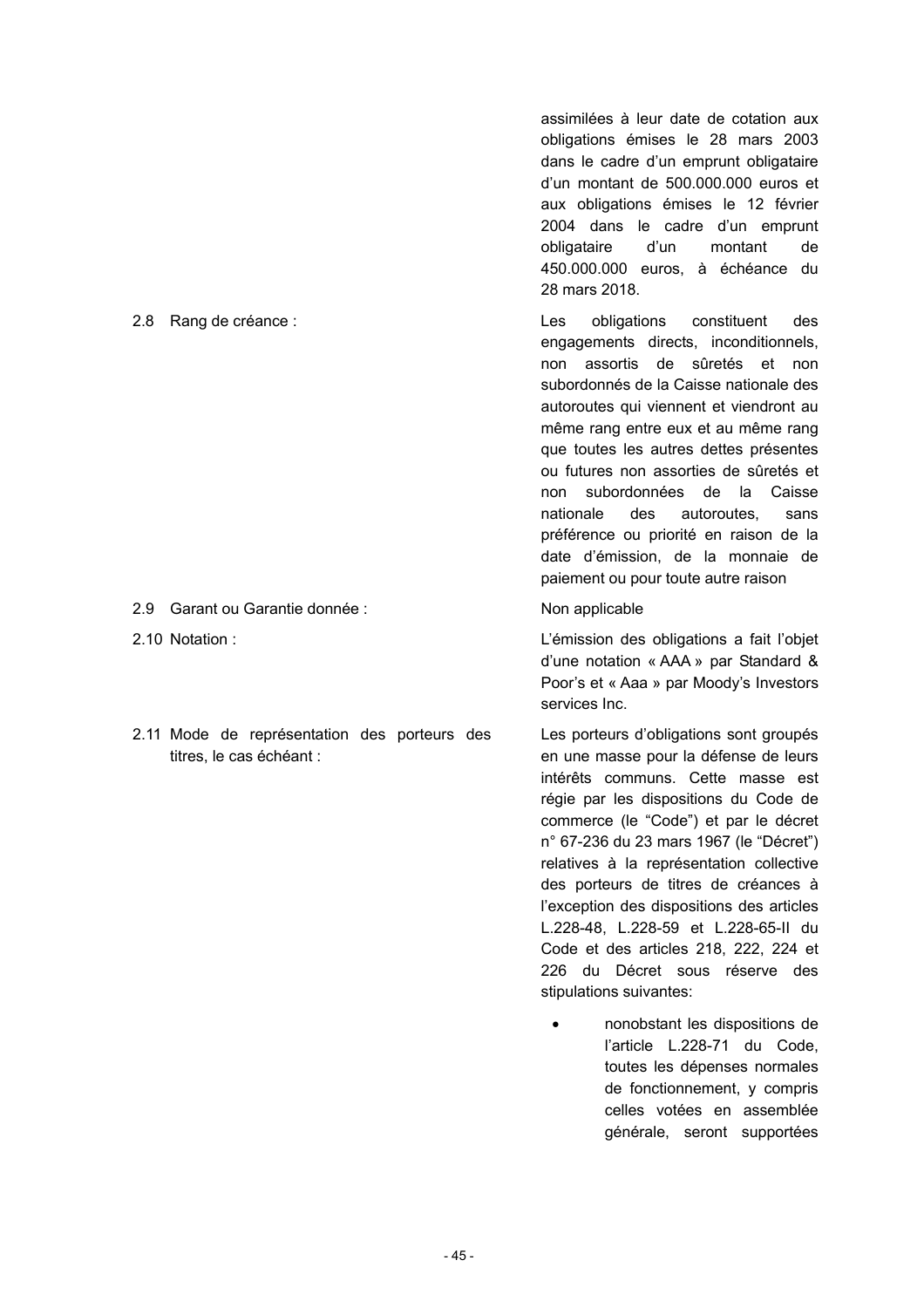par l'Emetteur ;

• nonobstant les dispositions des articles L.228-65-I-1 et L.228-65-I-3 du Code, l'Emetteur n'aura pas à obtenir l'approbation de l'Assemblée Générale des Porteurs pour modifier son objet social.

Le représentant de la masse sera :

Monsieur Emmanuel Remenant 10 rue Saint-Ferdinand 75017 Paris

Le mandat du représentant ne sera pas rémunéré

Masse unique

Les porteurs des obligations objets de la présente émission et les porteurs d'obligations émises le 28 mars 2003 dans le cadre d'un emprunt obligataire d'un montant de 500.000.000 euros ainsi que les porteurs d'obligations émises le 12 février 2004 dans le cadre d'un emprunt obligataire d'un montant de 450.000.000 euros à échéance du 28 mars 2018 seront groupés en une masse unique à la date de cotation des Obligations.

Crédit Agricole Investor Services – Corporate Trust 91 boulevard Pasteur 75710 Paris Cedex 15

Droit français, compétence des tribunaux de Paris

- 2.12 Liste des établissements chargés du service financier de l'émetteur en France :
- 2.13 Droit applicable et tribunaux compétents en cas de litige :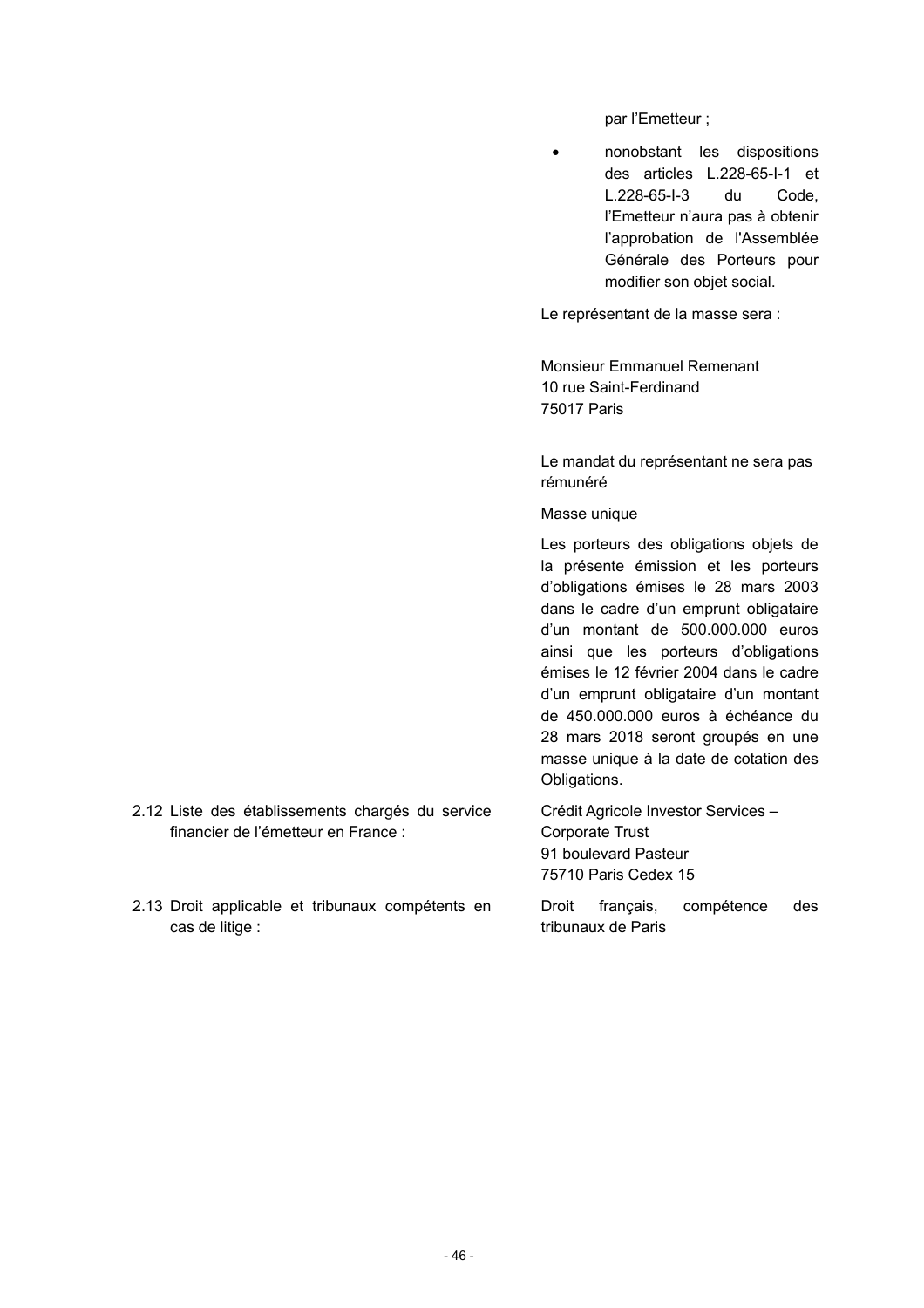#### **B - ORGANISATION ET ACTIVITE DE L'EMETTEUR**

- **1. Renseignements de caractère général concernant l'émetteur, ses organes d'administration**
- 

- 1.2 Forme juridique de l'émetteur et nature des organes d'administration : Établissement public à caractère
- 1.3 Nom et statut des contrôleurs légaux : M. Gérard SCHOTTEY, Agent

1.1 Dénomination : Caisse nationale des autoroutes

Siège social : 56, rue de Lille, 75007 Paris

administratif doté de l'autonomie financière

Comptable nommé par arrêtés conjoints du Ministre de l'économie, des finances et de l'industrie, du Ministre de l'Equipement, des transports, du logement, du tourisme et de la mer et du Ministre délégué au Budget et à la réforme budgétaire en date des 14 octobre 2002 et 5 février 2003 pour une durée maximale de trois ans à compter du 1<sup>er</sup> juillet 2002

La Caisse nationale des autoroutes a été créée en 1963 pour une durée indéterminée

générales, rapports des contrôleurs légaux) : au siège administratif de la Caisse nationale des autoroutes, 15, quai Anatole France, 75700 Paris SP

**2. Renseignements de caractère général concernant le capital** 

1.4 Date de constitution et d'expiration de

1.5 Indication des lieux où peuvent être consultés les documents juridiques relatifs à l'émetteur (statuts, procès verbaux d'assemblées

l'émetteur :

2.1 Montant du capital : De par son statut, la Caisse nationale des autoroutes n'est pas dotée de capital

- 2.2 Principaux actionnaires mentionnés dans le prospectus : Non applicable
- **3. Renseignements concernant l'activité de l'émetteur**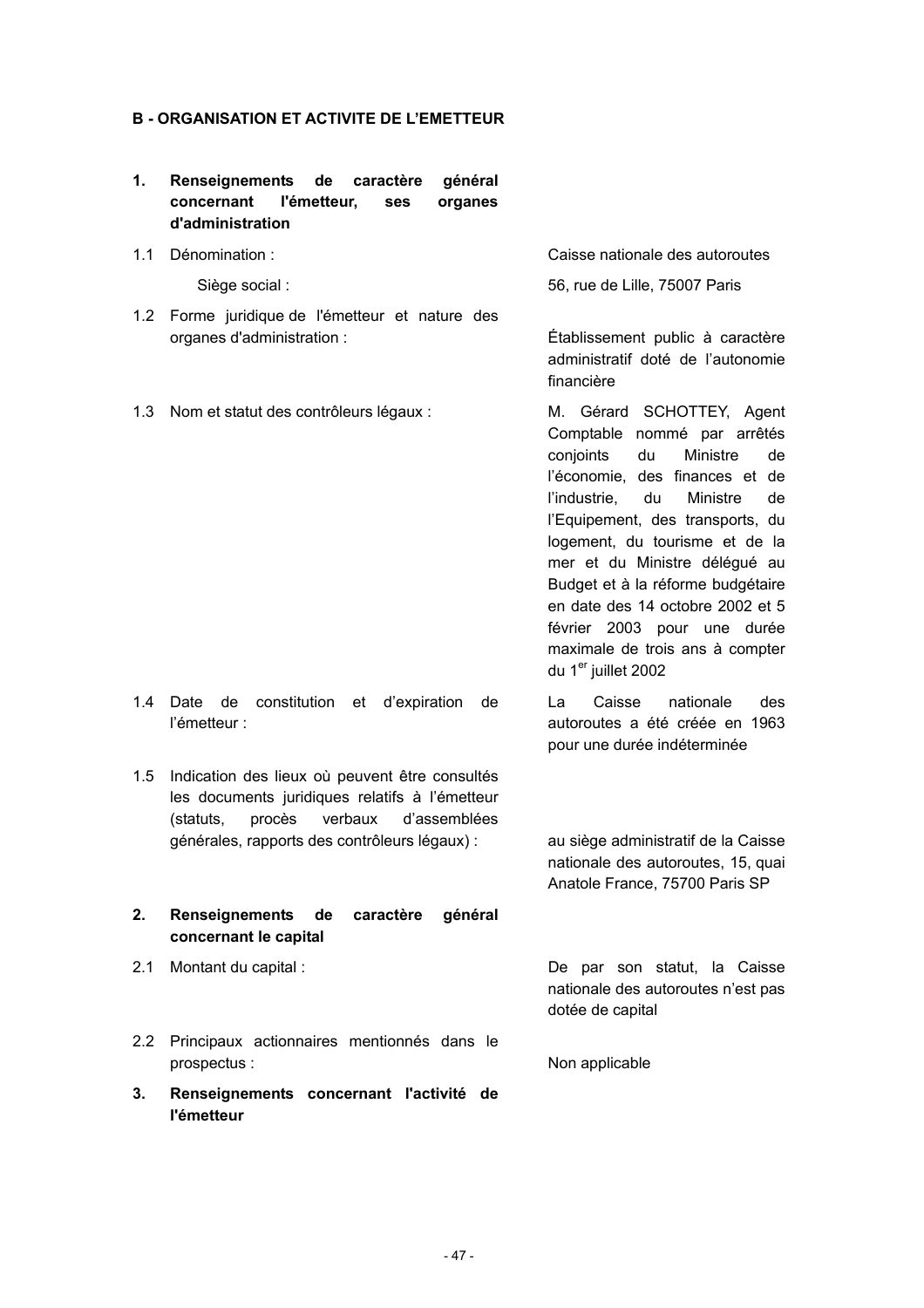3.1 Bref descriptif de l'activité de l'émetteur et de son évolution : Conformément à l'article R.122-7

du Code de la Voirie routière, la Caisse nationale des autoroutes est chargée d'émettre des emprunts affectés au financement de la construction ou d'aménagement des autoroutes donnant lieu à la perception de péages et de répartir le produit de ces emprunts entre les collectivités ou sociétés ayant reçu la concession de la construction ou de l'exploitation d'autoroutes en application des dispositions de l'article L.122-4 du Code de la Voirie routière.

La Caisse nationale des autoroutes est un établissement financièrement autonome, dont les recettes ne proviennent pas du budget de l'Etat. Elle est dotée d'un Conseil d'administration qui délibère sur le budget, les comptes et le programme d'emprunts; sa gestion administrative, comptable et financière est assurée, sous le contrôle du conseil d'administration, par la Caisse des Dépôts, dans les conditions fixées par une convention conclue entre les deux établissements.

Chaque année, la CNA met en œuvre le programme d'emprunts élaboré en étroite concertation avec les tutelles et les sociétés d'économie mixte concessionnaires d'autoroutes. Les contrats de prêts conclus entre l'établissement et les SEMCA définissent les obligations réciproques des deux parties et notamment l'obligation des SEMCA de reverser à la CNA les sommes relatives aux échéances de prêts. Par ailleurs, la CNA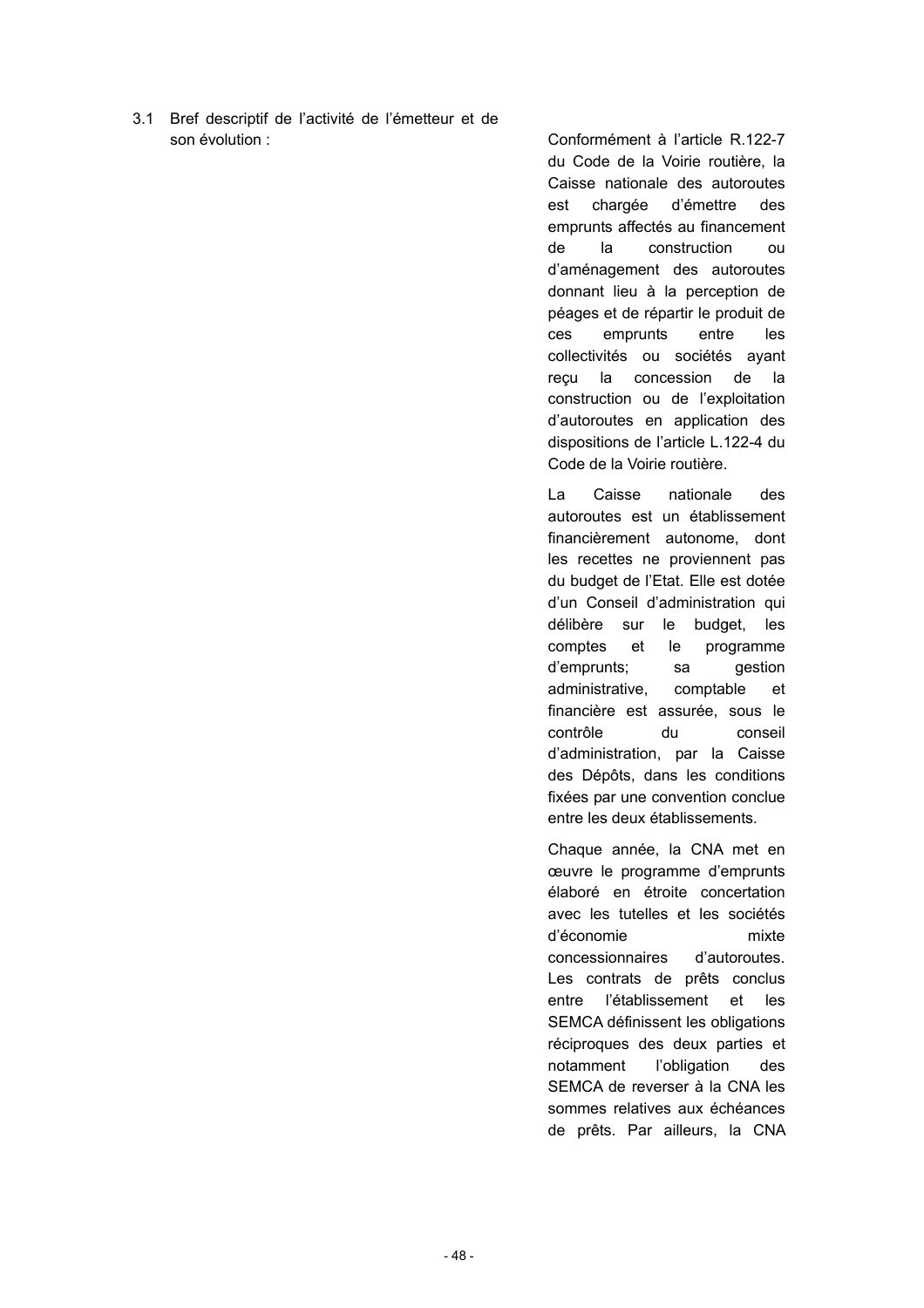verse aux sociétés la totalité des sommes recueillies, aux mêmes conditions de taux et de maturité. De ce fait, l'établissement ne dégage pas de résultat comptable.

3.2 Indication de tout événement exceptionnel ou d'opération prévue de toute nature ainsi que de tout litige susceptible d'avoir ou ayant eu dans un passé récent une incidence significative sur la situation financière de l'émetteur, son activité, et le cas échéant sur son groupe, et qui ont été présentés comme tels dans le prospectus :

Néant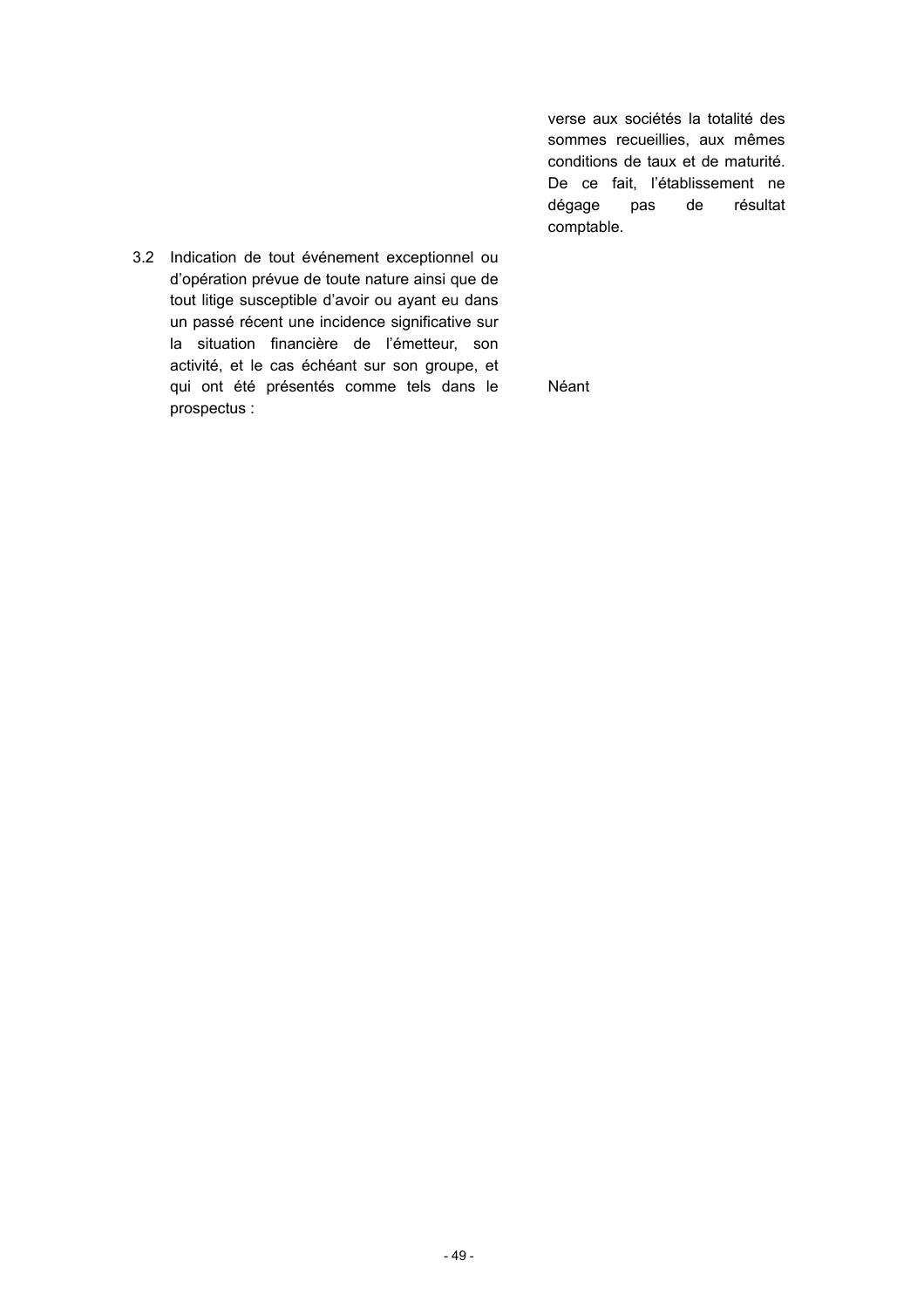# **C - SITUATION FINANCIERE DE L'EMETTEUR**

**1. Chiffres-clés du bilan :**

# **TABLEAU DE CAPITALISATION DE LA CAISSE NATIONALE DES AUTOROUTES**

La CNA est un établissement public administratif et n'a en conséquence ni capital, ni réserves.

# **VENTILATION DES DETTES RESTANT DUES SITUATION ARRETEE AU 31 DECEMBRE 2004**

(*en millions d'euros*)

| <b>EMPRUNTS</b> | $\leq$ à 1 an | de 1 à 5 ans | Plus de 5 ans |
|-----------------|---------------|--------------|---------------|
|                 | 1,189         | 5.977        | 10,040        |
| Obligataires    |               |              |               |
| Contractuels    |               | 112l         | 3,751         |
| Total           | 1,190         | 6,089        | 13,791        |

Depuis le 31 décembre 2004, aucun élément significatif n'est venu modifier les comptes de la CNA, à l'exception de l'émission des présentes obligations : 300,000,000 d'euros au taux de 4,50 % à échéance 2018 et dont le règlement interviendra le 29 juin 2005.

**2. Le cas échéant, observations, réserves ou refus de certifications des contrôleurs légaux :** Sans objet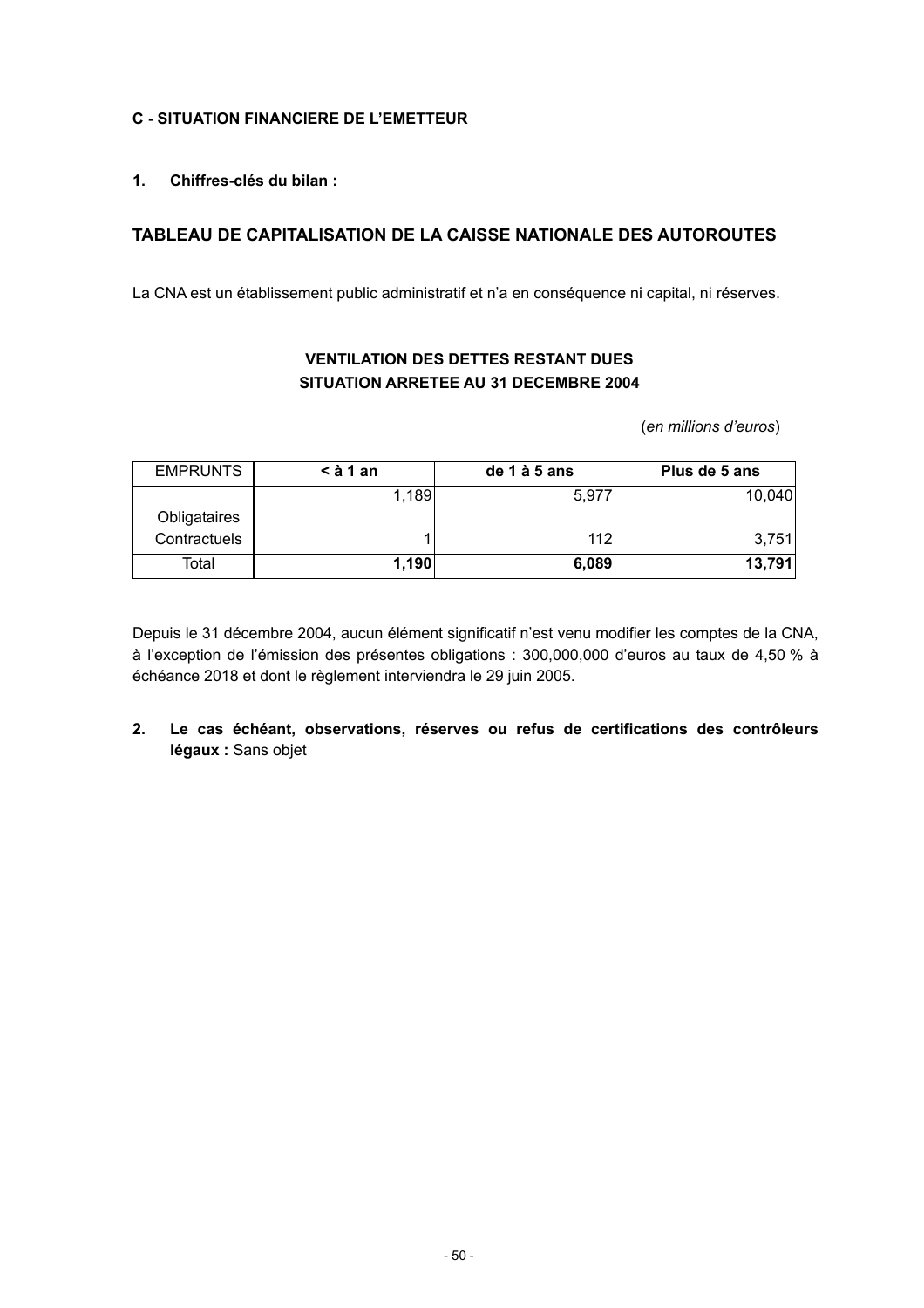# *PERSONNES QUI ASSUMENT LA RESPONSABILITE DU PROSPECTUS*

### *Au nom de l'Emetteur* :

A notre connaissance, les données du présent Prospectus sont conformes à la réalité ; elles comprennent toutes les informations nécessaires aux investisseurs pour fonder leur jugement sur le patrimoine, l'activité, la situation financière, les résultats et les perspectives de l'émetteur ainsi que sur les droits attachés aux titres offerts; elles ne comportent pas d'omission de nature à en altérer la portée.

PARIS, le 24 juin 2005

M. Albert HAYEM Secrétaire général CAISSE NATIONALE DES AUTOROUTES

*Au nom de la banque présentatrice*

Personnes assumant la responsabilité du Prospectus :

A notre connaissance, les données du présent Prospectus sont conformes à la réalité et ne comportent pas d'omission de nature à en altérer la portée.

Nicolas Fourt

Membre du Directoire

### **IXIS CORPORATE & INVESTMENT BANK**

# **VISA DE L'AUTORITE DES MARCHES FINANCIERS**

En application des articles L.412-1 et L.621-8 du Code monétaire et financier, l'Autorité des marchés financiers a apposé le visa n°05-594 en date du 24 juin 2005 sur le présent document, qui constitue le prospectus prévu par les articles précités, conformément aux dispositions du Règlement général de l'Autorité des marchés financiers. Ce prospectus a été établi par l'Emetteur et engage la responsabilité de ses signataires. Le visa n'implique ni approbation de l'opportunité de l'opération, ni authentification des éléments comptables et financiers présentés. Il a été attribué après examen de la pertinence et de la cohérence de l'information donnée dans la perspective de l'opération proposée aux investisseurs.

La notice légale sera publiée au Bulletin des Annonces légales obligatoires (BALO) du 29 juin 2005.